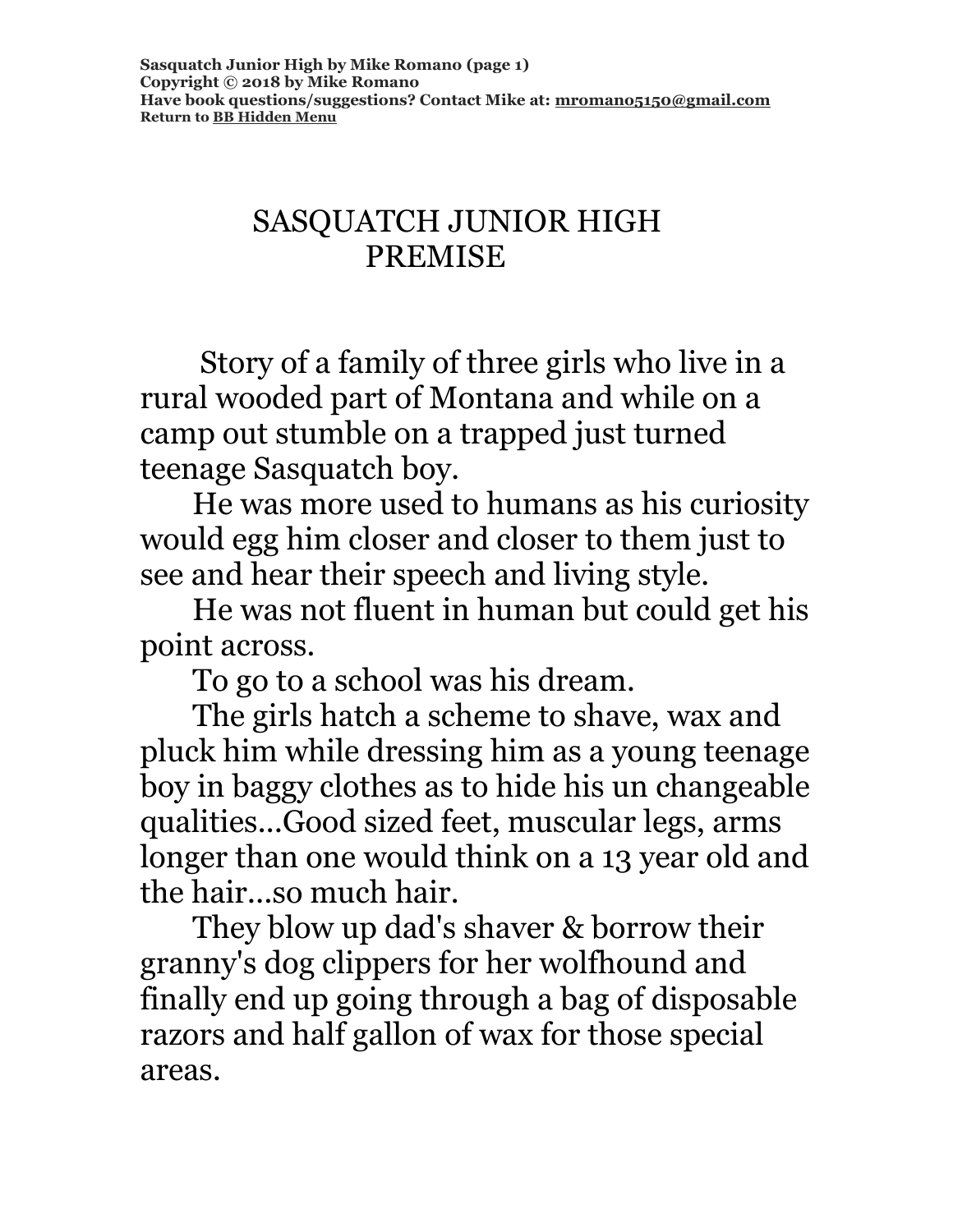# SASQUATCH JUNIOR HIGH

#### CHAPTER I Hey Sis...Look What I Found !

 It started, as it always does, on a nothing day just about a week before summer vacation was to end and school to start up again.

 My two sisters, Amy and Gina and me... Isla were just going to have one more campout together before the opening bell at Woodrow Wilson School rang starting another season in the 'Grinder'!

 We live in upper Montana not too far from, Oh well, you're not interested in where but....

 Our home was on a rambling piece of land covering a few hundred acres, butting up against the National Forest region of many thousands of acres of beautiful woods, meadows and water in many forms...Lakes, creeks and ponds dotted all the area and fed so many kinds of animals we felt like we lived next to a critter preserve.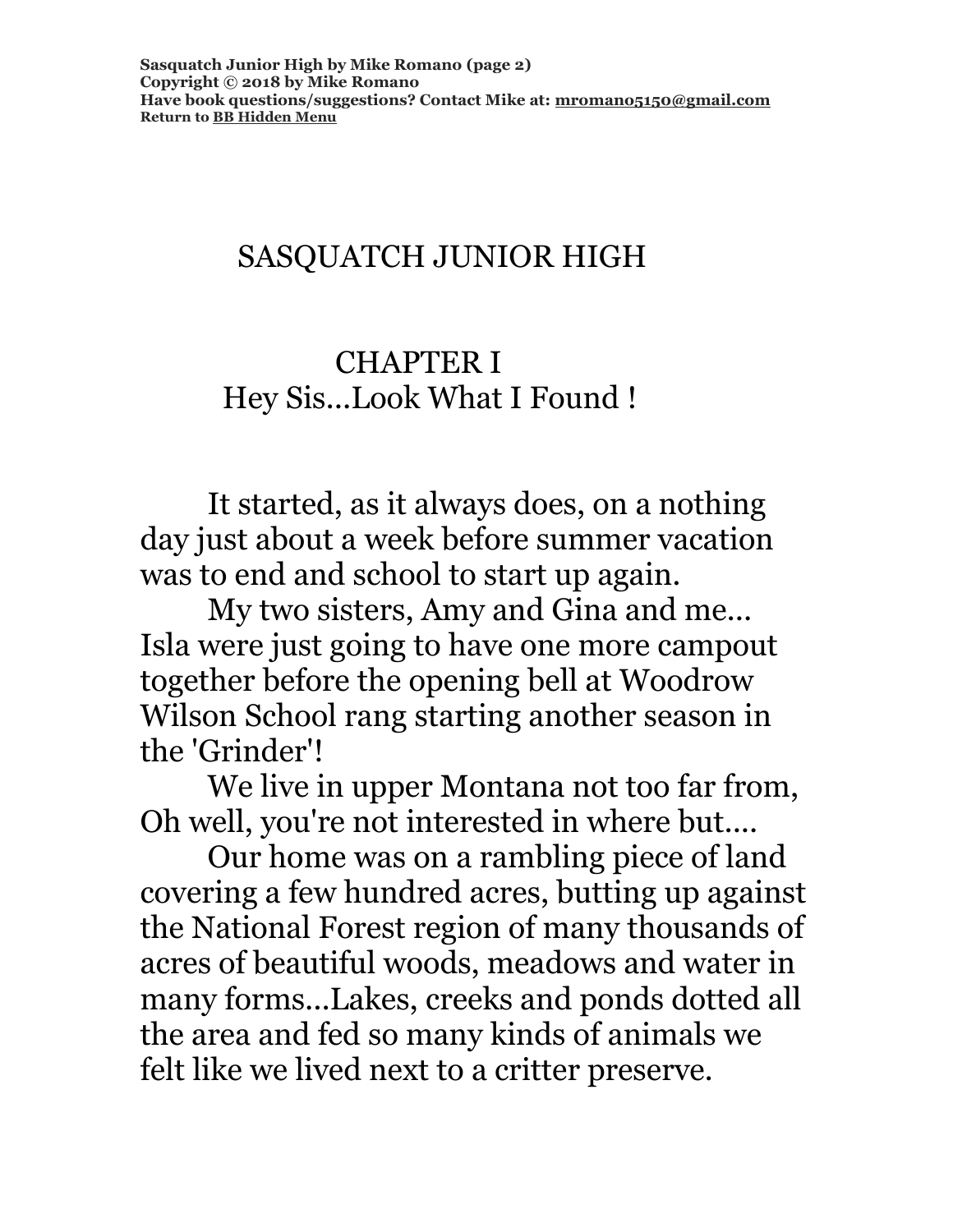"Not much excitement left in this summer" Amy said with half a grin.

 "Naw." "We'll be able to scare something up, you just wait."

 What none of us knew, yet, is exactly how true that statement would be, but it was about to become the wildest summer 'Anybody' ever had.

 Whenever we wanted to get away from everything, we would pack up and go camping for a few days. Dad taught us well and we were always equipped for anything that came at us.

Well, anything till that day.

 Didn't hike more than a couple of miles into the woods when we made camp at the bottom of Preskar Ridge, a thousand foot sheer wall with some out croppings and caves in the face all but unreachable except to eagles and perhaps a wild cat.

 It blocked the winds and at night, when all was still and gave to echoing all nature to those who knew how to listen.

 First day went peacefully, and while we were washing our dishes in the creek, Amy snapped her head around as if to see something.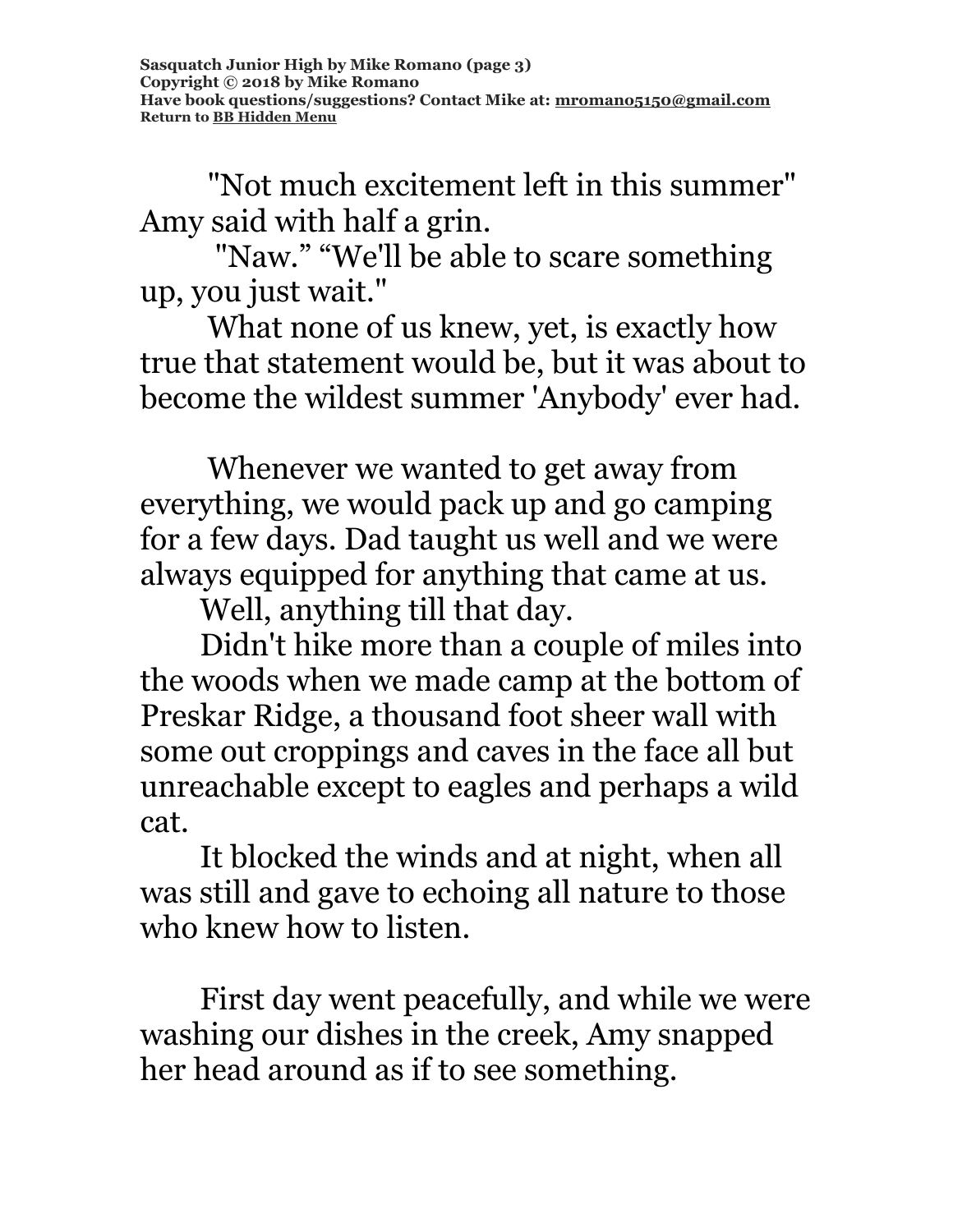"What's up sis?" "Just heard a larger crunch out there than I'd have expected." "After we all stretched our hearing to its limits," Amy said "Must have just been that 'Tree' falling in the woods they always are talking about. hahah

 Night comes quickly up here, and a blanket of stars was laid out before us as we laid on our sleeping bags looking for shooters. That's what mom calls the stars streaking across the sky.

"Wait a second.' 'Hear that?" Amy said.

 "That same noise, and it seems to be almost high above us." Sounds like rocks falling"

 We all jumped up and with our flashlights we scoured the sheer cliff for what could be making the odd noise.

 Half an hour of search turned up nothing. Seconds before we were to stop, I heard a slight crying.

 Now were all into it and figuring how to scale up the face of this rock wall.

 Gina remembered what dad once said that as a kid he and his brothers found a slight but passable trail off to the side that went fairly safely to some caves in the cliff.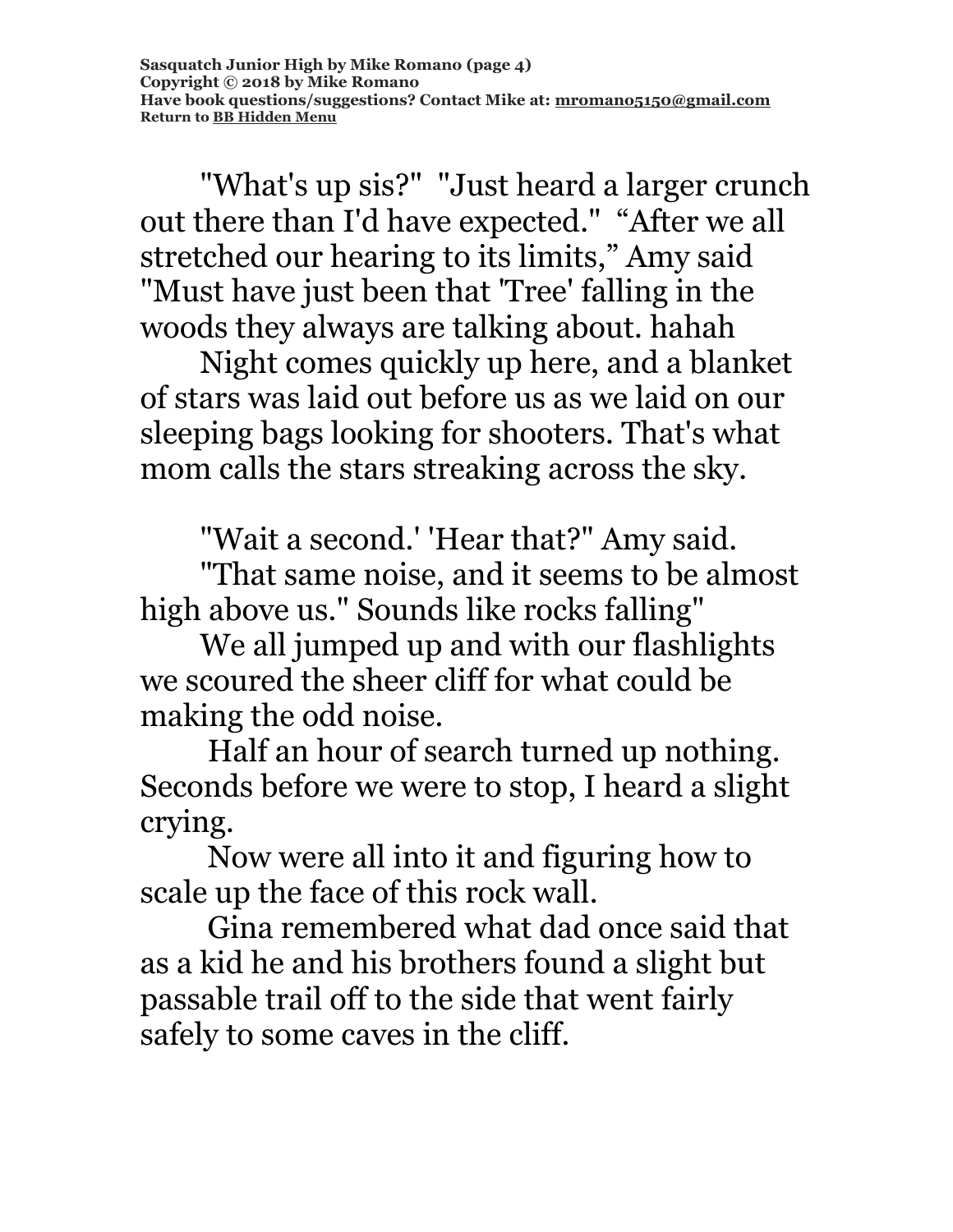Amy asked, "Fairly safe?!" We both gulped and began to search for it's beginning.

 "Thank Goodness for a bright moon and all these stars tonight to light our path!" Then I heard Gina mumble 'Fairly?' Humpff!

 Of to the left and behind an outcropping of rocks, stood the beginning of the thin trail upwards.

 There's that muffled cry again" Amy whispered. "I heard it too," said Gina.

 As we crept upward, Gina kept mumbling "Fairly safe", with that same noise 'Hrummpf, she always made when she was nervous.

 It seemed to take an hour to get a few hundred yards up the hill, but there was a tall thin cave in the side.

 "There...that sound again" whispered Amy. "Inside there."

 All three of us squeezed into the opening which got larger a few steps in.

 Our three flash lights really lit up the place, and ..."WHOA!! What the heck was that!!" one of us, or all of us yelled. I wasn't rightly sure at that point.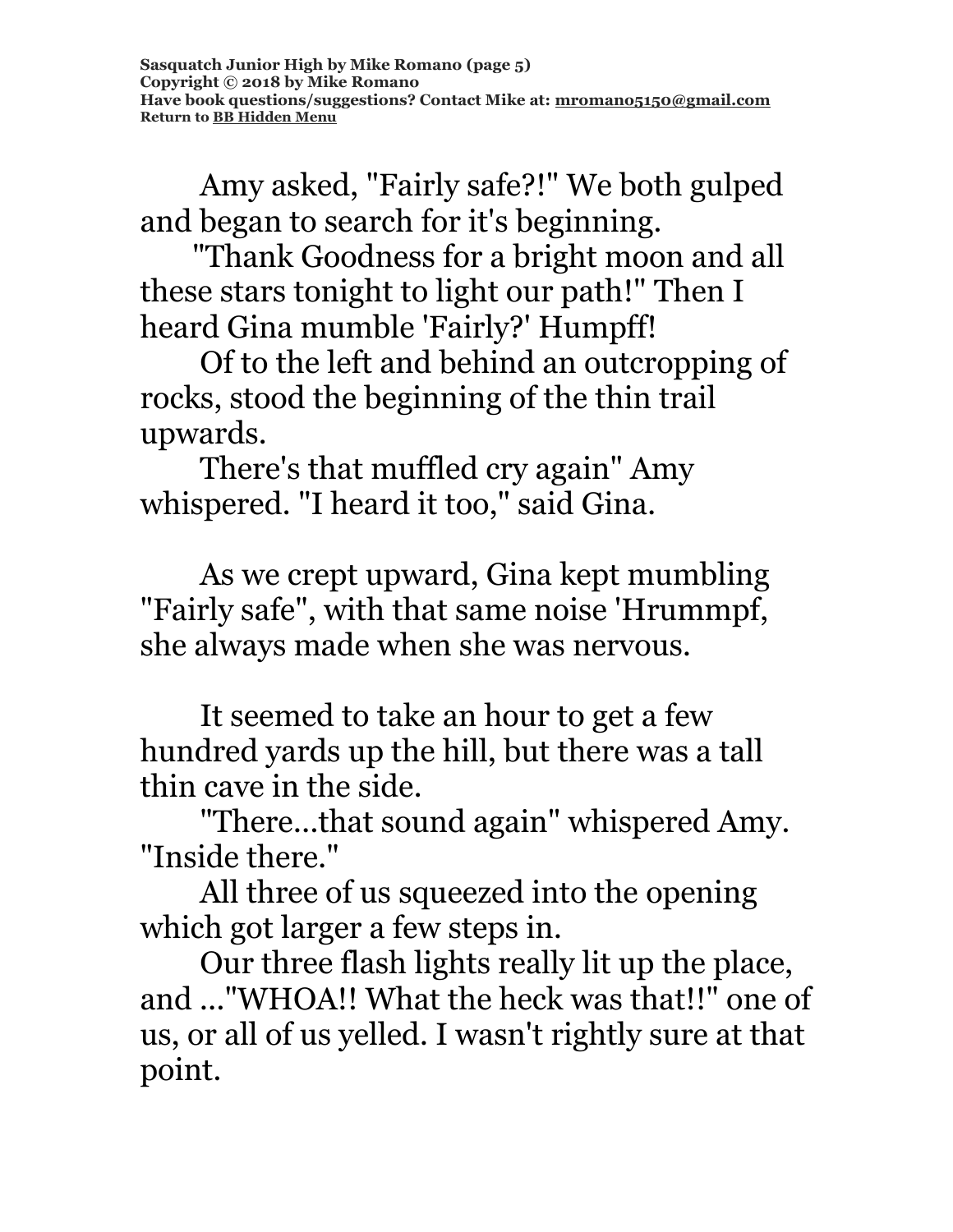Off to the side was a young person with their leg caught by a rock that must have rolled down when touched.

 "Don't worry, we're here to help, "YOU"! As our lights all converged on what turned out to be a him, and what a him.

 "Please don't hurt me, I was just curious." Heck, curious was our middle names, so we immediately took a shine to him. Even though he was furry from head to foot, and…"What Feet'!

 You speak English pretty well. Where are you from.

 "I live in the forest with my family, but I sneak out to peek at your people because you have so much "Fun," is that the right word?

'Oh yeah, "Fun," that's just the right word." As all of us, even our new acquaintance laughed!

 Amy tugged on my sleeve and whispered in my ear, "Bigfoot."

 My answer in amazed confusion, "A what?" Then she blurted out loud, "A Sasquatch!!"

We all jumped for a second...even him.

 Then Gina said, "Cool," my very first Bigfoot"

He responded with "Cool is good, yes?"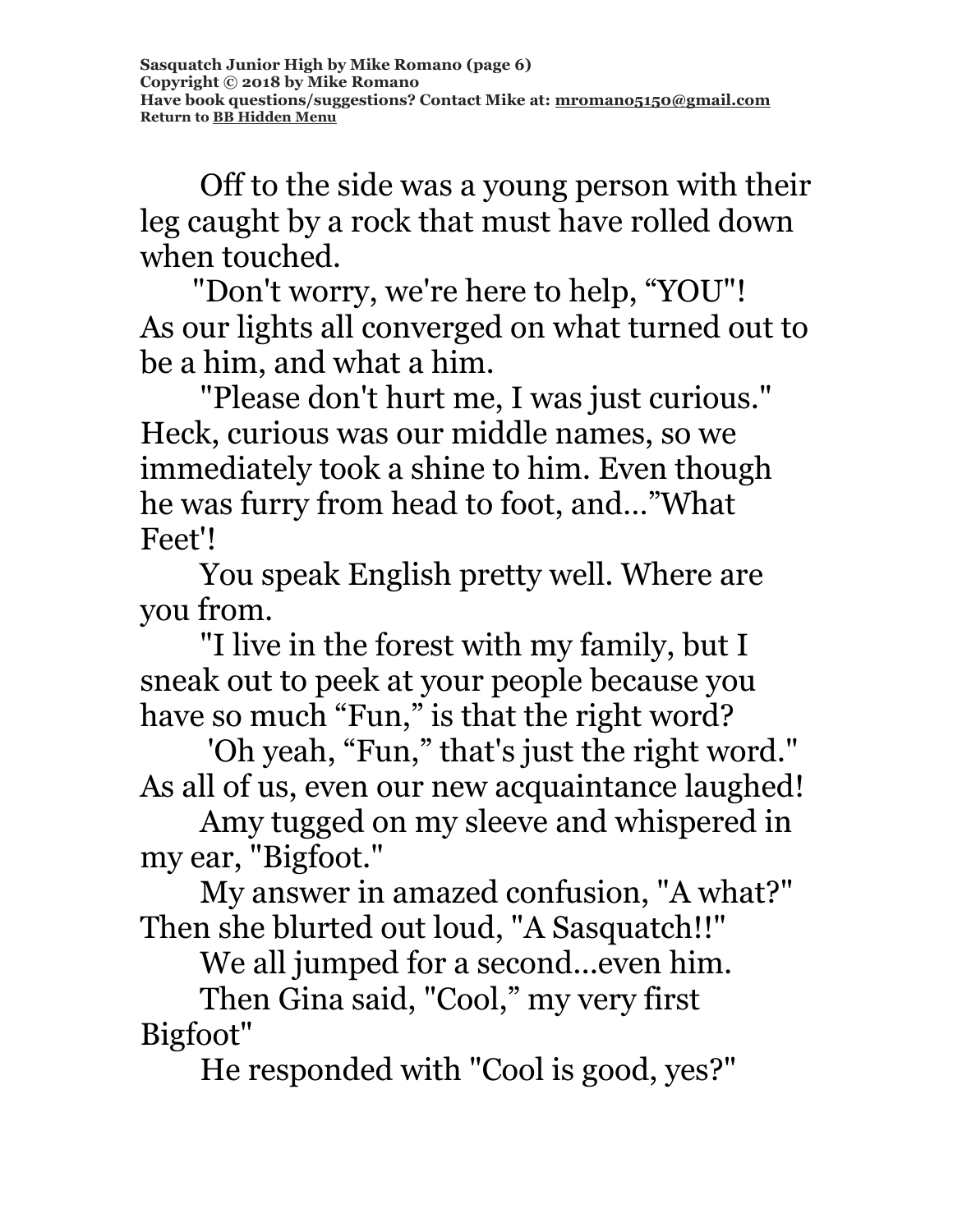"Sooo good" I told him. Now let's work on getting you free of this rock.

 With just the right amount on grunts and pushing, he was free.

 Amazingly enough, there was no bleeding or crunch mark where the stone pinned him. All the better.

 So, I said "Shake it off and let's get going!" He smiled confusingly...took a step and fell over.

 Well, guess I was wrong about him getting away without a scratch. The ankle started to balloon up like a Christmas float!

 "Quick, Amy, take our scarves to the creek, soak them and run back here."

 Off she went as I calmed down our new friend.

"Here you go" Amy said. A

As I wrapped his swollen ankle he howled.

 We all looked at each other as at exactly the same time said, "That's what gives off that sound at night!" "Wow!"

 Again, he gave that 'What the heck" look but then smiles as the cold compresses helped his leg.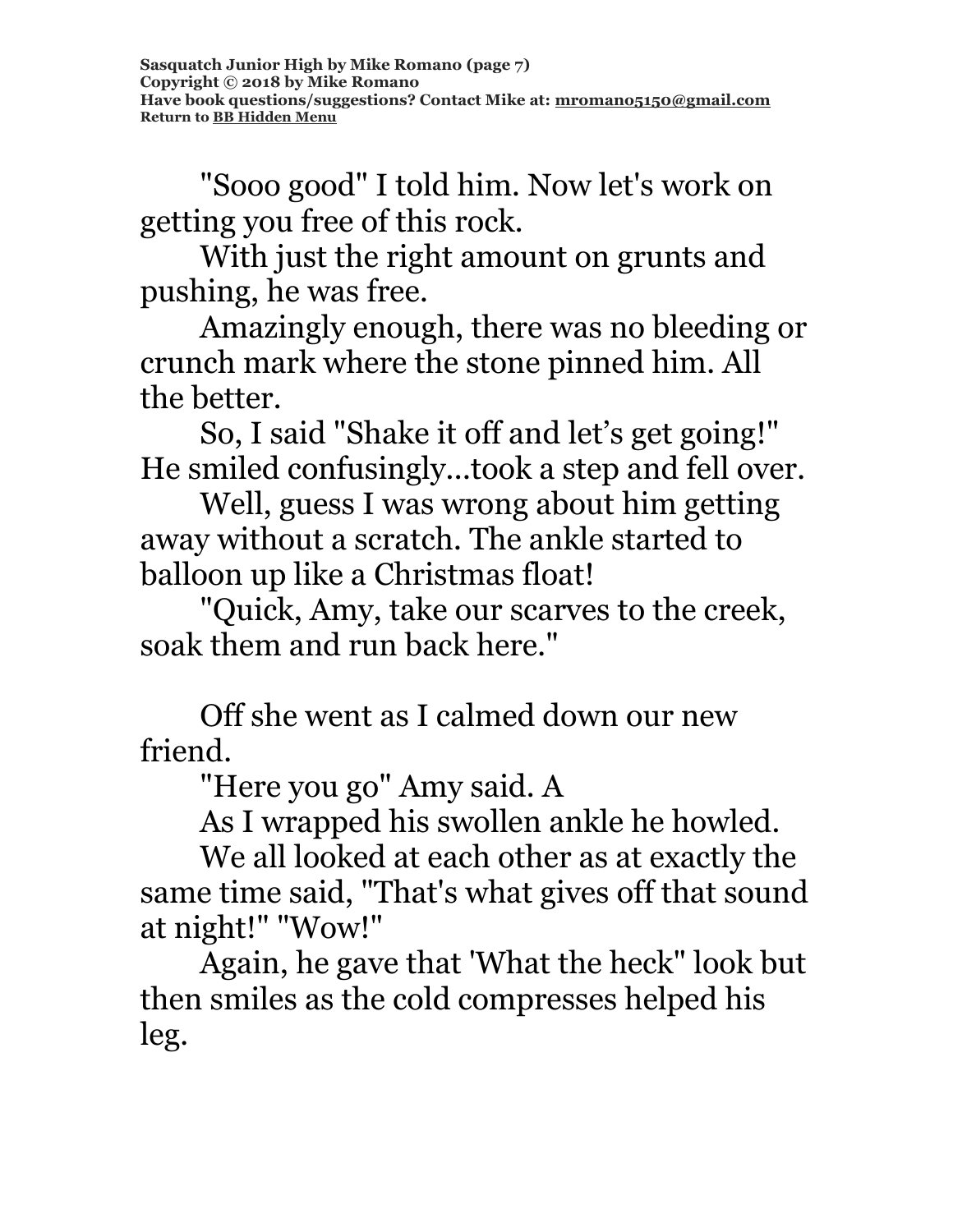After a short rest we got him up. Darn, he's heavy. Carrying him back to the house will be a tall order. "Hey ...aahhhh... What is your name?" I asked our new mate.

 He seemed to understand, started to speak and stopped. "I don't think you can say it."

 "Hmmmm, We'll call you Mike" Gina said, after grandpa Mike. He was hairy with big feet and a huge grin just like our young "Squatch" here.

"I Like Mike" he laughed.

"Then Mike it is" we all chimed.

 Now enough blabbing and lets get his hairy heinie back to the house without mom or dad catching sight of him!

 Down the trail and to the edge of the woods seemed pretty easy. Now, across a two football field meadow and into the house, reality was setting in.

 Gina said, "Maybe we should tell mom and dad."

 Both Gina and I said, as one voice, Ok now, that's just crazy!

 "Hey mom, we just saved a Sasquatch and brought him home cause he wanted to see how humans lived and maybe watch some T.V."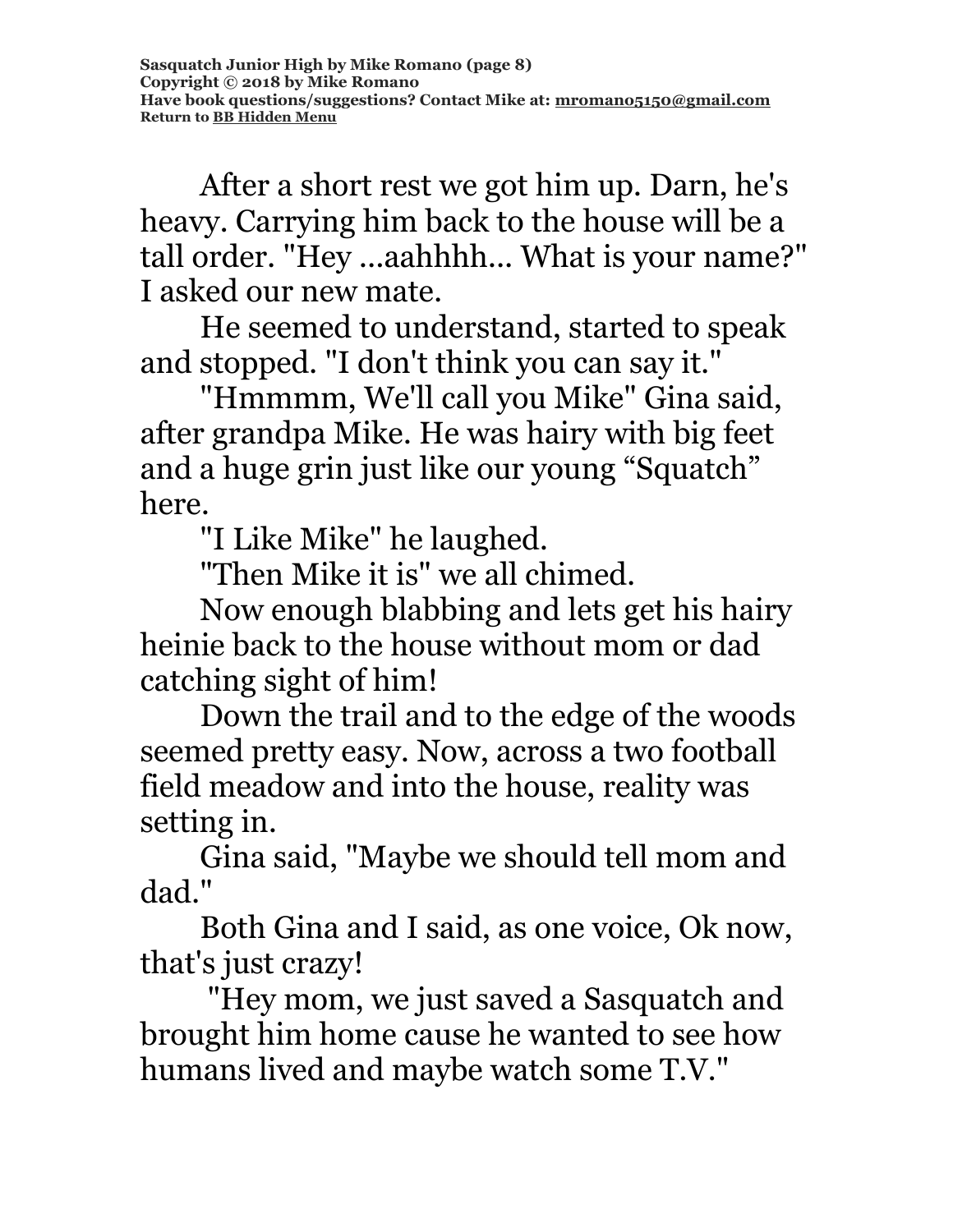"How nuts "Does" that sound?" "Omigosh, I'm ranting!"

 Amy said she was sorry asking me what we need to do.

 Hmmmm, how can we keep from getting caught, rattled round and round in my brain.

 When, all of a sudden, Amy said, "Let's make him look more like us!"

 Gina stared a moment and smiled, circling her face with her finger.

"No, NO." "We can't, " I replied.

"Why not" they both said. "It'll grow back."

 He smiled as we looked him over and asked, "You have idea?" "Yep...we have idea."

"Gina go to dad's bathroom and get his shaver." "Amy...go to mom's side and grab that bag of disposable razors, the wax and strips."

 "You're gonna' look great Mike." Where as he gave with a big grin. "Ok, I'm ready."

Operation "Squatch" to Boy had begun.'

### END CHAPTER I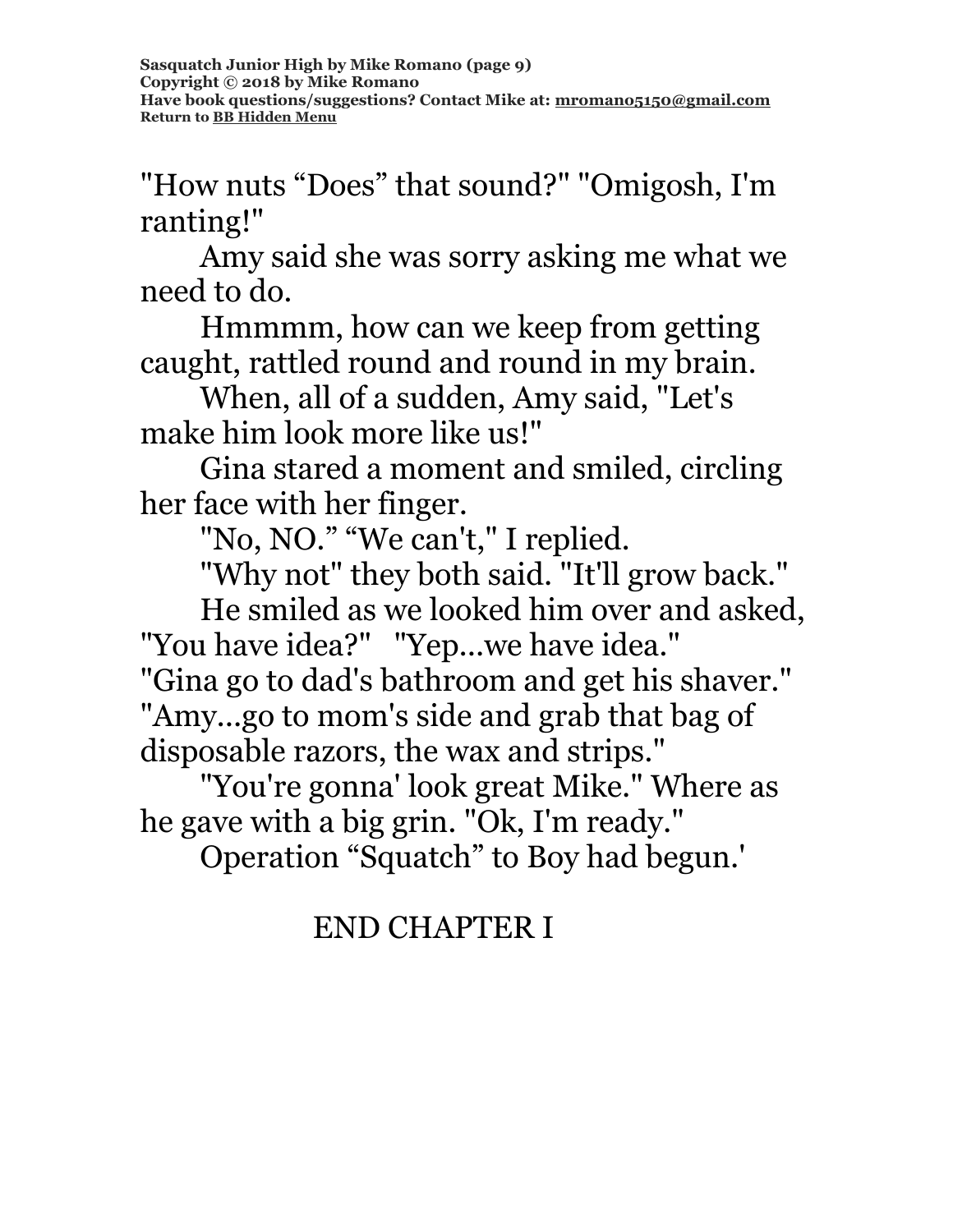**Sasquatch Junior High by Mike Romano (page 10) Copyright © 2018 by Mike Romano Have book questions/suggestions? Contact Mike at: [mromano5150@gmail.com](mailto:mromano5150@gmail.com) Return t[o BB Hidden Menu](https://www.bartlettbiographies.com/hidden-menu)**

> CHAPTER II A Little Snip Here, a "LOTTA" Snip There & a Huge Shave All Over!

 Sneaking him into the house proved to be a lot easier than originally thought. Only... once inside, there was the 'Smell.'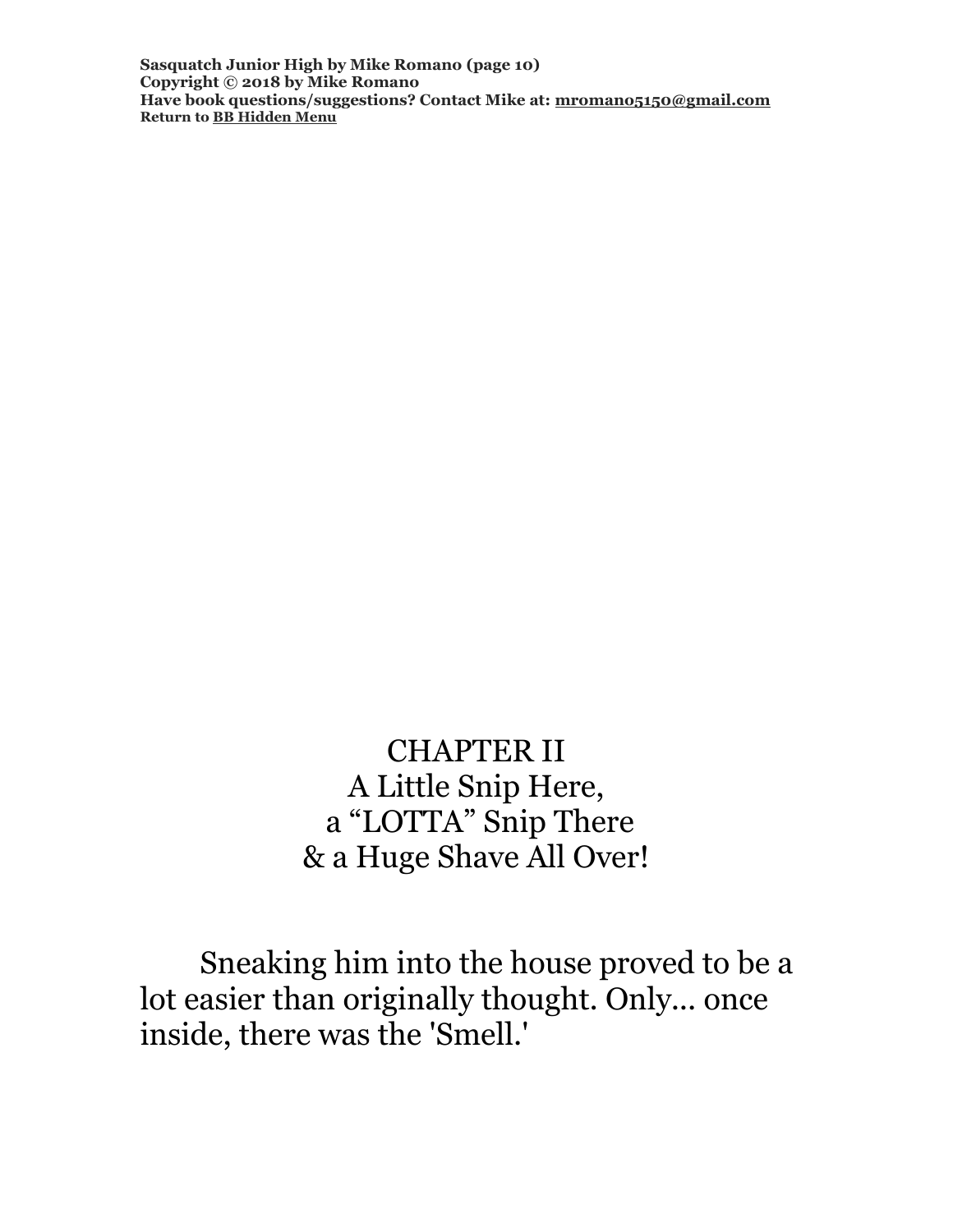"To the showers," I cried! Thank goodness no one was home.

 Showing him a shower wasn't the hardest part…having him get out of his odd clothes he had on, he explained that he wore them to mimic us. It just so happened he "liberated," really meant stole, some clothes here and there to make a set of wearing apparel one would not normally find in a magazine, but suited the purpose.

Then there was soap and shampoo.

 "Look at me Mike," as I lathered up my hair. Like this but all over, then use the waterfall, that's what he called the shower, to clean off.

 We closed the curtain, he handed out his clothed and we could hear him scrubbing and, and, sort of singing, an odd but soothing tune.

 Just like my sister Gina, he didn't want to get out, so I carefully reached in and shut the water off.

> "What...waterfall...why did it stop?" Time to dry off now, I think I said first.

 Putting a towel around him, without looking of course, he stepped out onto the floor and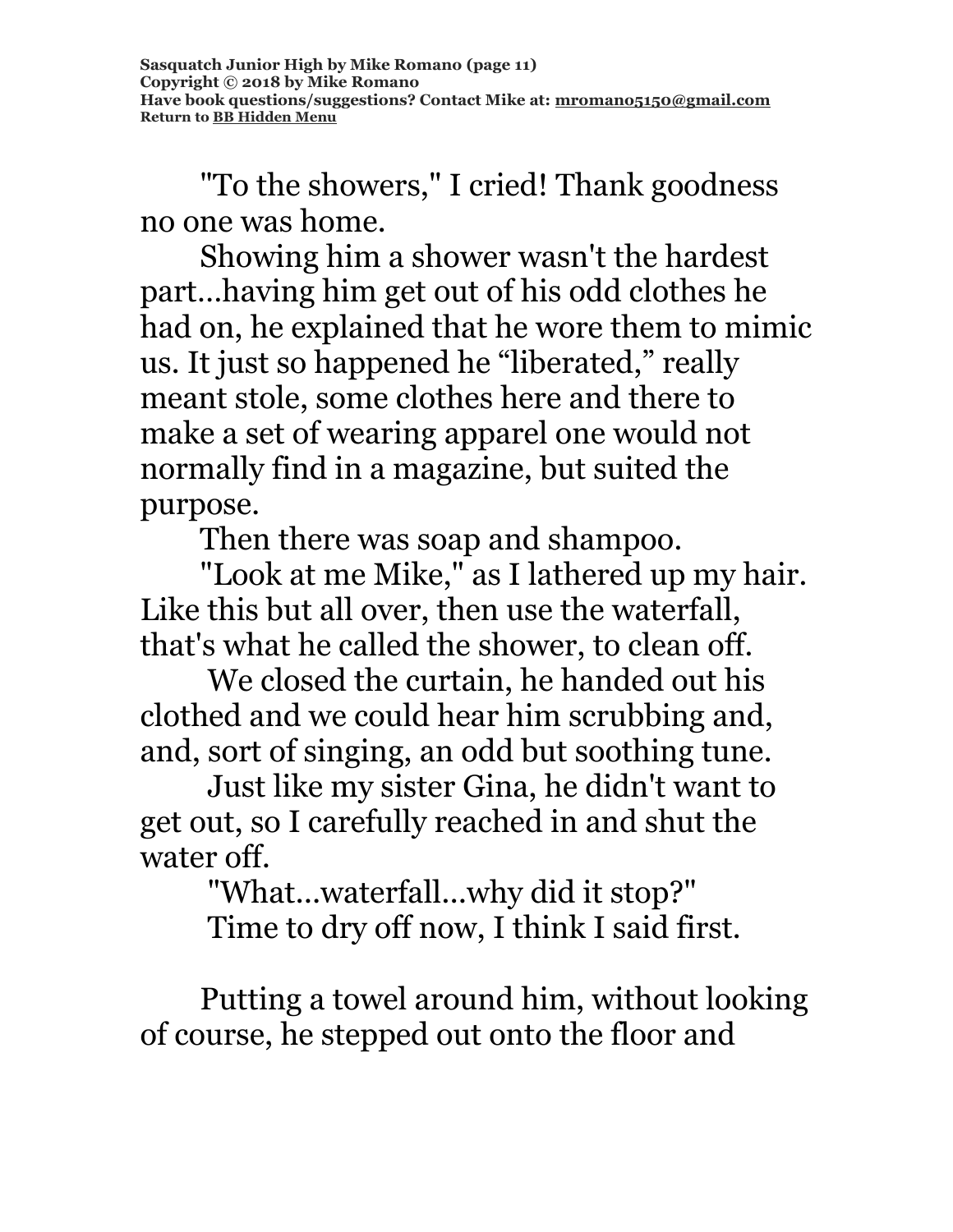shook like Granny's big hairy wolf hounds, when they came out of the lake from a swim.

 Eyaaahhh! All of us yelled as we ducked the flying spray. "No, no. "Use the other towel to dry off with."

"Yes, thank you." "Did I say that right?"

 We all smiled, nodded our heads and proceeded to help him get dry.

 I gave him a pair of dad's shorts as we left the bathroom. A second later we heard a roar like yell and ran back in.

 "What's wrong?" everyone said. "The wall, Who is in the wall looking at me?!"

 Looking to where he was pointing was the mirror.

 "That's you, silly." "How do you like yourself?"

 He stood, now not as frightened and almost admiring himself said, "I look like, "Dad", with a big grin from fuzzy ear to fuzzy ear.

 Amy, next said, what would shape the things to come.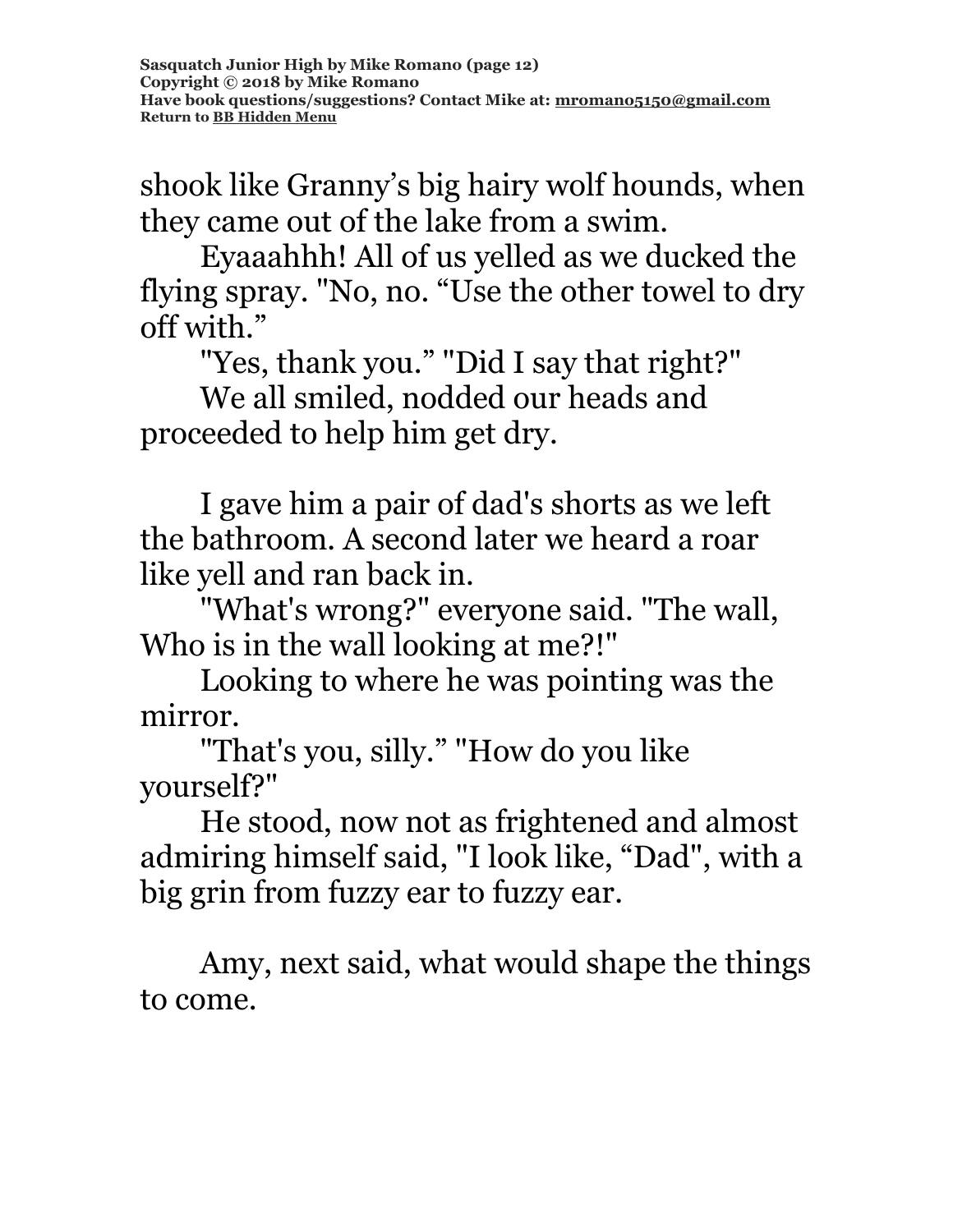"Just a shower and dad's shorts aren't going to fool anybody. We need some drastic thought here!"

 "Let's see', said Gina...Pop's shaver should help with the face."

 Amy chimed in, "Grandma's pooch clippers for those hard to find the skin spots."

 I on the other hand wend a little high tech on the situation. "Mom's waxing kit for "those," 'That' eyebrow!

 "Mike, sit here and don't move, we need to get a few things and we'll be right back"

 He seemed to be smitten with my stuffed bear collection so I piled them in his lap, there sitting up on my bed, as I started to leave the room I looked back to see him sitting there smiling, holding armfuls of stuffed critters. What a sight.

 Within minutes, me and Gina were back in the room, Amy ran next door to Grandma's for the electric shears.

 "Ok, let's look him over and see where to start."

"The face. I bet he's cute" Gina giggled.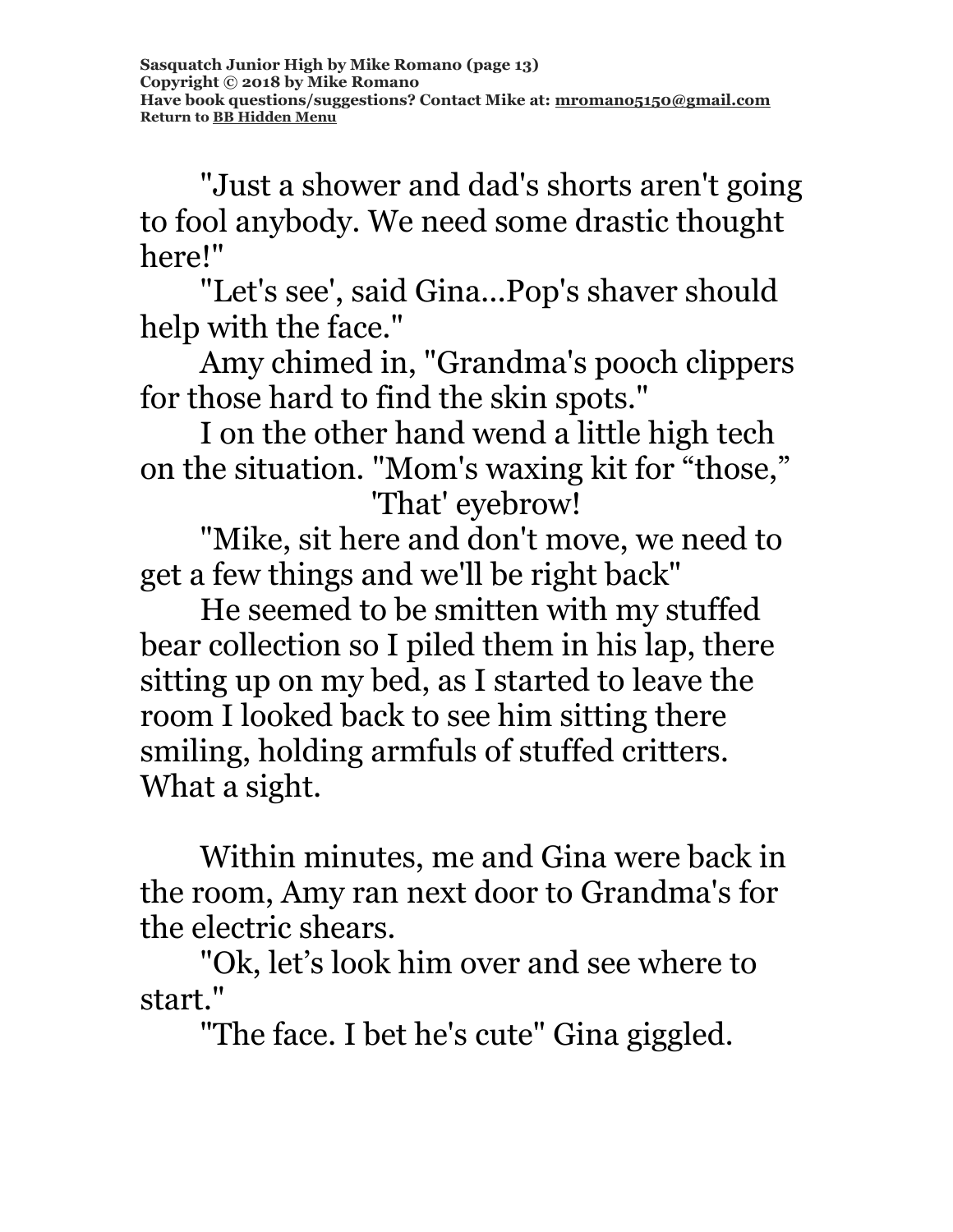Now, to try and explain what we were about to do may be another matter all together.

 "Mike, how would you like to see what you look like as one of us?" I asked with a nervous smile.

 He tilted his head to the left then the right and asked, "Will it hurt?"

 "Not too much, just dome buzzing noises and some tickling."

"What's 'Tockling'?

 '"Tickling is, is...Well like this." As I wiggled my fingers in his ribs, he let out a hoot!

We all jumped back!

"I like Tockling!!" "Fix me."

 On went the Grandma's shears. Carefully getting down to face skin so we could use the electric shaver.

 I worked the shaver, Amy ran the vacuum cleaner to pick up any evidence, and Gina critiqued, as she would usually do.

 First layer gone, now dad's shaver to see what Mike really looks like.

 With one of my stretchy head bands holding back his plentiful head hair, his face was all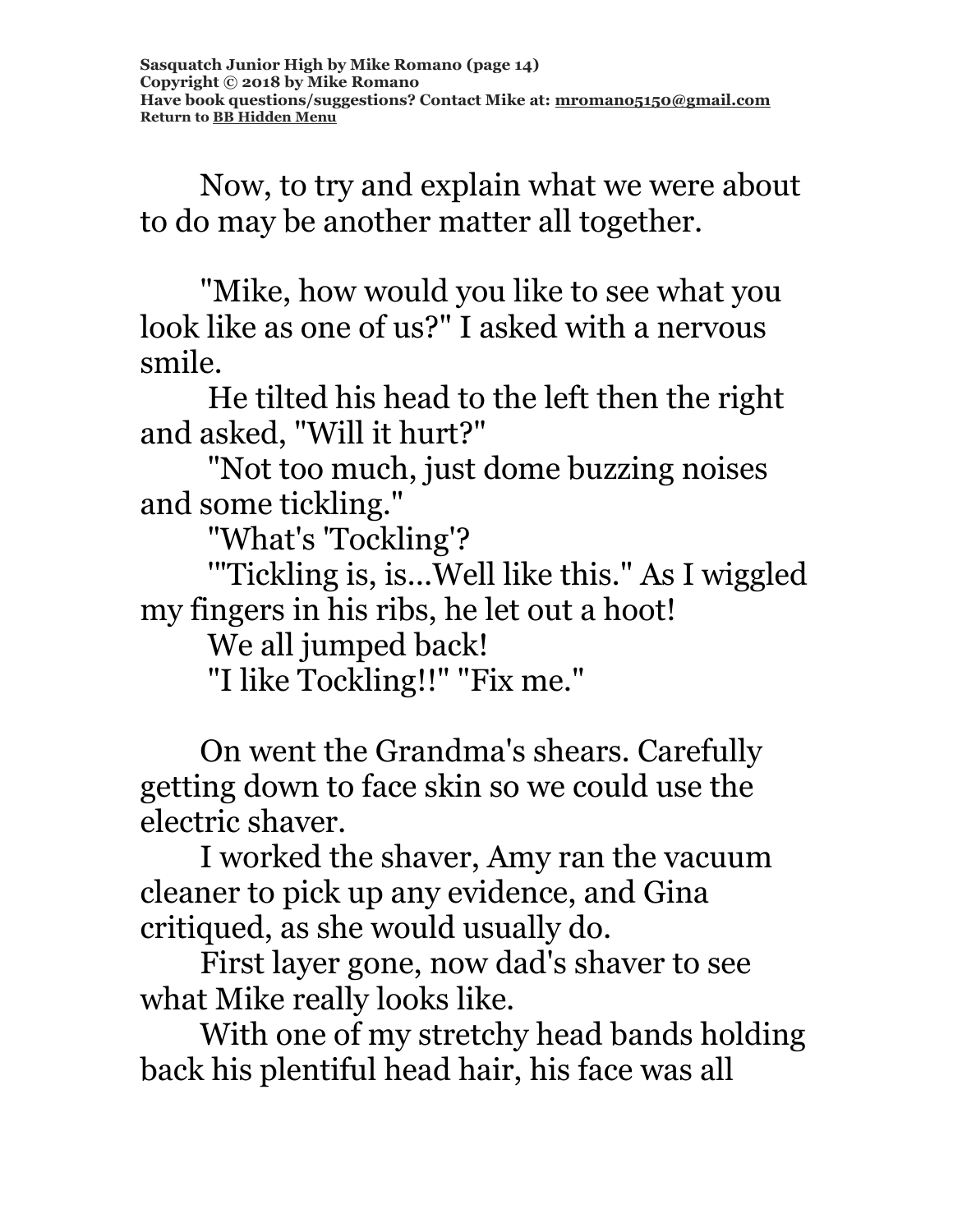ready for shaving and the simultaneous eye brow waxing.

 Maybe not the best thought out plan, as when Gina yanked the first chunk of waxed cloth, Mike shouted, did a back flip off the other side of the bed, as we went rolling in the other direction!

 All of us were sitting on the floor as we saw his eyes slowly pop up on the other side, "OW" was the only word out of his mouth.

 "Mike,' Gina said with a kind soothing voice, only 'One' more 'Ouch' and we'll be done with the...ahhh...'Ouches.'"

 He looked strong and hard at the piece of waxed cloth lying on the bed with a goodly patch of his hair attached and asked, "Only one more?"

 "I promise" Gina said as she crossed her heart. He looked and crossed his heart too.

 "Ready?" One..two...YYaaannnkkk! He gave a grunt and a long breath, and we were fine. Blinking for a few minutes while I finished giving him a close shave, we sat back to see what we had done.

 "Oh my" Amy said. Gina said "Exactly" and I just gave him a big smile.

"How do I look" was the first thing he said.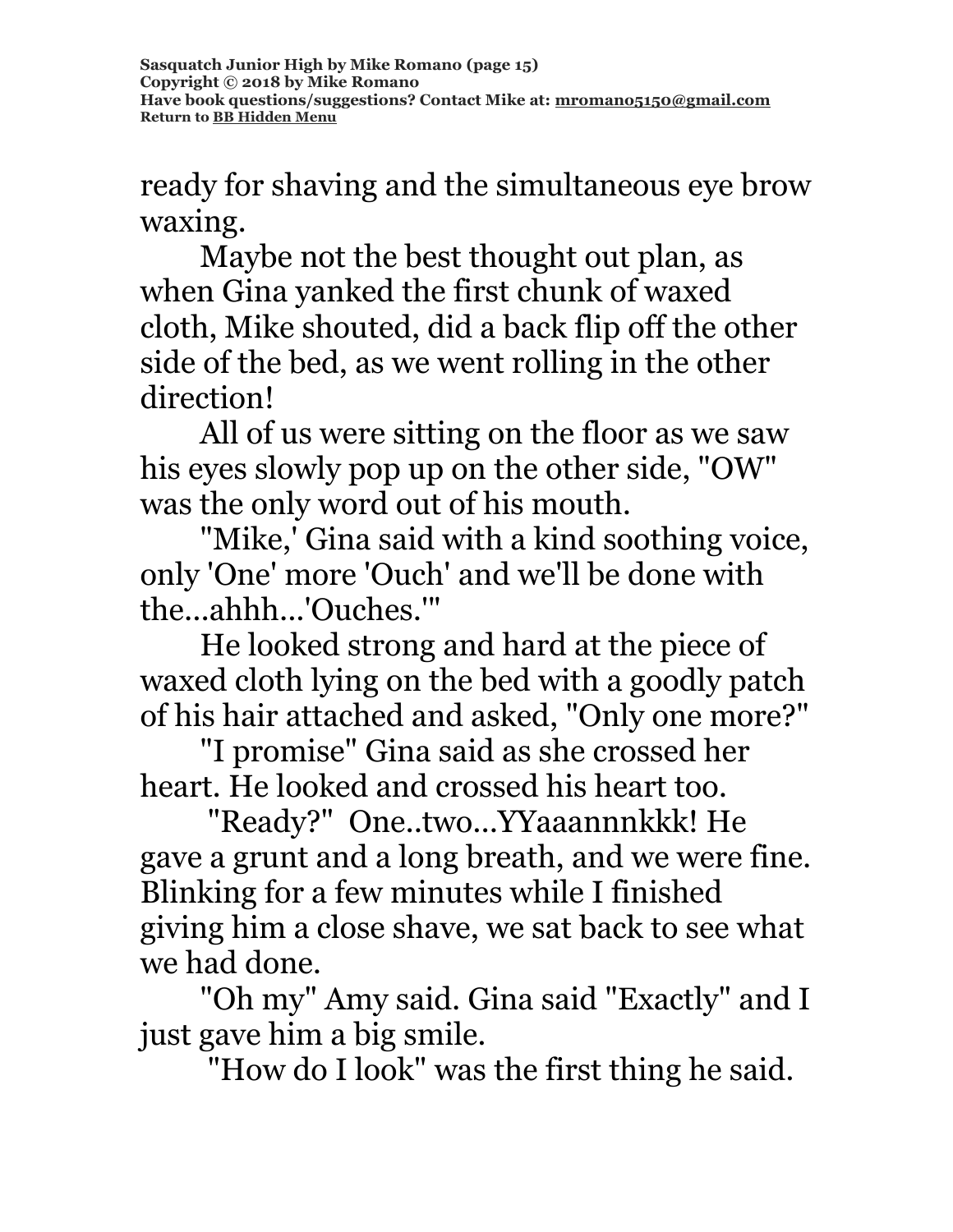"Here' as I handed him my hand mirror, 'Take a look for yourself."

 Staring so deeply, it seemed like minutes till he broke into the biggest smile. "I look just like you!!"

"Cute too" Gina chimed in.

 "Now, lets get started o the other parts", Amy said with an excitement in her voice as if to say, "Wonder what we're gonna' find under the rest of him!' 'ha ha ha."

 For the next hour, Mike was so patient as we clipped, sheared and shaved a pile of hair big enough to fill a small mattress!

 Then we stepped back. No one spoke a word. We just stared.

 "What. WHAT? Mike asked? What do I look like?

 Not a single thing came out of our mouths till Gina grabbed him by the arm as she led him to the tall mirror in her room.

 His mouth dropped as he touched his face, rubbed his arms and chest.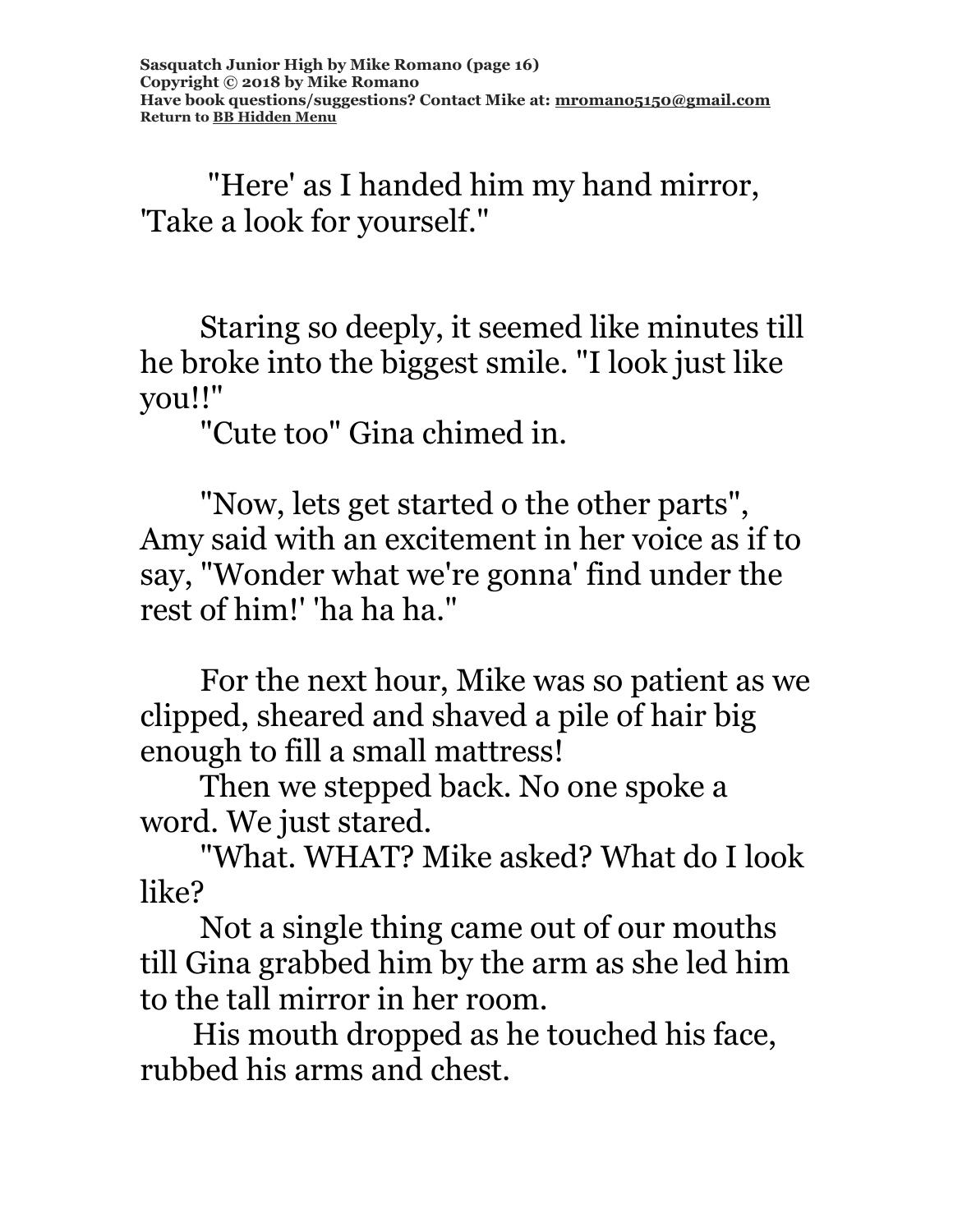"I'm a BOY!"

 I shook my head up and down crazily cause no words were sufficient at that time.

 Amy said with a laugh "sorta sounds like Pinocchio."

 At that moment we all raised our arms, danced about the room and cheered at the top of our lungs.

 I grabbed Gina and Amy saying We need to clean up and disguise Mike before Mom and Dad get home.

 While they cleaned and vacuumed, I dug through the old clothes closet.

 Ahhh...here are some jeans, I think they may even back in style. Here's a couple of nice pull over shirts. Hey, a great old leather jacket pops used to wear in the way back.

 Ok, now, best for the last. Here are my dad's old army boots, for those feet Mike has, and I "know" these are back in style.

 A little gel here, pluck a few more hairs there. Now…Everyone, lets back up and see what........

Oh My!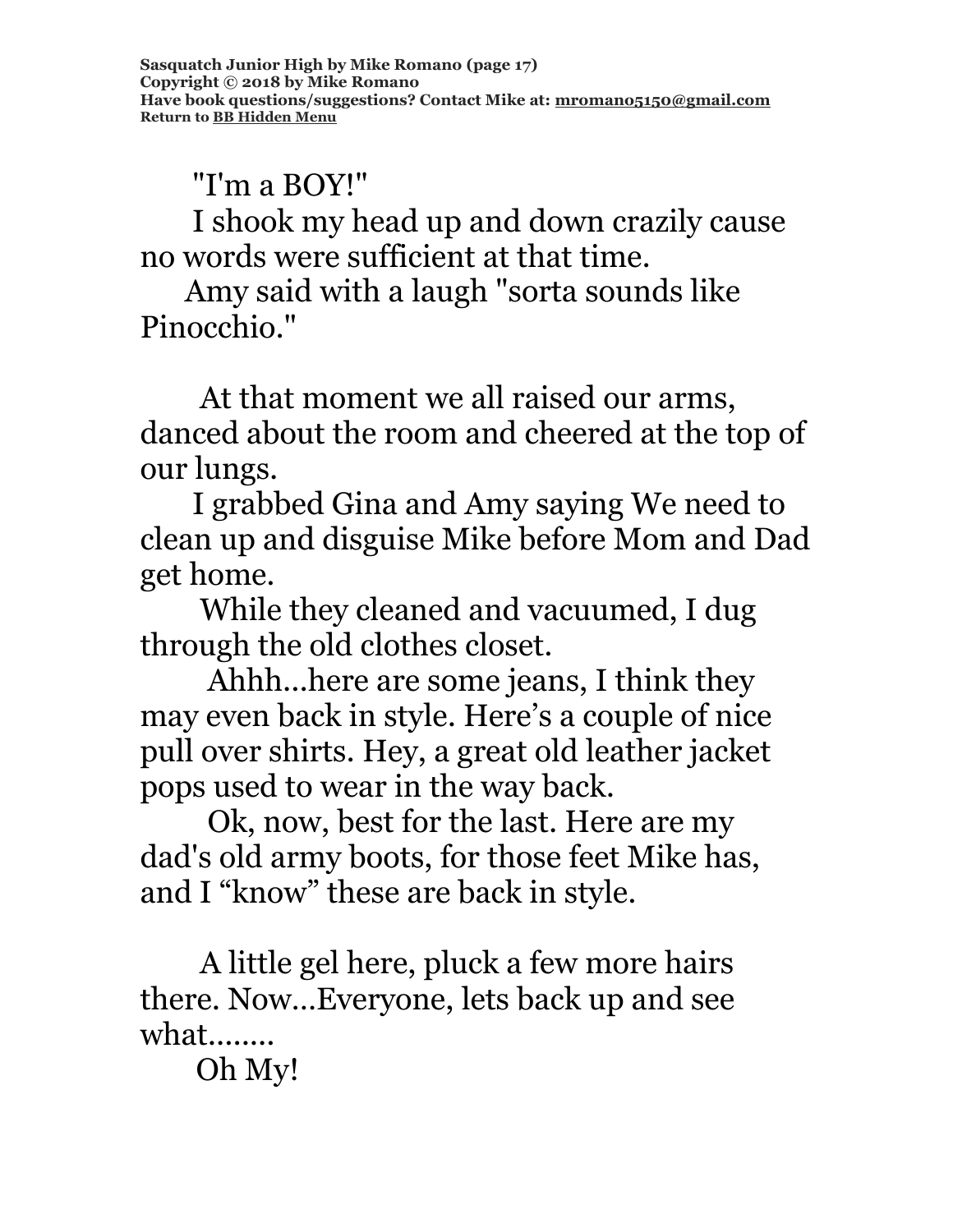Mike smiled at our astonishment. "I am O.K.?' 'Yes?"

Our heads shook slowly up and down.

 Then like a cheer leading team, we all screamed, "YES"!! "Look!"

 Spinning him around to face the full length mirror. He touched his face, looked at both sides of his hands, ending with a big eyed stare at the first real clothes he's ever worn and fell back on the bed, sat there and put his face in hands.

"What's wrong?" was all I could say.

 He looked up with a tear in his eye and said...."I 'Am' a boy, a Real boy."

"You sure are," Gina gushed.

 "Let's try him out on Grandma...she is a bit nearsighted and knows we bring all kinds of friends around" I said. Right now? "Yep, lets go"

 Across to G-ma's house across the yards we hurried Mike.

 "Hey G-Ma, are you home?" We heard a crash in the kitchen. "Dag Nabbed squirrels, always sneakin' in my kitchen trying to get a free meal."

 "We'd like you to meet our new friend, Mike."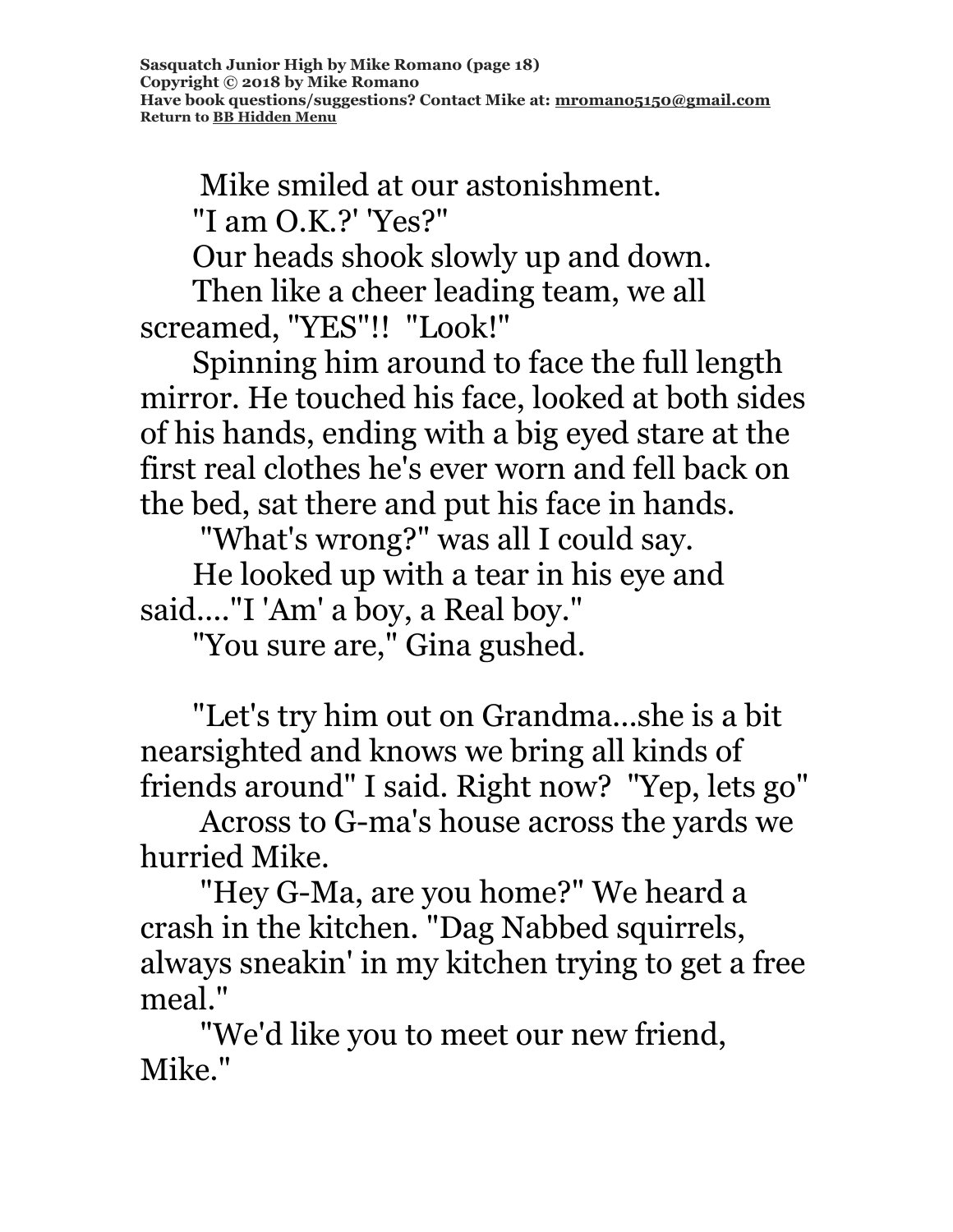She held her hand out to him and he looked confused, smiled, then sniffed her hand.

 "Well," Grand Ma said...That's as good of a hello as I ever got!" As we all laughed.

Mike has made his first conquest.

 Back at the house, the reality of 'What the heck are we going to do with him now?

 I said to Amy "Only two days till start of school, then what?"

 This seemed to light up Mike's eyes. "I've always wanted to go to school and see how kids are and do you think I could try?"

 "Wow, all that in one breath" Gina replied. "No, NO! There's not a chance of us bringing him to school with us" I said, being the oldest and clearest thinker.

 "Please, please" both my sisters pleaded. Then there was that silent smile and big pair of brown eyes staring at me from our creation.

 "I know I'm going to regret"...and before I could finish my sentence, my sisters were hugging me, jumping up and down.

 Mike got scared, jumping back, staring at us. "It's ok Mike were going to take you to school with us.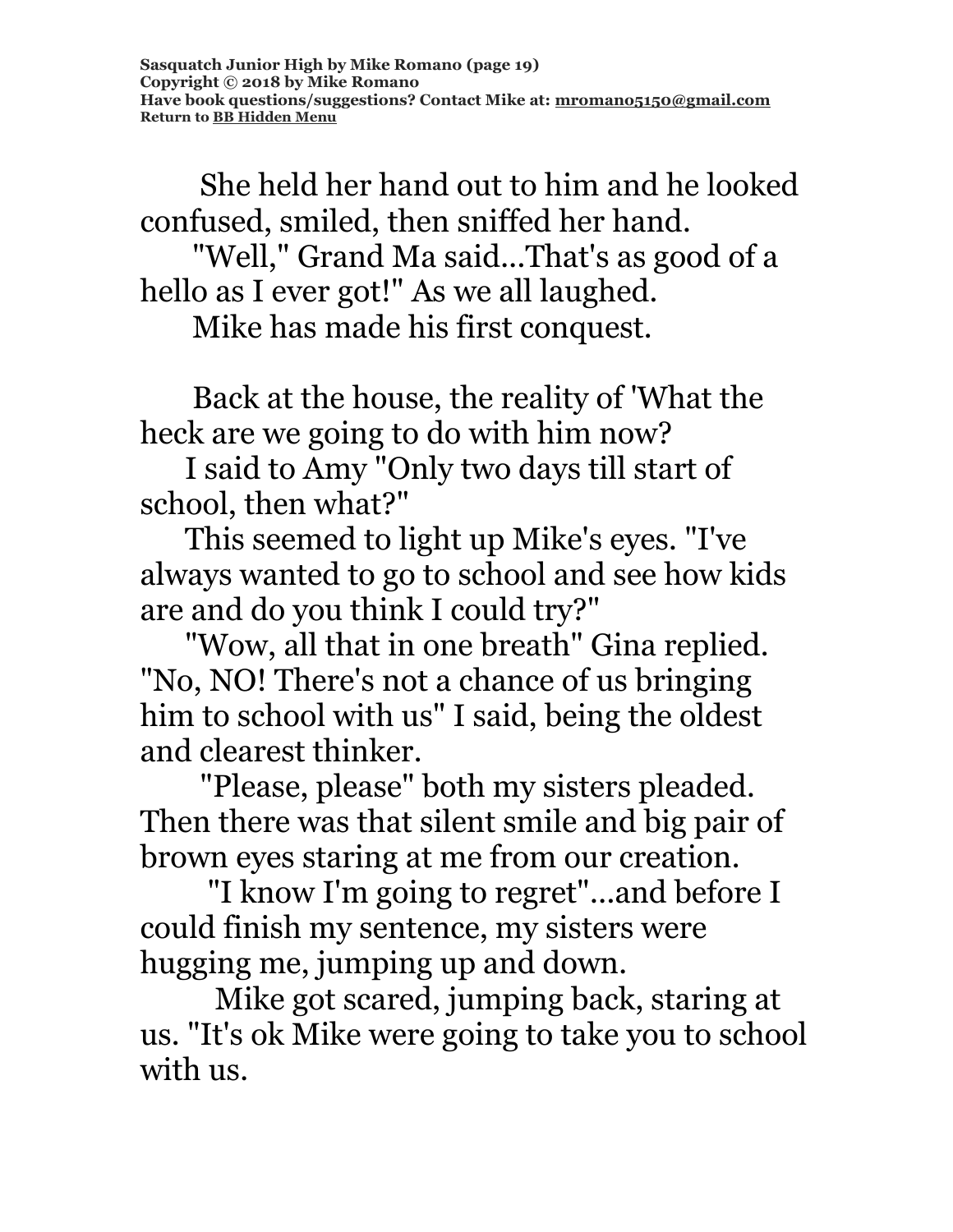That smile of his shined in the sun.

What is his story going to be? Let's see... I have it. "He's an 'Exchange student and his English is limited." "Great answer, Isla & Gina agreed.

 Now, we needed to try him on mom. We all agreed.

 Working with him for the few hours before mom came home from work, we were able to show him sitting at the table, not to grab for food, saying hello, his new name which he seemed to like very much, and 'The Spoon'.

 He took to the spoon like a duck to water, except for the fact of his holding it up in front of him, twisting and admiring it. He did fine.

"Oh, I hear mom pulling up, Isla," said Amy.

 "Now, Mike, just smile, and shake mom's hand if she puts it out."

 In the back door with two bags of groceries comes mom. "Hey guys, there are six more bags in the wagon, can you give me a hand?"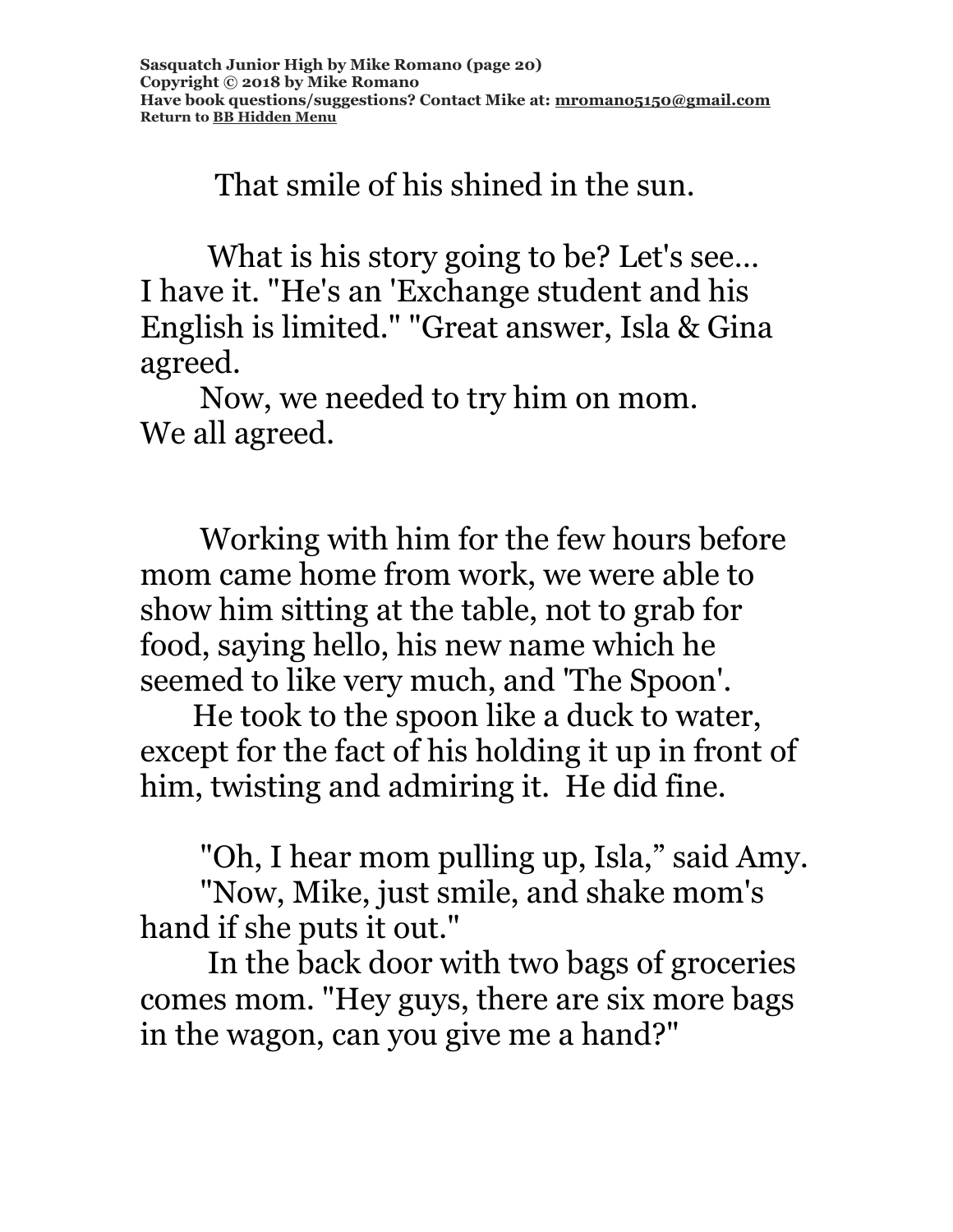We all went out. I handed a bag to Gina one to Amy, another to Mike and I took the last.

 Here ya' go mom. "Where's Mike?" shot into my mind!

 Back out by the car he stood. Looking into the sack and sniffing, while stuffing his mouth with half a bag of mom's favorite Toll House cookies.

 "Mike...Stop!" I very quietly and sternly said. He sure understood the tone, probably same as 'His' mom...I know it sure is the same as ours, and dropped the whole thing.

 As quickly as I could, I recovered the remaining cookies, the bag and Mike's hand, gently leading him inside.

"Mom, I'd like you to meet Mike."

 "He's new in the neighborhood, isn't he? mom asked. "I've not seen him before."

"Oh...he's, a, a… He's an exchange student!"

 From which country was the next question that I had no ready answer for.

 I whispered, "One of those tiny middle, southern European principalities, can't remember but he wants to be treated completely like an American. So, well, we need to only speak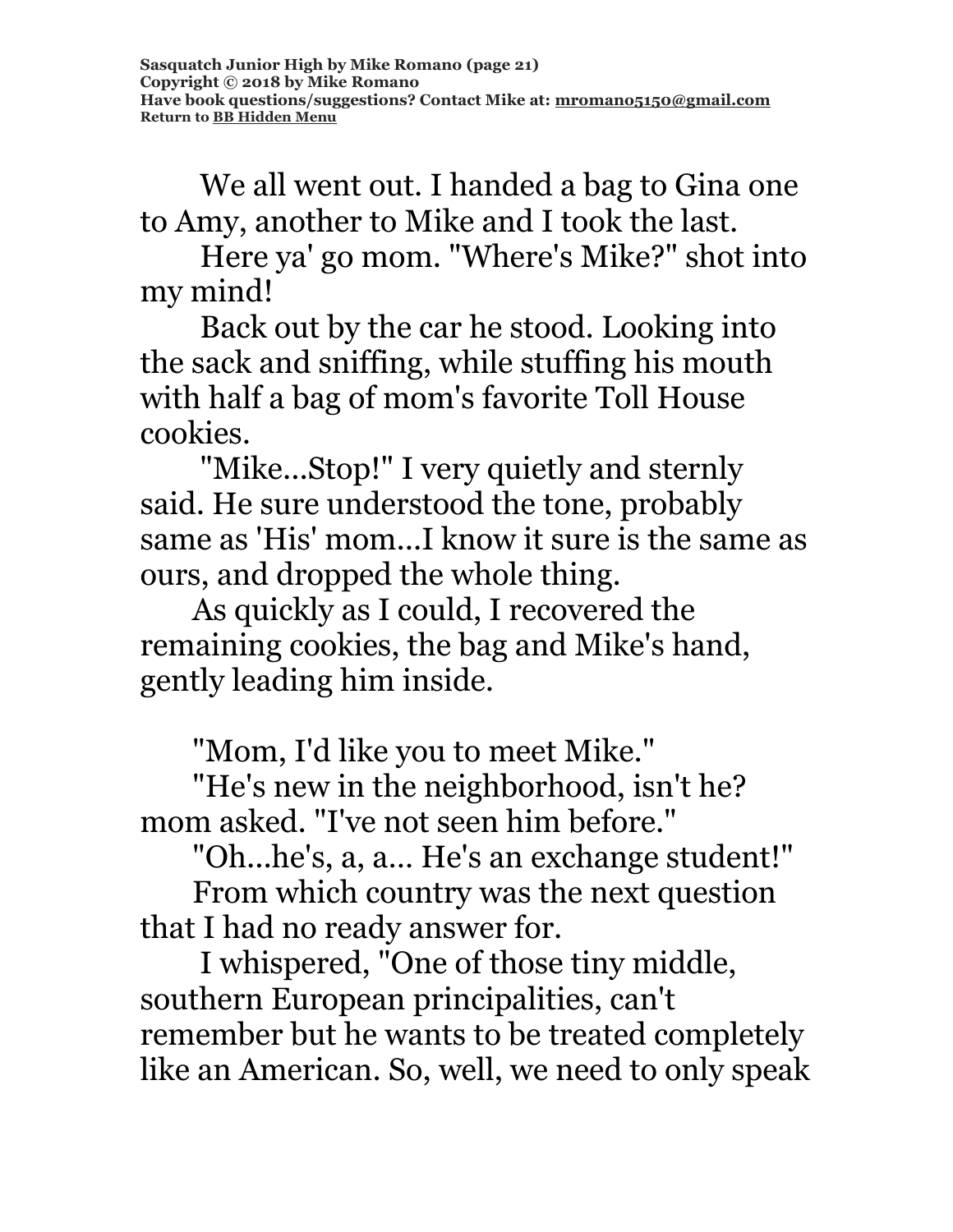to him in English." Yeah, that's it, I said to myself.

Not too bad a tale if I do say so myself.

 "Well...he must not have 'Toll House' cookies from where he comes cause' he's wolfing down the last of them right now" Mom chuckled.

'Wolf' may be closer than she knew.

I've invited him for dinner. Is it ok?

 "Always plenty of food on the table, go wash up."

 Pulling Mike upstairs, I led him into the washroom. Showing him the water faucets, soap and towels I left him and closed the door.

 Splash, quiet, Splash, quiet, then I heard a growling noise that sounded like "Yuuucchh!"

 Peeking in the door, Mike had water all over, a soaked towel and half a bar of soap in his hand with apparent teeth marks in it.

 Spinning him around, I was confronted by a soapy bubbly mouth person with a drooley grin.

"I like" he said, mouth bubbling away as he just shook is head up and down.

Couldn't help but to laugh at the big foamy boy, which brought a big smile to his face.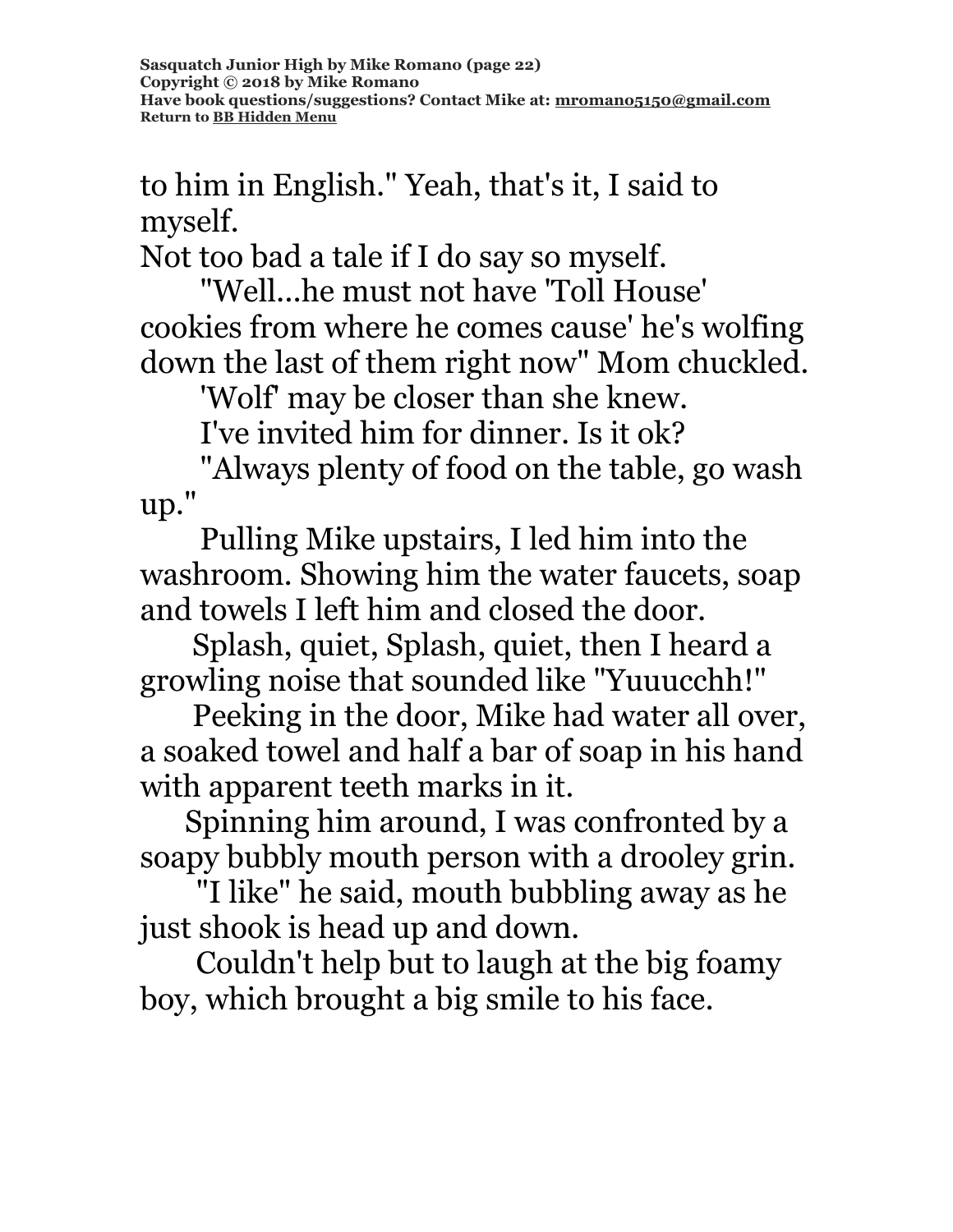"Here, let me help you." So, I washed off the excess soap, re-combed his hair. "There, you look great, and remarkably, he did!

"O.k. Mike, Look at me now." "We are going to eat, so just watch me and do the same thing, o.k.?"

He stared at me for a moment and then said, "I will do just what you do, Isla, O.K.?"

"Great, I think." Amy mumbled.

With some old things that had been put up in the attic, we put together a pretty good set of clothes for Mike to wear and a bunch of changes for what was to come.

"Now Mike…don't make any quick moves and don't say where you come from." "Any questions you are afraid to answer, just look at one of us." Amy said.

He shook his head, smiling like an excited puppy when I said, "O.k., down stairs to dinner."

Holding his hand, and a bit too tight he whispered to me, we all sat at the table with Mom, Dad and Granny.

He looked carefully at me place my napkin on my lap and followed. So far so good.

I filled his plate and slyly pointed to the fork.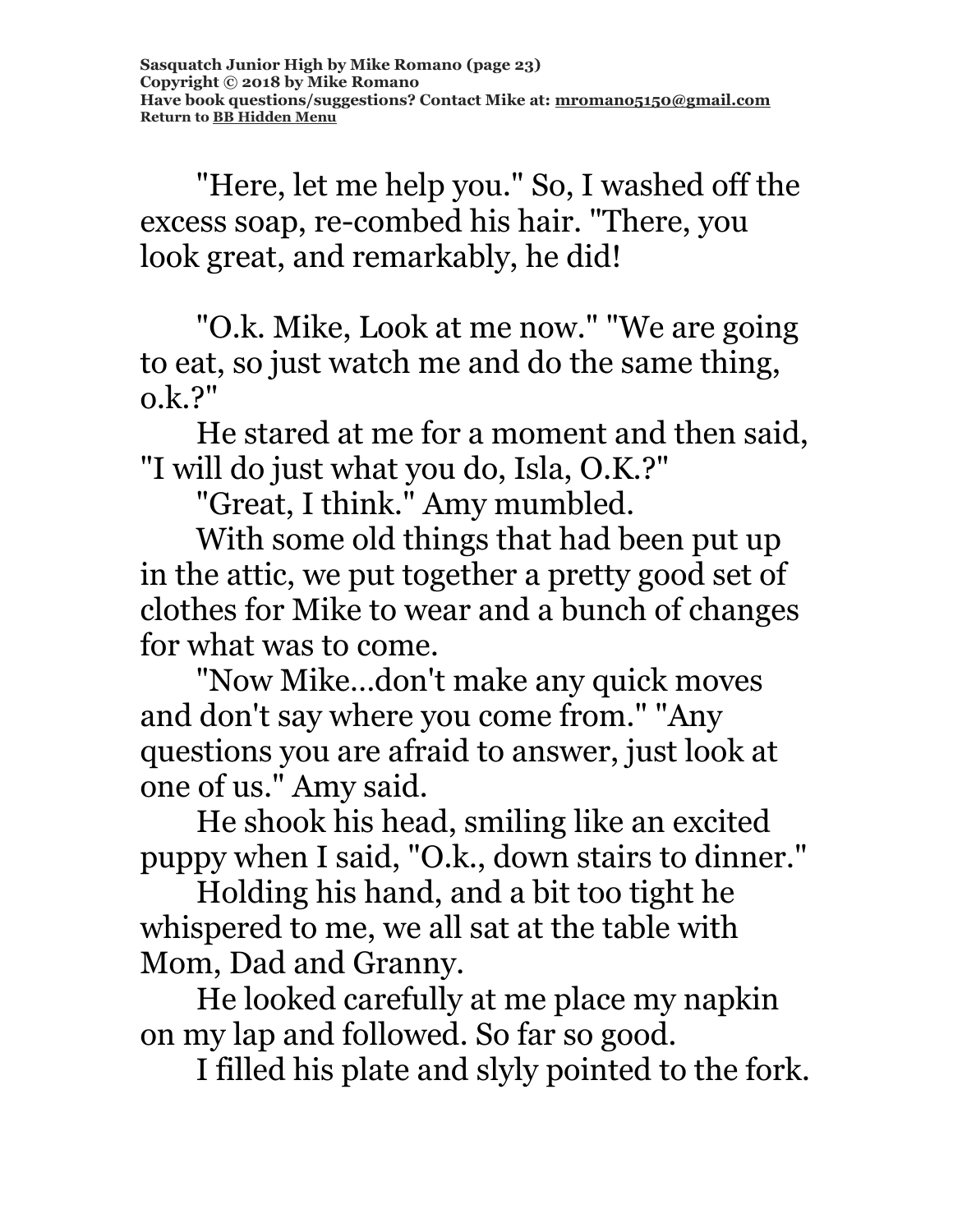Again, he did fine, holding it up in his right hand.

The thing I didn't know was that he was "Left handed" and commenced to scoop food with that hand directly into his mouth. At a pretty good rate too as he was done before I could collect my composure and lay a pinch on his hairy leg he won't soon forget, apparent by the scrunched up look of pain he had on his face! "Sorry," he said to the family as I threw in that the customs in his country were a bit obscure, but we would teach him ours, to the relieved look of our parents even though they never stopped smiling pleasantly and or scarily.

Mike switched hands with the fork, as I did to teach, and seemed to pick it up fairly quickly, excepting for the two or three pieces of food that dropped onto his lap or the floor.

Dinner being over, dessert soon followed.

Now, this would be a great part of the evening's meal...Except... Mike had never had "Sweets' before to speak of. His eyes slowly but intently followed Mom's hands from the cutting of the Banana Cream Pie, to the setting of it in front of him.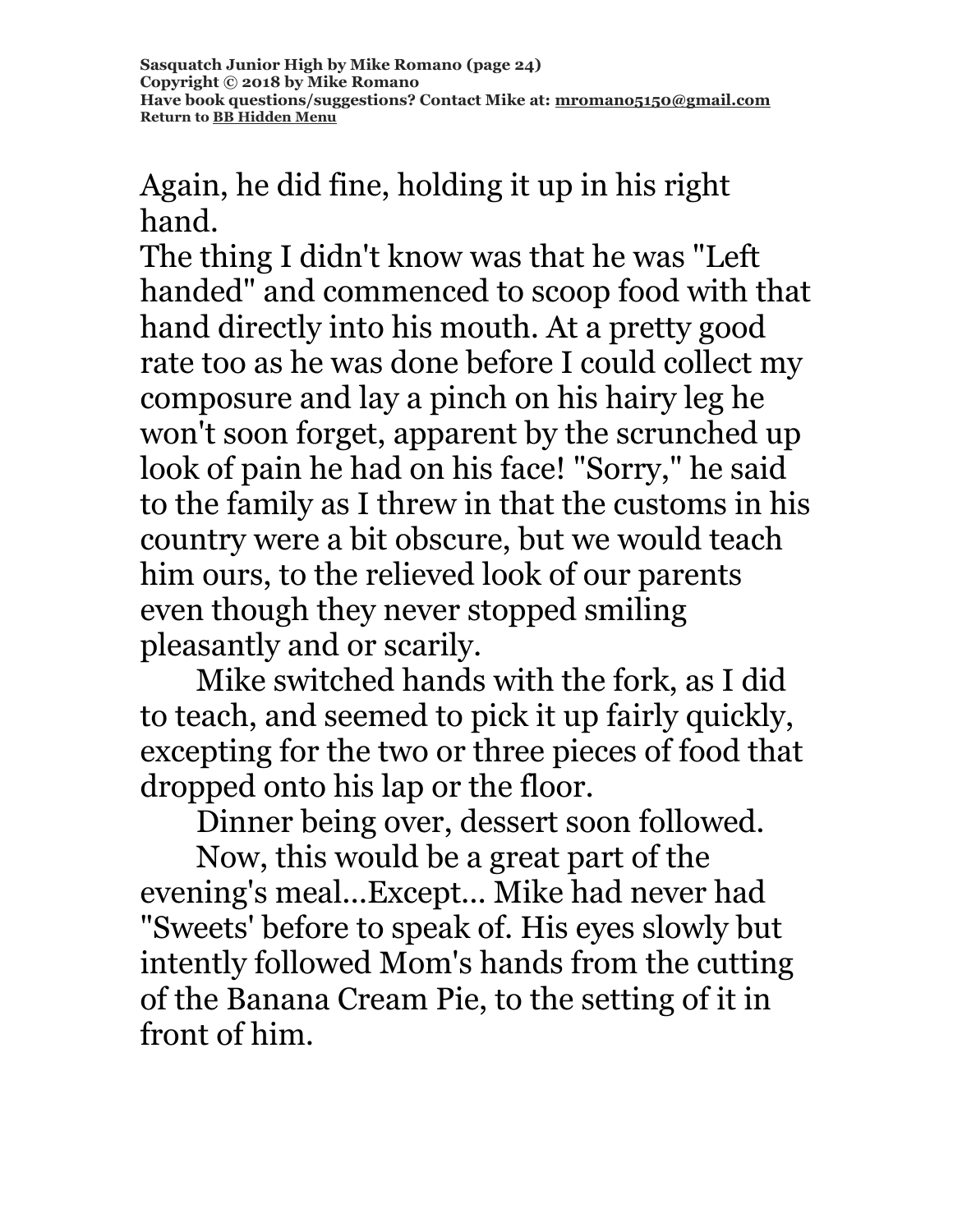With my two fingers under the table in beginning pince mode, Mike turned slowly to me holding both a fork and a spoon with a "Which the Heck" look on his face.

I personally use a spoon with this kinda pie so I held the spoon in my right...oops, my left hand.

He dropped the fork like it had the plague and locked his sights on this fluffy great smelling thing in front of him.

Then there was the "Attack." First bite opened up a whole new world of yummies for him. Dropping the spoon and with a direct finger swoop, he finished a jumbo slice in the proverbial "Two Shakes or scoops, Flat!"

"Well, seems he really enjoyed the pie, girls." said Mom. Mike shook his head up and down like a bobble head doll while staring at the remaining pie plate.

"Like another piece, dear?" Mom asked. He lifted up his plate to her as if to beg for another slice...well, that's just what he was doing!

Smiling, she scooped a ginormous chunk and placed it on his plate while handing him a spoon. He looked, and took the spoon using it to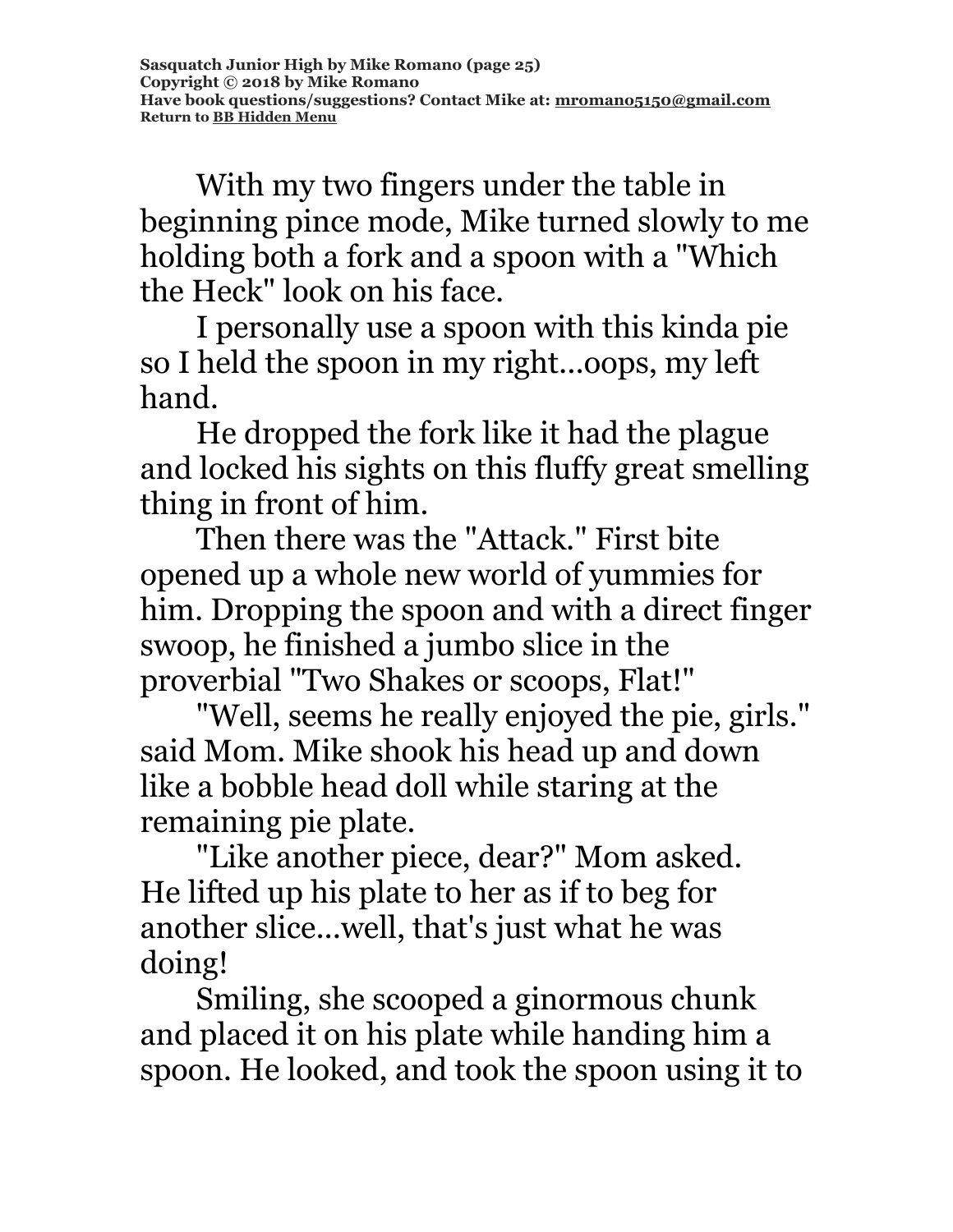eat with. Rather quickly, but a bit more "Human" than at first.

Well, with that last lick of the plate, dinner was over, going much better than it might have so I returned the smile the Mike when he gave me one as he thanked Mom for the food, which surprised me completely.

"Can we help with the dishes, Mom" we all asked...all but Mike. She said to take Mike for a walk around and show him the town in the family car. "Amy, you're the oldest and need to follow all safety procedures, O.K?" Mom said. So off we went, passing the first test...barely.

#### END CHAPTER II WHEW!...A LONG CHAPTER...BUT NEEDED

#### CHAPTER III I Say Potato... You Say Tollhouse Cookies

# "Mike", Gina asked, "Can you read?"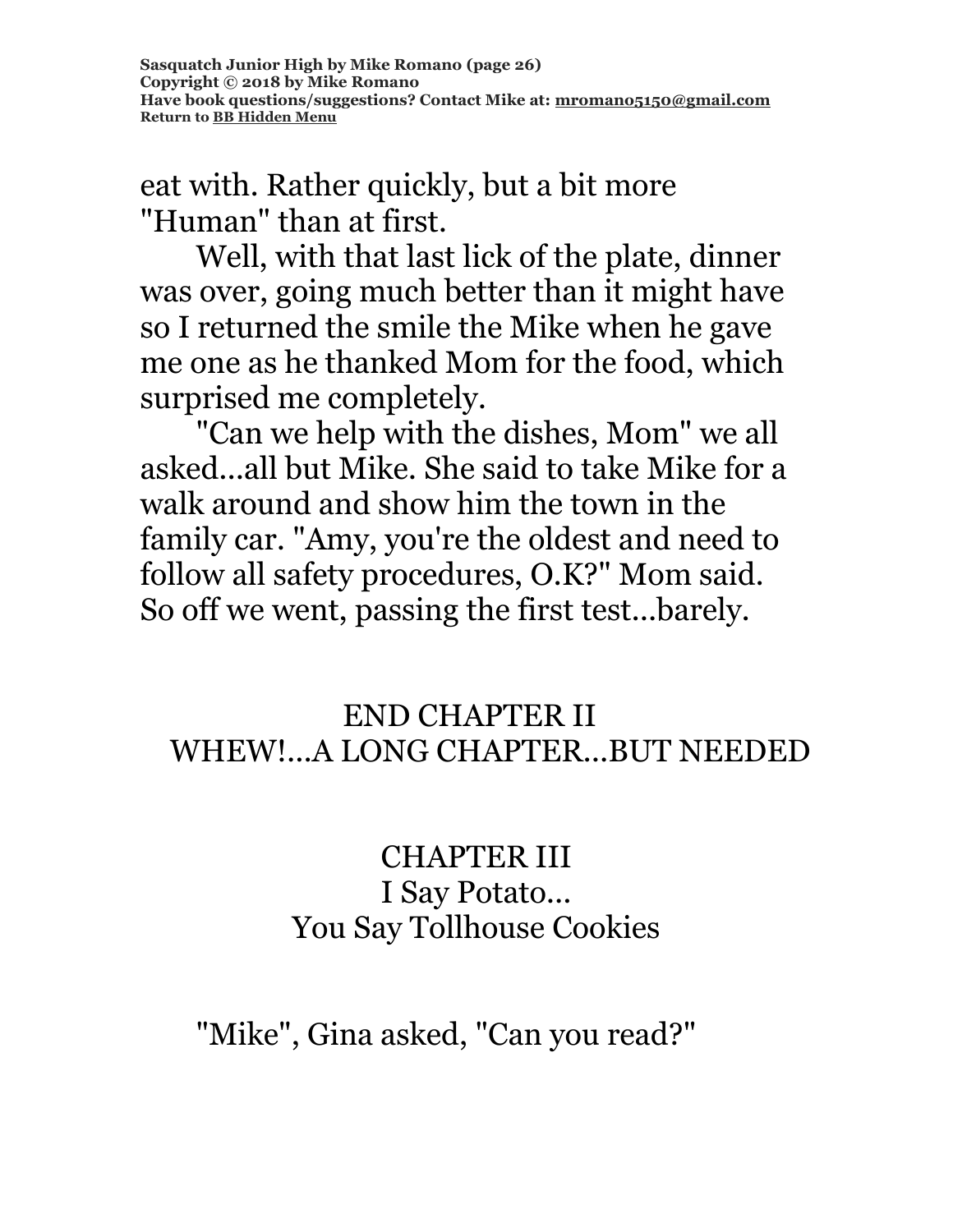"I can read the signs in the parks and along the roads, and some food wrappers, I think." he answered happily as a lark.

"O.K." I said, writing on a tablet of paper the word "STOP." "What's this say."

"STOP!" he shouted.

"Mike, let's speak a bit more quietly so no one knows what we are doing." He just shook 'Yes' and stared at the tablet for the next word.

"Now...this one." I asked, showing him a big lettered word "Enter."

Thinking a minute, he spoke in question form..."Ent...ter?"

"Perfect!" He had the capability to learn so we started a crash course in letters and numbers. The alphabet song may not have been the best choice as he seemed to love it and mumbled it incessantly over and over. Numbers came just as easy, and we were just getting into adding when Mom walked in.

"What are you youngsters up to?"

The mind of Isla was quickest. "We're practicing English with him, Mom." She nodded and walked on.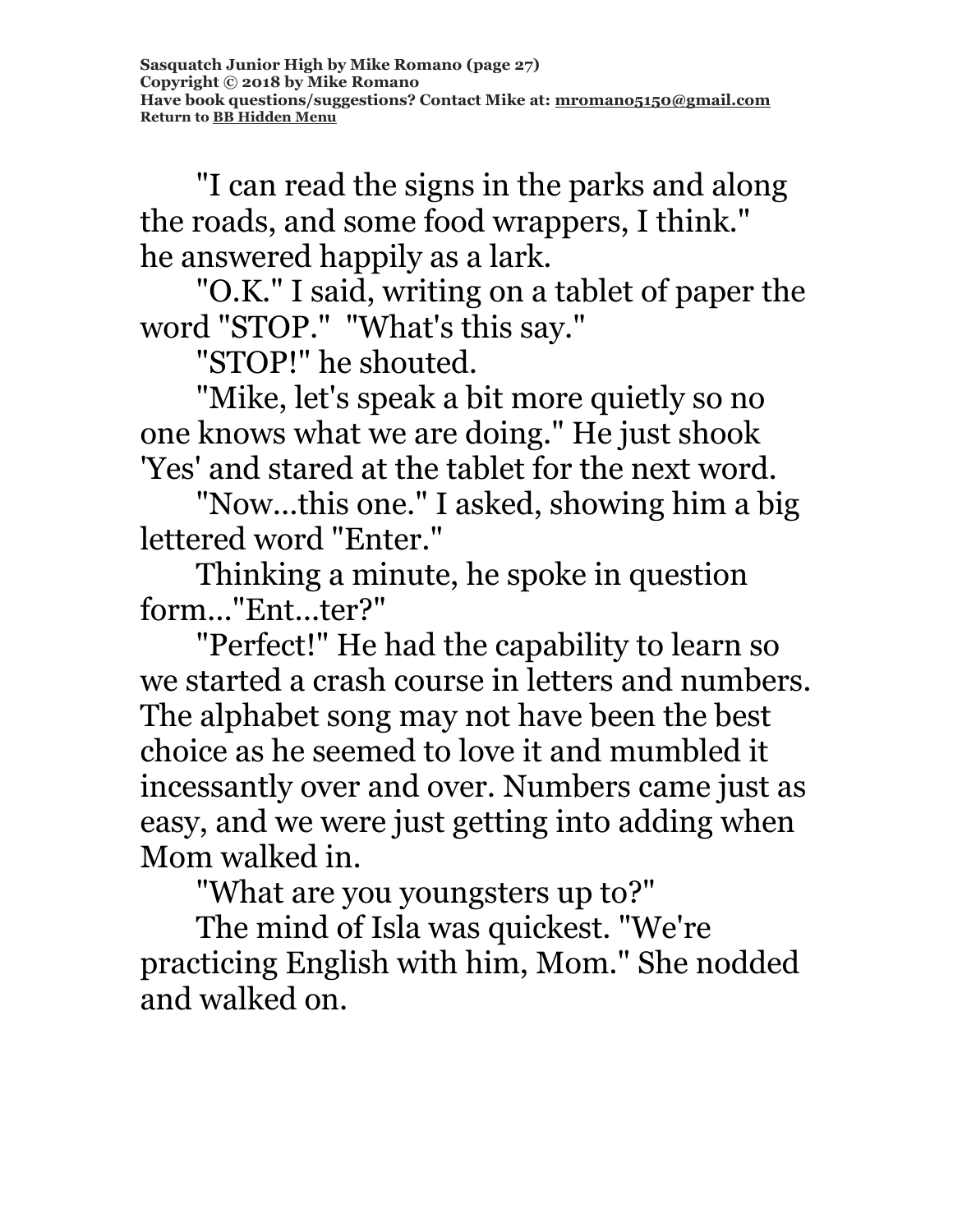**Sasquatch Junior High by Mike Romano (page 28) Copyright © 2018 by Mike Romano Have book questions/suggestions? Contact Mike at: [mromano5150@gmail.com](mailto:mromano5150@gmail.com) Return t[o BB Hidden Menu](https://www.bartlettbiographies.com/hidden-menu)**

All of a sudden, she peeked back into the door asking, "Anybody like some tollhouse cookies and milk?"

Mike shook his head and immediately said, "YES" in a strong but happy voice.

"I can see, he learned Tollhouse cookies and milk in English right quick." Mom laughed as she said.

Gina sat up with a puzzled look on his face asking, "Where is he to sleep tonight?" We hadn't thought of that and it was getting late.

"Our tree house." Amy said. "He's used to the forest, and our tree house even has a potty in it!" Dad put one of those porta-potties in it for emergencies, and I can't think of a more emergency like thing than him.

Now, who was going to show him how to use it!?

Our day's studies being done, we went out back and up the ladder to the tree house. Now, this wasn't any run of the mill tree house. It has three rooms and a bathroom. The mighty elm behind our house gave Dad a chance to show off his building skills, but it sort of got out of hand.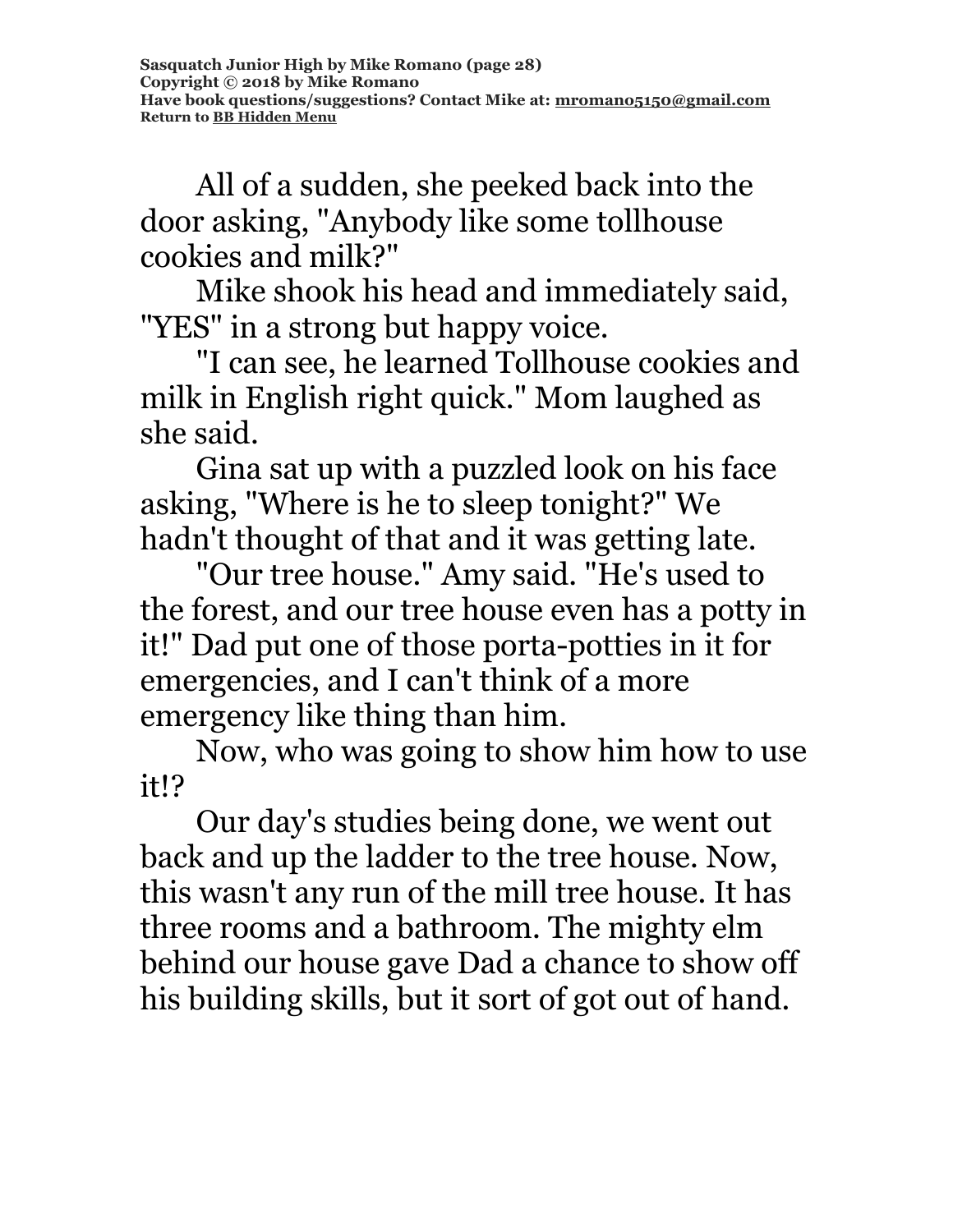He kept adding rooms till Mom made him stop. Good thing, cause he had plans for several more directions to build in.

With all in in attendance in the "Great Tree House" as Mom calls it, we show him the potty and proceed to try horribly to explain....and no way was he catching any part of our trying, till Isla finally just sat down on it, scrunched her face and grunted.

"Ohhhh" He said, smiled, then covered his face.

"You understand?" Isla asked while shaking her head up and down.

He sort of half grinned, turned a shade of pink and nodded.

"Here are some pillows and blankets in this closet to use. He looked at the pillow and I showed him how it was for his head. This seemed to amuse him. Why, I have no clue.

"Now, we brought you a bag of fresh fruit and veggies to eat if you get hungry, just stay up here till we get you in the morning, O.K.?"

"Yes Gina." he said. I was impressed as to how quickly he caught on, or so I thought.

About midnight, I can hear grunting and growling coming out of the back yard.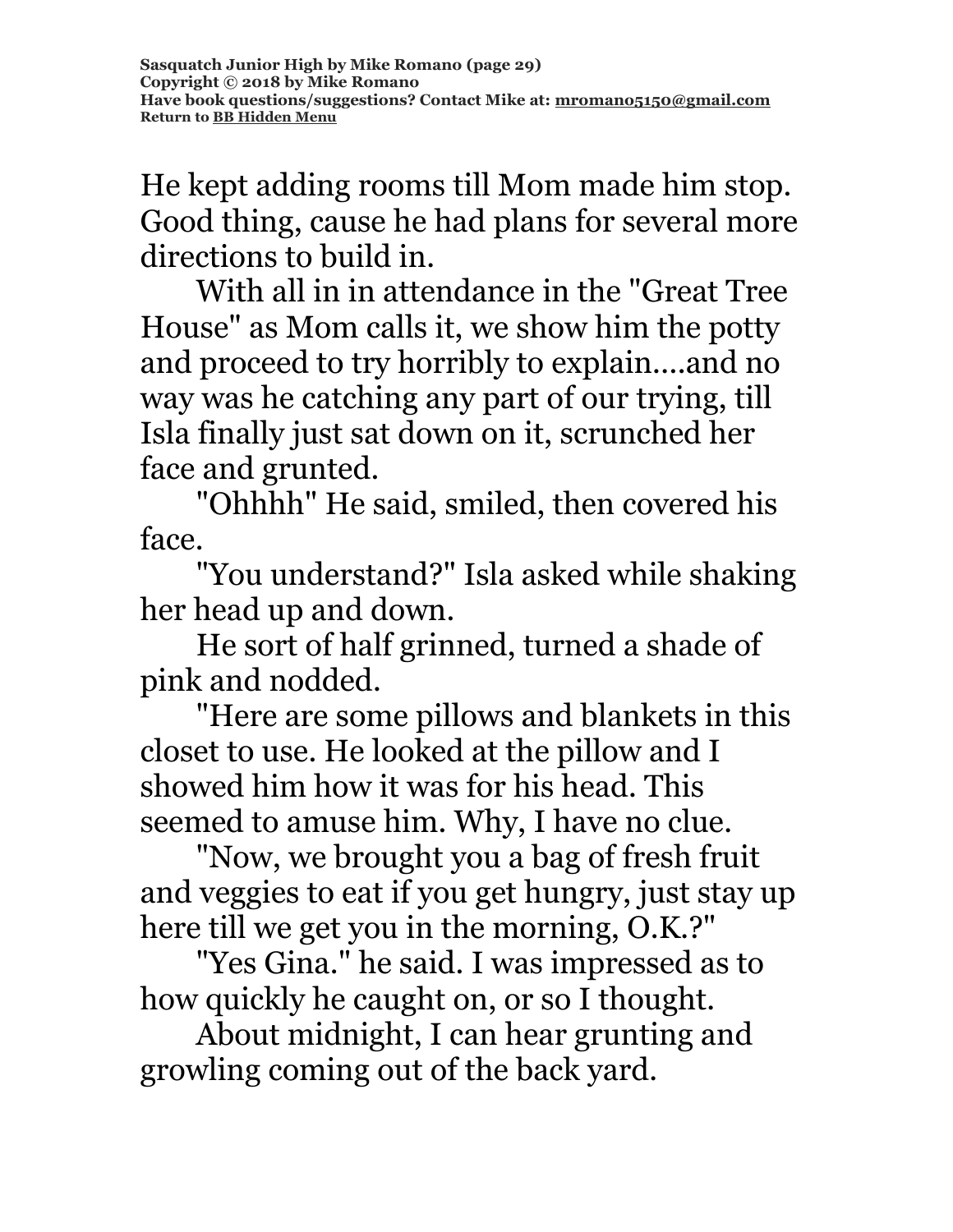Seems we all heard it as I was almost knocked down by Amy and Isla flying past me, out the door and shooshing towards the tree.

Mike looked out, then disappeared and a raccoon came flying out of the window, hit the ground and ran for it's life.

Up in the house, it seems, a raccoon tried to share some of Mikes goodies, finding the Toll House cookies it appeared Mike had snuck into the bag. The aroma was too much for the critter too.

"He hung his head and said, "Sorry."

"That's ok," I said, as we tucked him in, with his handful of cookies and went back to bed, leaving a smiling Sasquatch munching himself to sleep.

The crack of dawn would have new meaning.

#### END CHAPTER III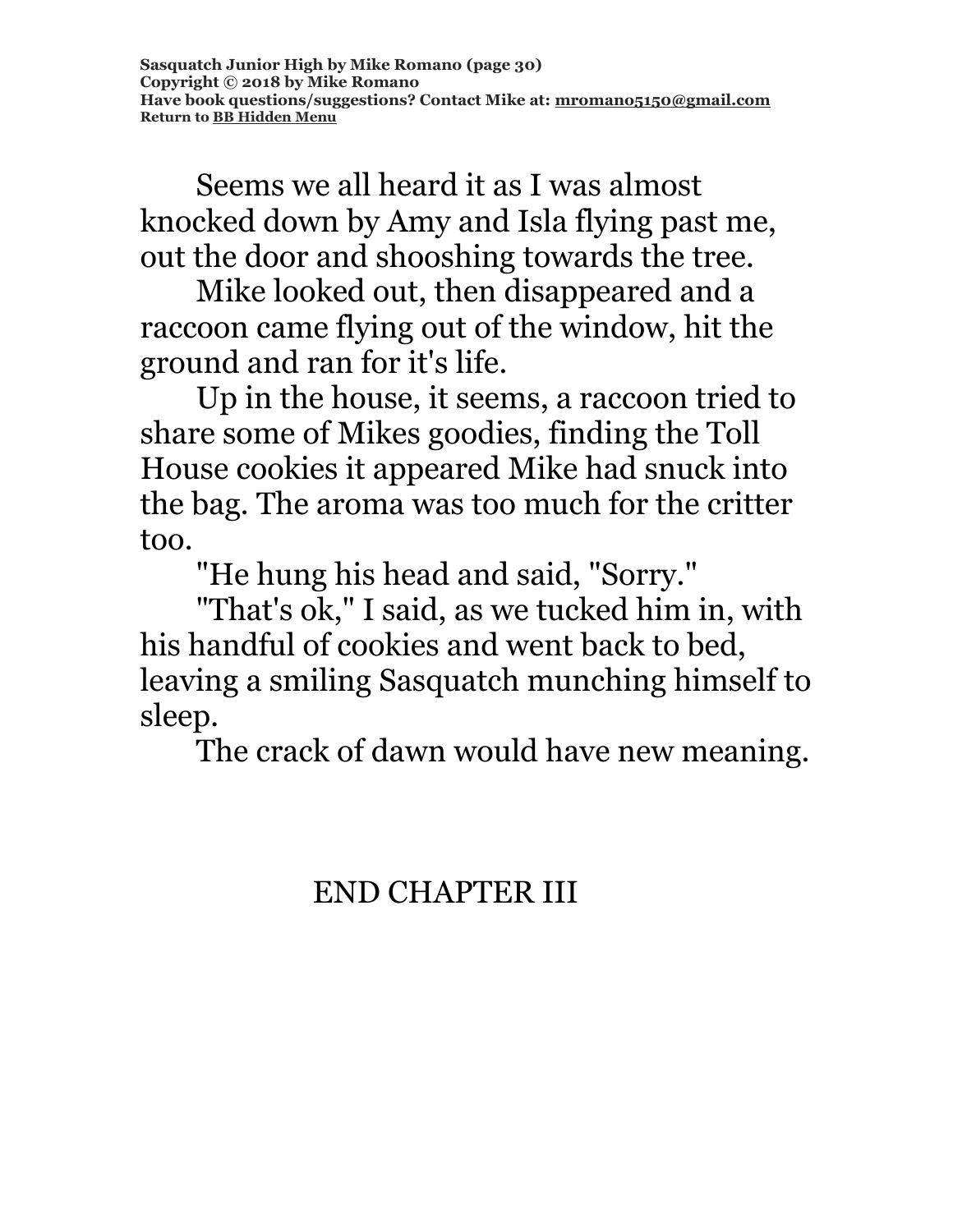#### CHAPTER IV A Wake Up Call & Who Wants Pancakes?

Just about a moment after dawn, we hear a strong voice in the back yard........ "AMY, GINA, ISLA!" Over and over he called as we sped down stairs. In an instant, there were six hands all over his face stopping his squawking.

"What's wrong?" Gina asked.

Looking befuddled, he asked "Wrong?"

"Why are you yelling?" I asked.

"Time to get up and find food." Mike said.

"O.k. We sleep for a while longer and have food stored in our home like the bag you have in your room.

"Oh, bag empty, and I must find food for you."

How sweet and thoughtful but we needed to teach him some more rules.

Let's go inside for some breakfast. Quietly taking him to my room, we spruced him up so he didn't look so...so...well, like he stayed the night in a tree house!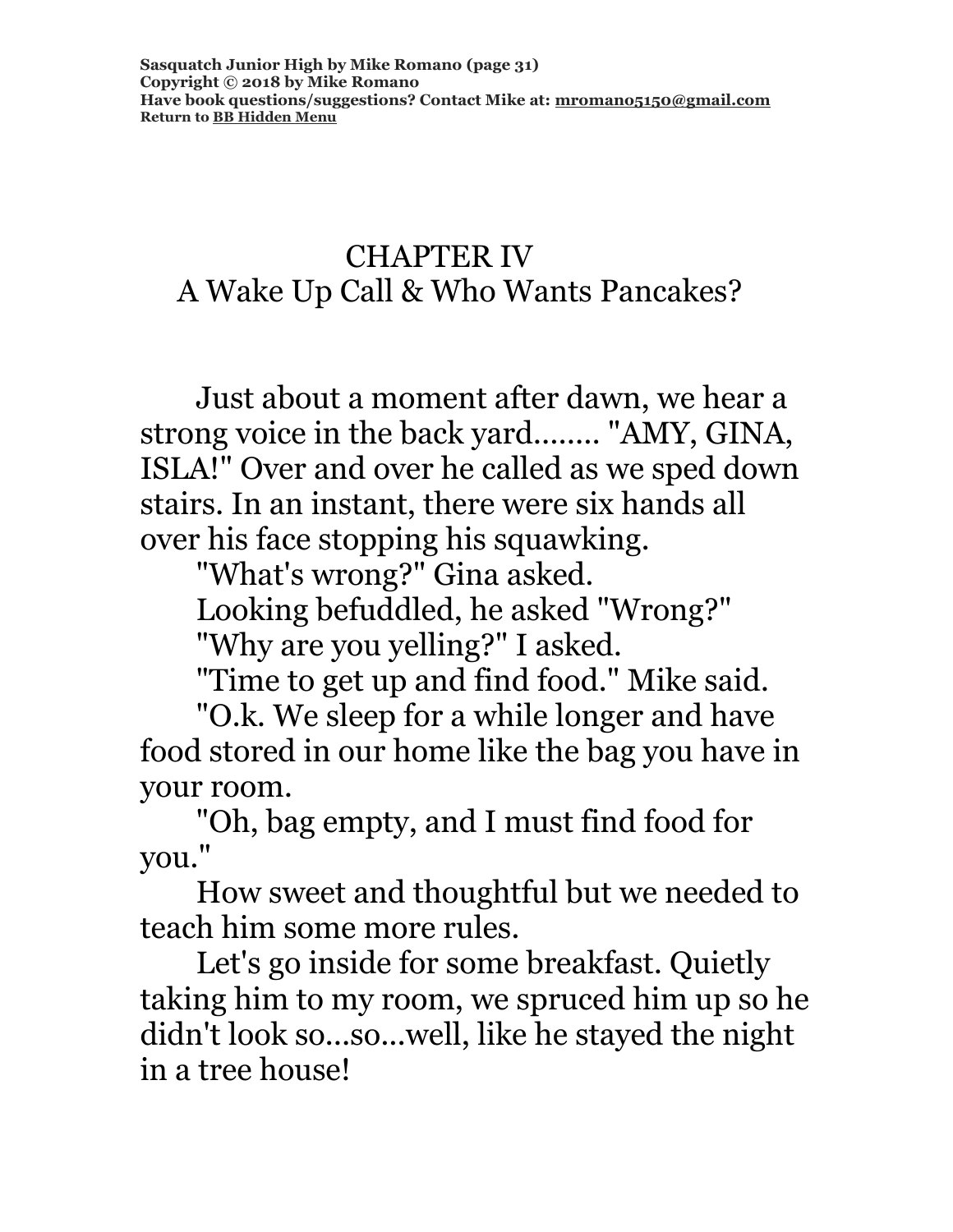A little here and some there gave him a fresh appearance then off to the breakfast table we went.

The ruckus brought Mom down, nothing could wake Dad, and seeing us all smiled saying "Anyone for pancakes?" We three raised our hands and Mike grinned raising his too...Not knowing what for but why not, he must have thought.

Hot smells came from Mom's griddle and Mike got a bit too excited, starting to wiggle in his seat. I reached down to pinch his leg and he sat straight up whispering, "No pinch. I'm o.k. now." I looked at him and smiled approval. Then Mom started shoveling pancakes at us with a passion. I piled a heap on Mike's plate, slathered on some butter and syrup, gave him the go ahead but said quietly.

"Not so fast, watch me." He looked and followed, yummying with every bite!

Mom asked, "Haven't you ever had pancakes before? Mike just shook his head, not able to answer with three pancakes in his mouth.

Mom leaned over, whispered, "What country is he from?" I held my fingers close together and said, "A really small one." She shook her head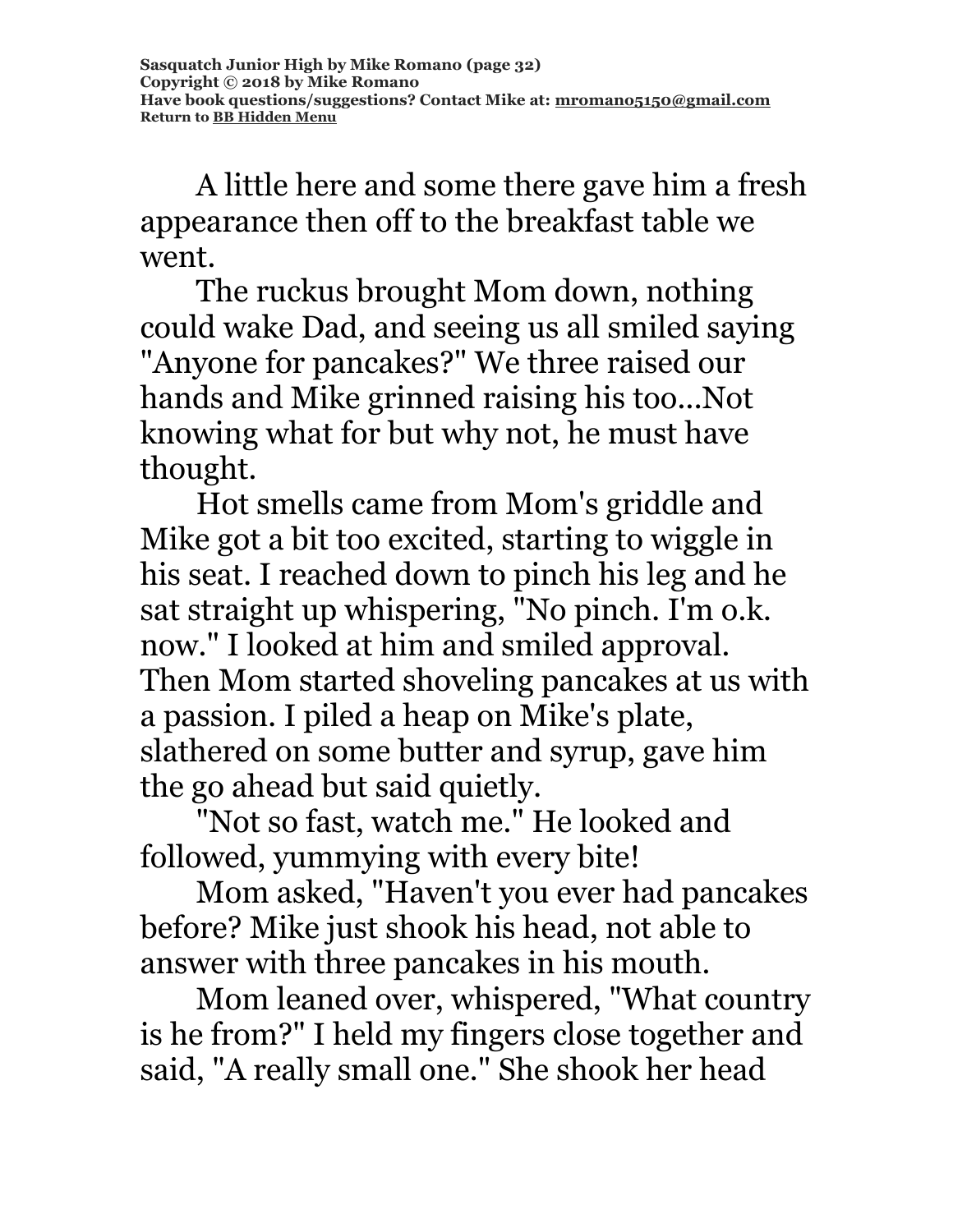and made some more pancakes as the two serving plates were now empty.

Another couple of batches and we were ready to go to town to show Mike the lay of the land.

"Hey, Mom...we're gonna' take Mike into town and show him the way we live here." That didn't sound too right..."The way we live here" but that's what fell out of my mouth and off we went. Mike in tow and Mom waving good bye, with a fairly confused look on her face,

It took a bit of maneuvering to get him into the car and buckled up as this was his first time. Easily seen from peeling his hands from the door, hood and then the dash board before sitting him down facing forward.

"Now Mike, be calm because this big box we are sitting in moves." It was like I threatened to bite him as he tried to stand up slamming his head into the roof.

"Well...stunned is as good a condition as any to get going as I started her up and out the drive way we pulled.

Gina and Isla sat on either side so when he awoke they were each hugging an arm quite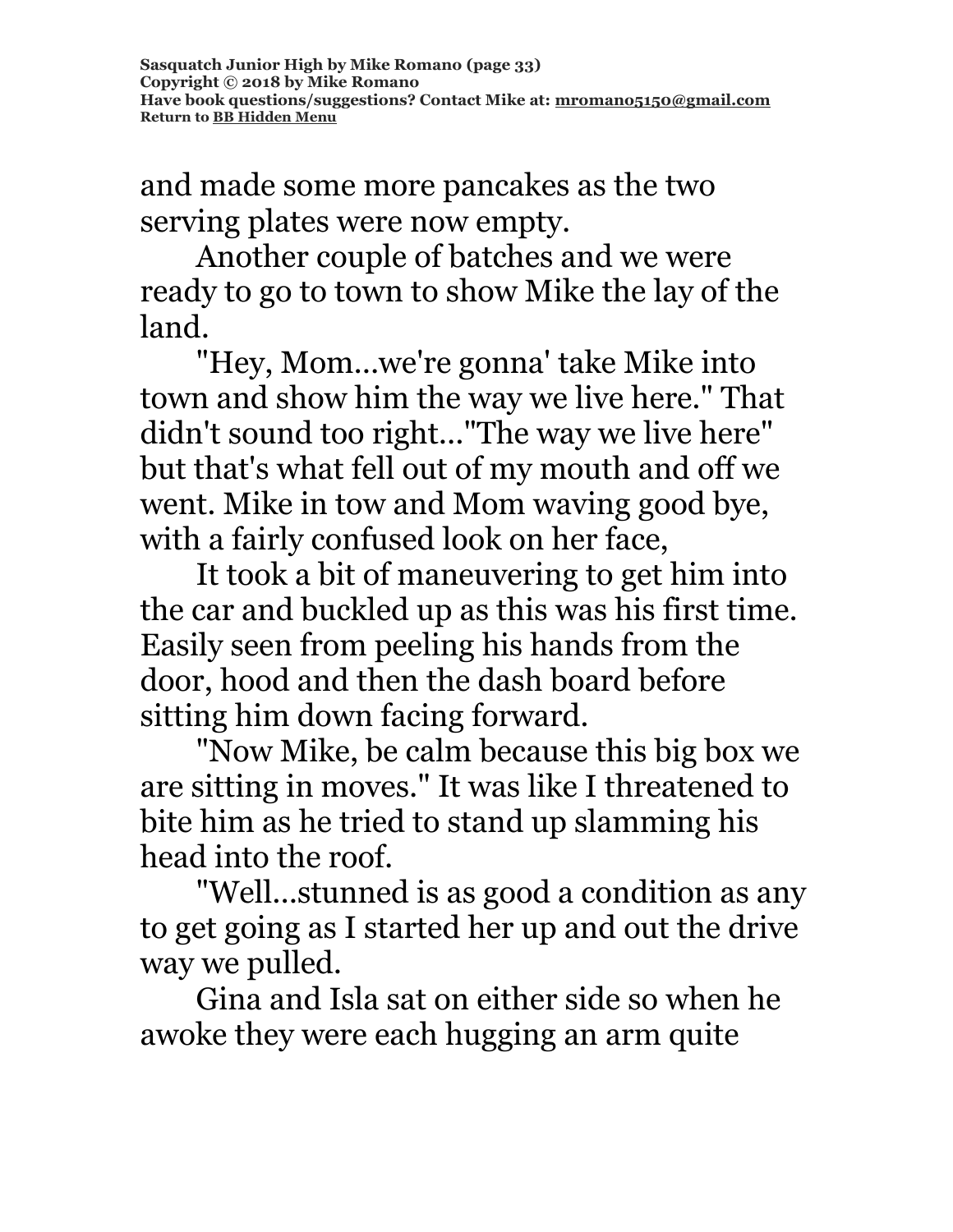tightly till they were ably to explain what was happening then calming him down.

As we hit the edge of town center, Mike was now into the ride, pointing like a kid asking, "What's that...and, What's that," over and over again.

Gina suggested we drive to school, showing him what it is we do in class, and especially to interact with other people.

There lied the test.

Pulling into the parking lot, we were lucky as during vacation there were few kids around this time of the morning and less to pose a possibly unwanted answer by our guest.

Showing him the classrooms didn't impress him much at all, but the younger grade's playground lit him up like a Christmas tree!

Monkey bars, rings, swings, although he used the top bar to swing from and not the seats and climbing ropes seem to make his day.

All seemed ok. Then there was the sports coach off the field, just out our of view, seeing all this super athletic ability bursting out of Mike, bringing unwanted idea to his mind that could throw a monkey wrench into our plans.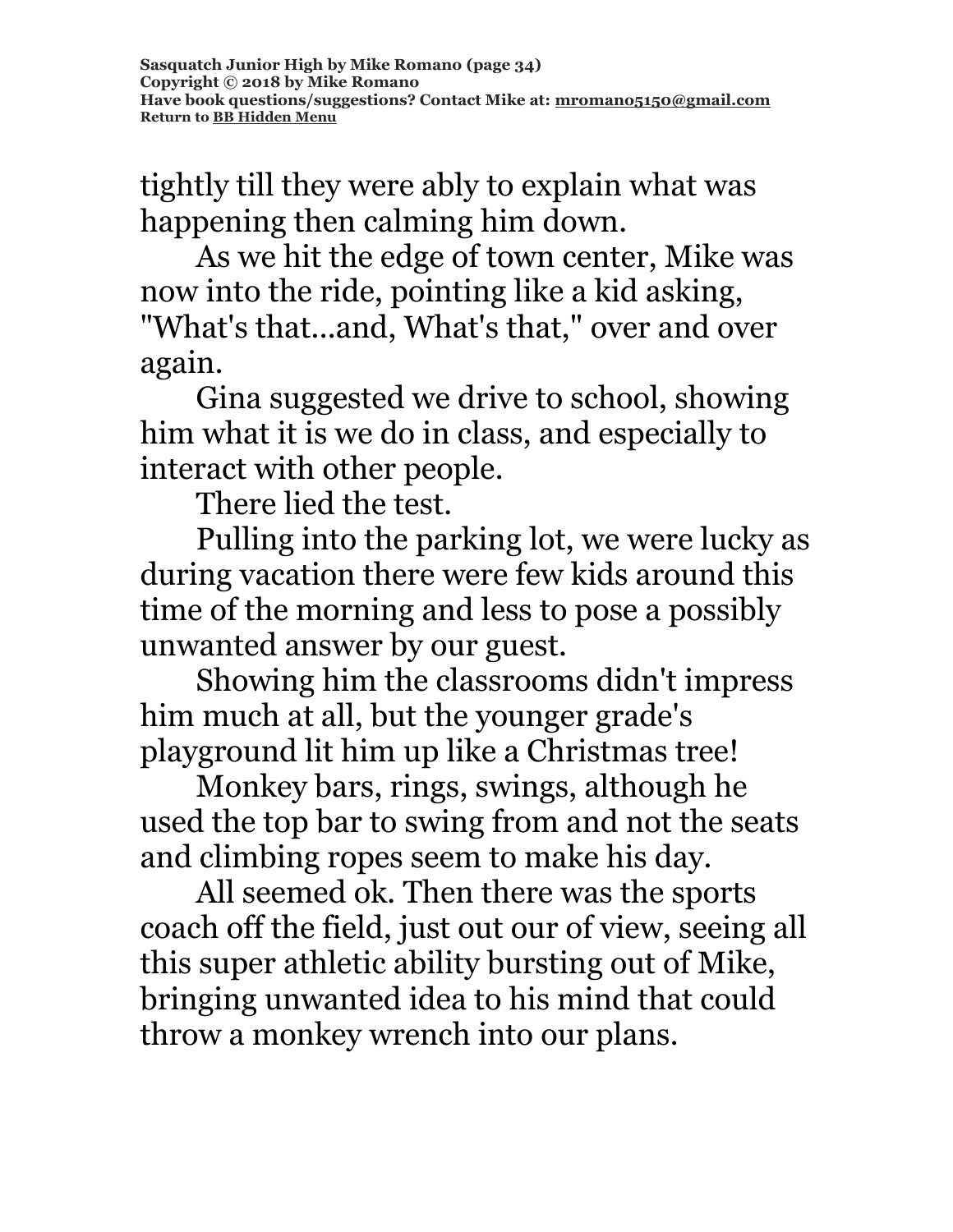**Sasquatch Junior High by Mike Romano (page 35) Copyright © 2018 by Mike Romano Have book questions/suggestions? Contact Mike at: [mromano5150@gmail.com](mailto:mromano5150@gmail.com) Return t[o BB Hidden Menu](https://www.bartlettbiographies.com/hidden-menu)**

#### END CHAPTER IV CHAPTER V A Great Idea When It Started or... Is That Pie I Smell?

The Gymnastic coach ran over, introduced himself and asked, "Are you new in school this semester?" Mike looked around wondering who this strangely dressed man in shorts and a black and white striped shirt was speaking to.

"You, son, are you going to come here to school?"

I jumped right in explaining he was an exchange student from a central European village and his English was limited.

"Great!" the coach said. "Those guys are great soccer players and will be super for football tryouts."

"Foot....Ball?" Mike said with a grin. This have the coach reason to smile too saying,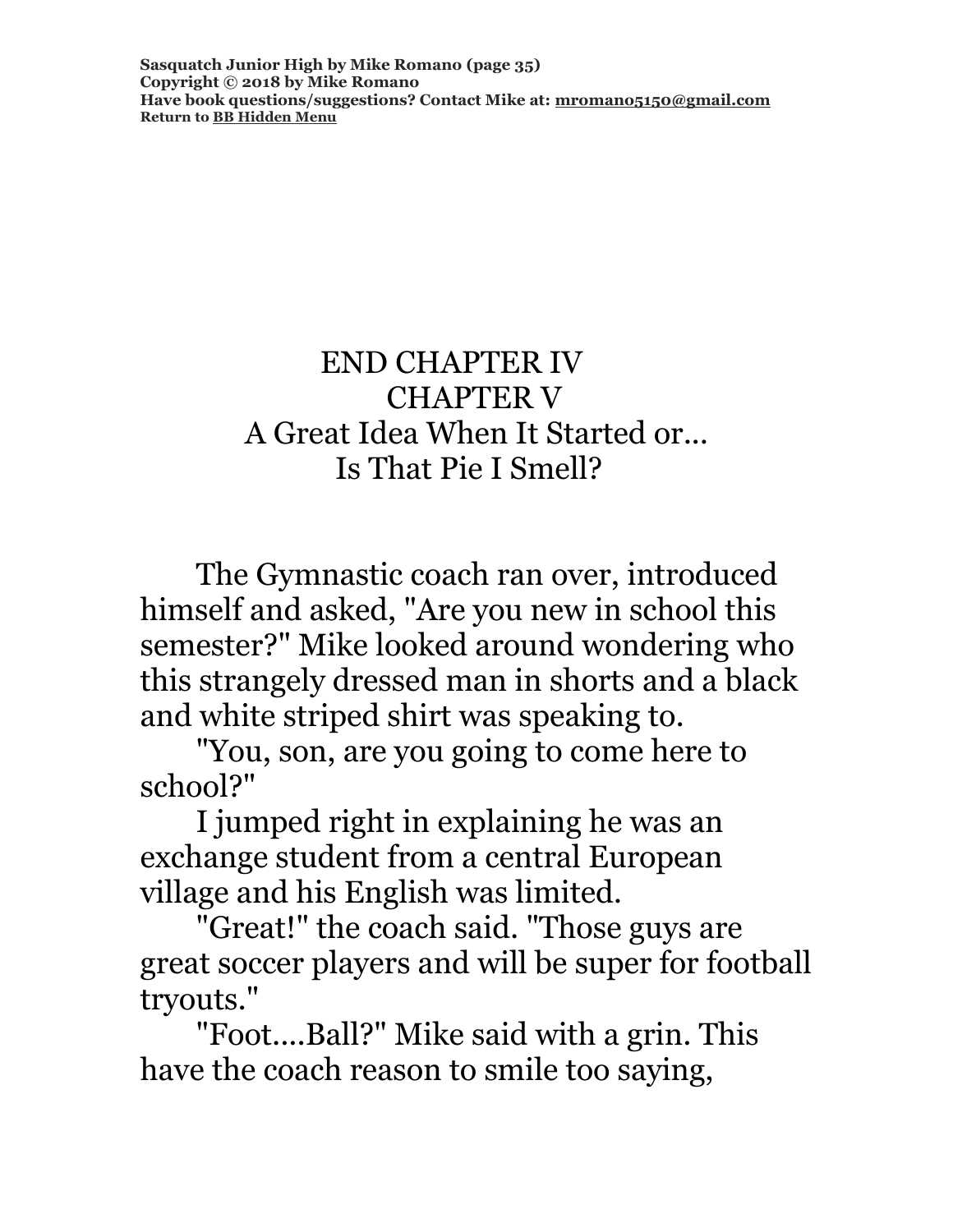"Come to tryouts this next week." "Here's my card," saluted and ran off. Mike looked at him then me and saluted too...well he tried anyway.

"That's great," Gina said...Just fresh out of the jungle and he's now on the football team!"

"Let's get out of here." "Enough school for today."

"I like school...and Foot...Ball." Mike said as Isla rolled her eyes, squishing him into the back seat again.

Driving through town slowly on a Sunday morning gave a peaceful feel to everything.

"It's getting near eleven o'clock, lets see what's going on down Main Street," I can remembering me saying.

He looked do much like a boy, we forgot his wild side and senses to match as we passed 'Diana' Pie Shoppe.' Mike darn near jumped from a moving car when I yelled "What are you Doing?!"

"Good smell, I need some of that." Mike drooled.

I knew just what he was talking about as I circled around the block while he gave a sad puppy dog look as we drove away.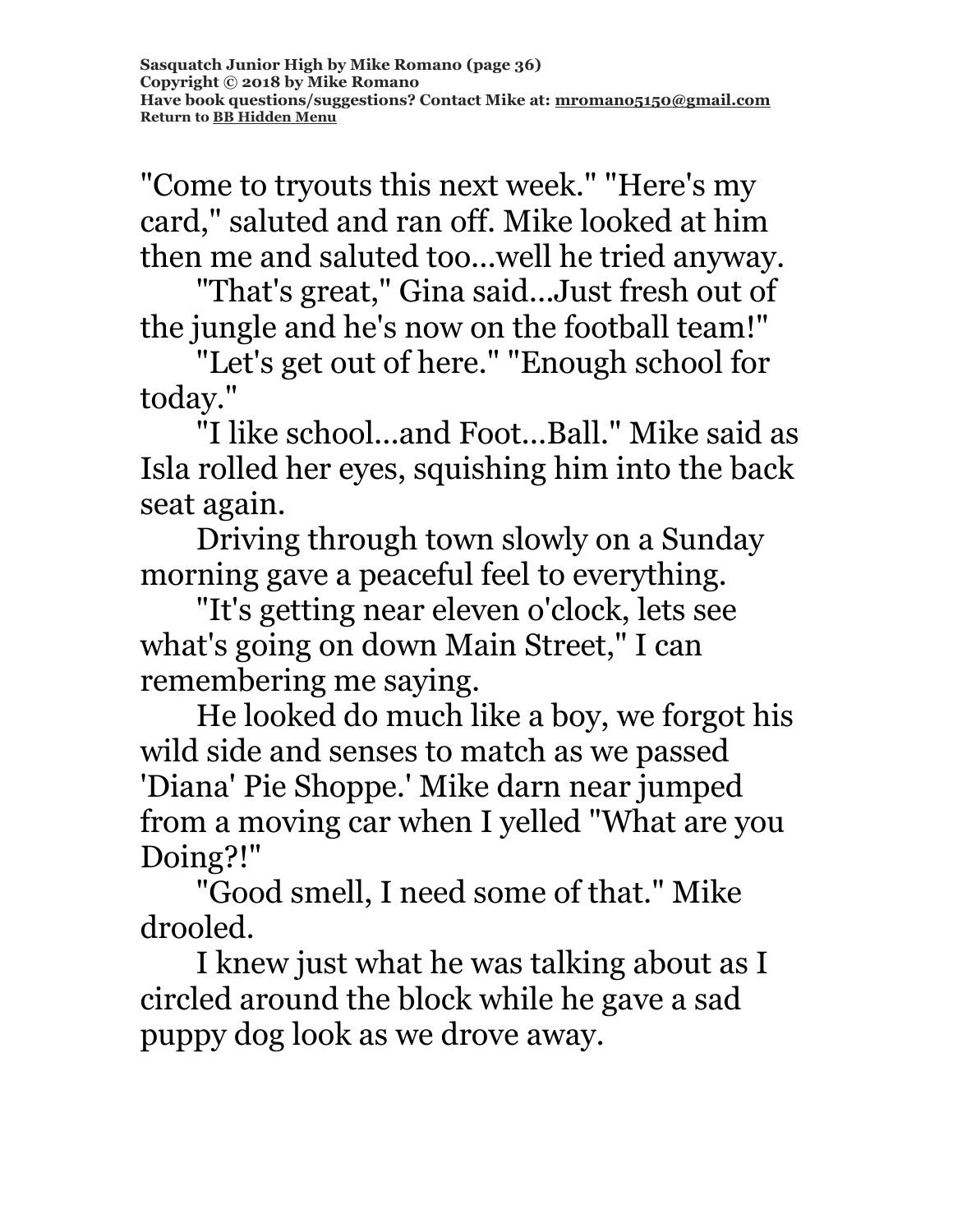"I'll get you some "Smell" if you stay in the car with Isla and Gina keep quiet and calm.

He crooked his head, thought hard and nodded.

Parking out front, I gave Mike what my dad calls the "Stink Eye." You know...when he wants to stop you right in your tracks look.

It must be the same one Mike's dad uses cause ha saw it and sat right back lowering his head.

Hey... I got it too, I thought. Into Diana's I went and promptly ordered four pieces of different pies in separate containers.

Back in the car, I had seen how good Mike had been, I gave him his first.

A confused and almost grumpy look cast over Mike's face.

"No silly, open it." As I did, and he saw the pie he could only smell to that point. It was gone in an instant, the blink of an eye would have been too slow for the speed he wolfed, there's that word again, down.

The three of us looked at each other and smiled offering Mike our pieces but showing him the proper way to eat it without endangering anyone's hands that may be near!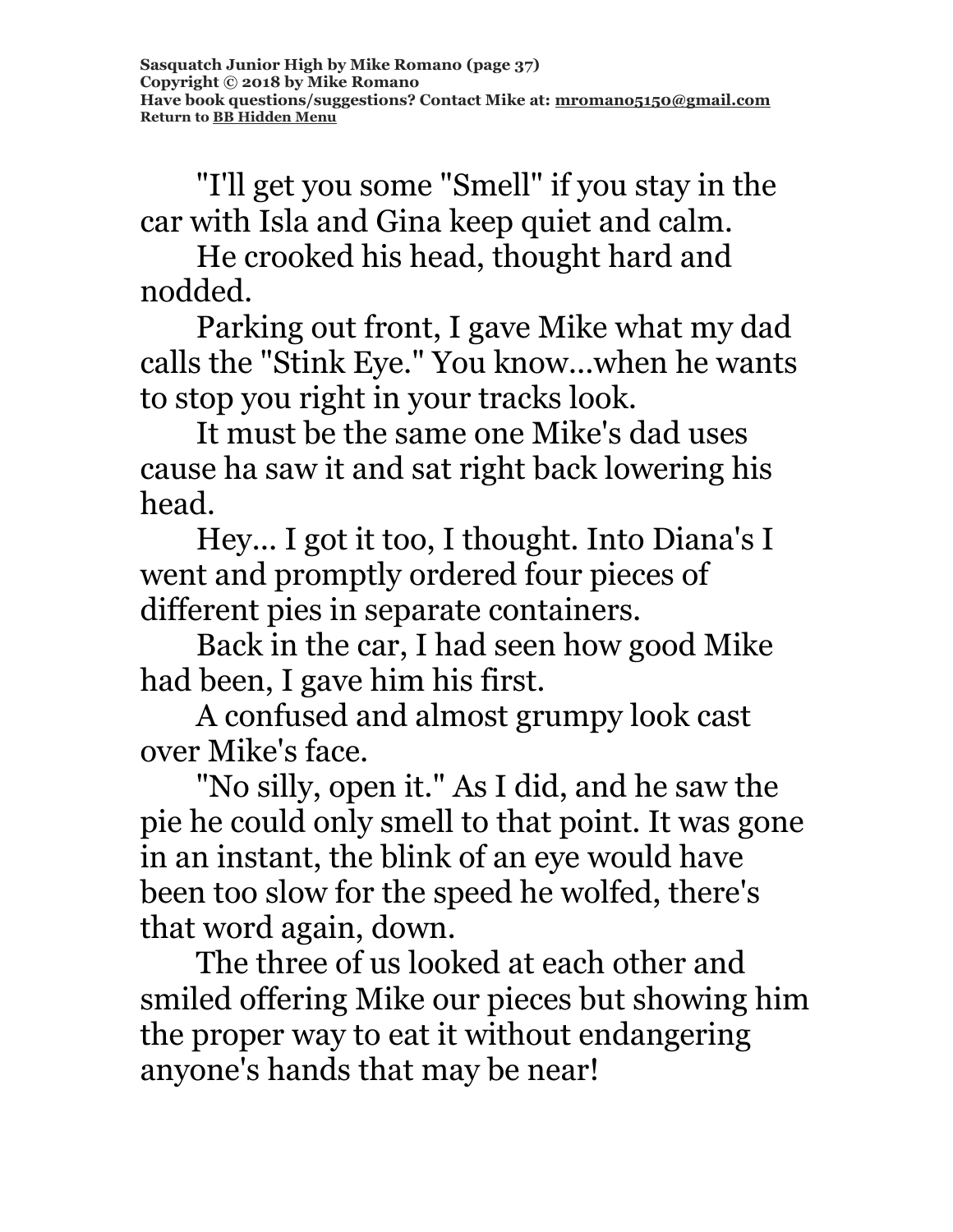**Sasquatch Junior High by Mike Romano (page 38) Copyright © 2018 by Mike Romano Have book questions/suggestions? Contact Mike at: [mromano5150@gmail.com](mailto:mromano5150@gmail.com) Return t[o BB Hidden Menu](https://www.bartlettbiographies.com/hidden-menu)**

#### This began the first teaching of Mike to get along in our world.

#### END CHAPTER V

#### CHAPTER VI Everybody Take a Look

Mom was standing in the driveway, watering the lawn when we got home. As we piled out of the car, Mike slowly walked towards Mom with that "What the Heck" look on his face. Staring at her hand as it moved with the hose in it my mind sprung into action as I grabbed his arm and led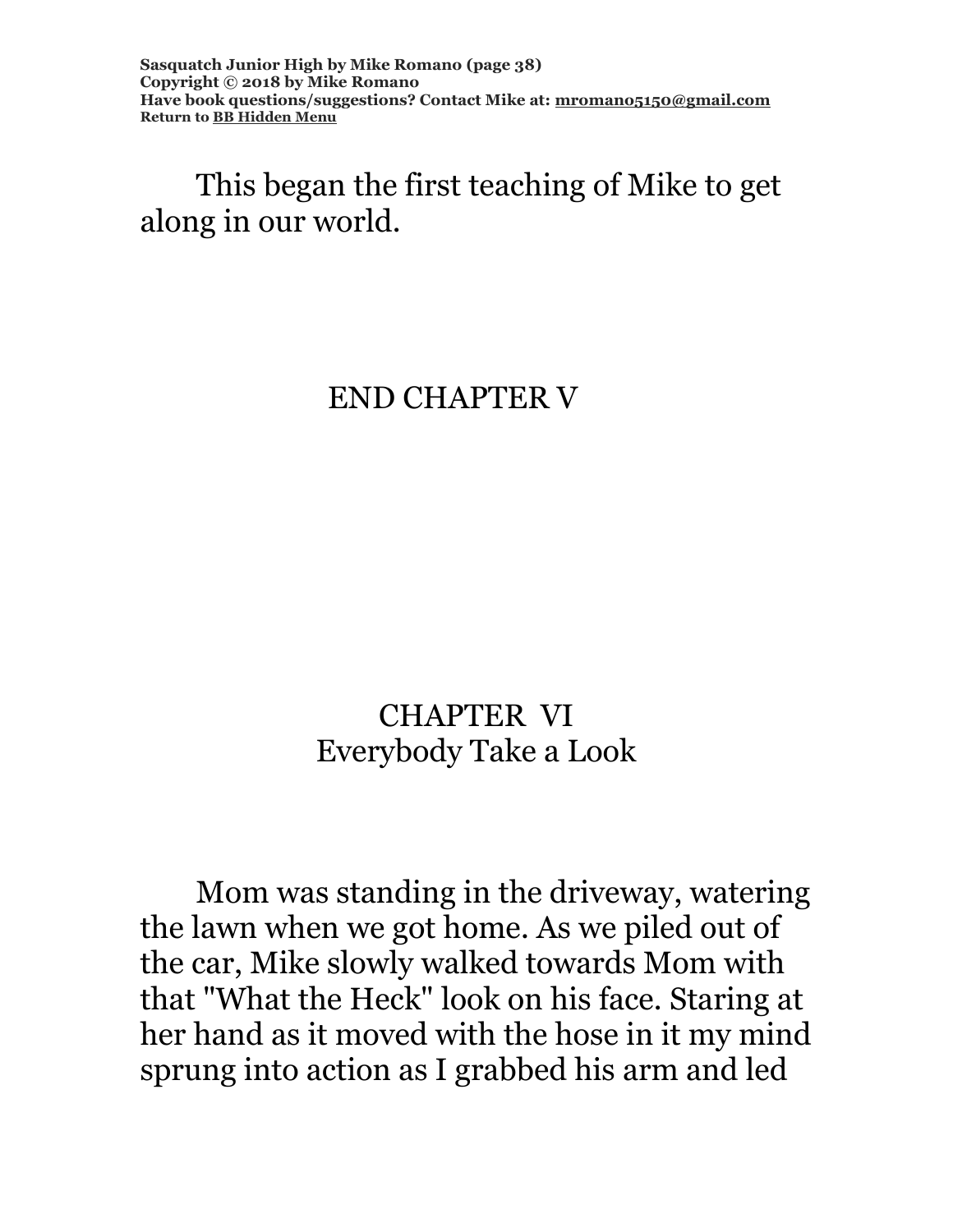him quickly into the house asking, "Haven't you ever seen a hose before?"

"No, it makes water?"

"I can see where you would be amazed by this but every new thing you see that you think is special...ah...just wait till we are alone and ask about it. Don't spaz!" I said.

"What's 'Spaz'?" Mike asked.

Thinking a moment then raising my arms wiggling wildly above my head, making freaky faces, said..."That's spaz!" "Even if you only do it with your eyes and get that way in your head, people will know, and that won't work, o.k.?"

He nodded saying, "I will try my best."

Mom came in saying, "Tonight, granny, your two cousins Jenny and Ginny along with their mom, Aunt Georgina will be joining us for dinner." "Is Mike coming too?"

I started to shake my head no and Mike jumped in asking if there would be your "Dessert" there too. Mom smiled pretty big and said, "For you...certainly," then turned and walked into the kitchen to prepare.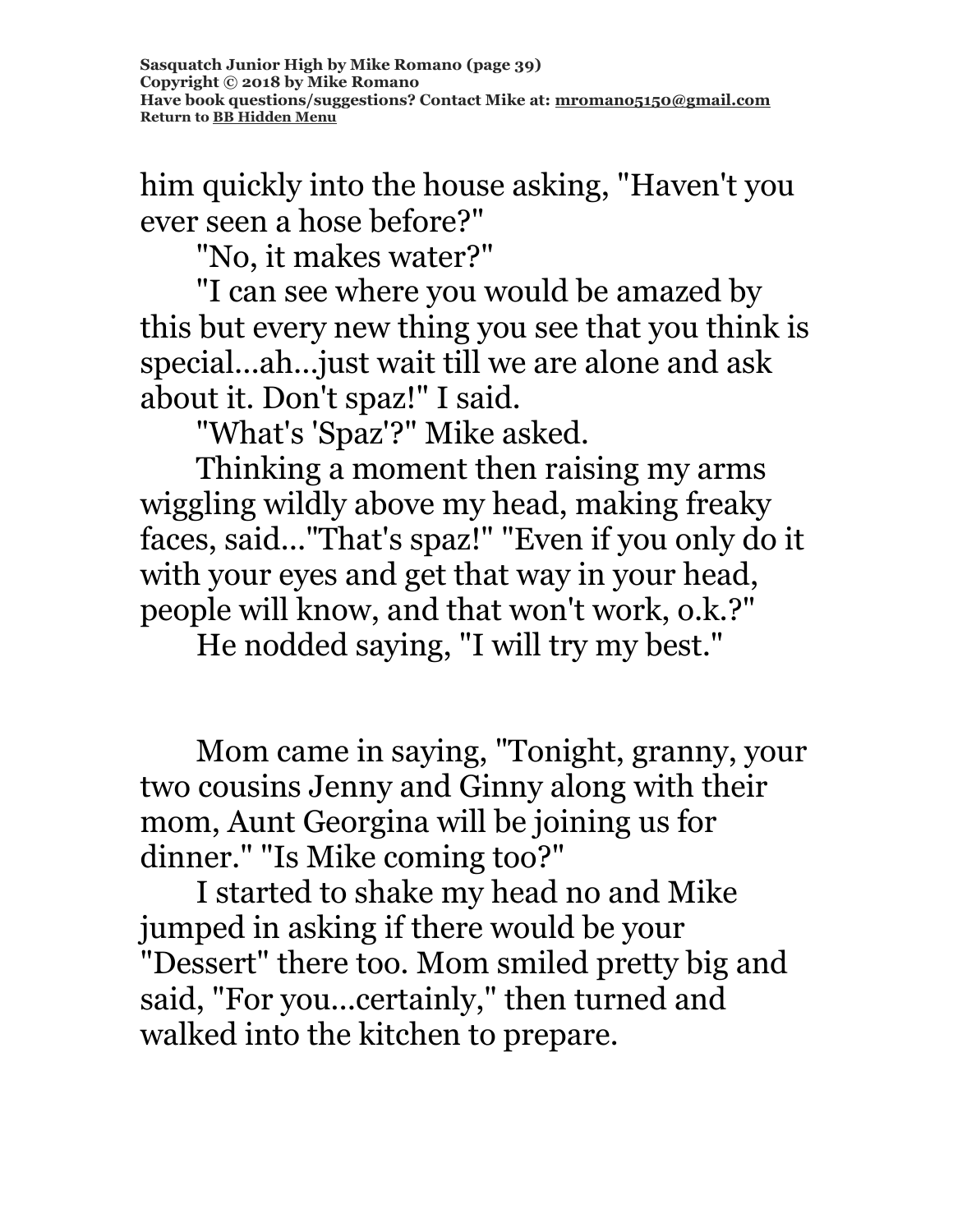Mike leaned over and whispered, "What is Cer..tin..lee.?"

"That means, "For sure."

"Oh boy." As he gave a little bounce and immediately 'shushed' himself like I told him to.

"Very good," I smiled and said as he grinned back dreaming of pie!

We took him to the tree house to teach him some more about humans, especially those two sisters from you know where and their crazy Mom.

"Not all people are kind and nice." I started with. There are many...as he placed his hand on top of mine saying. "Not all my people are kind either." "Most are mean and make you fear them...Only my Mom and my Pa and my sisters are nice to me." "I can be o.k, ok?" and as he smiled, his face lit up with happiness.

"Don't worry, just remember what we learned. He shook 'Yes.'

Isla noticed the stubble on his face looked worse than granny's and said she would slip down and borrow Dad's electric shaver.

Back in a few minutes, she went to work on the nubs before anyone else questioned a boy with Dad's beard starter.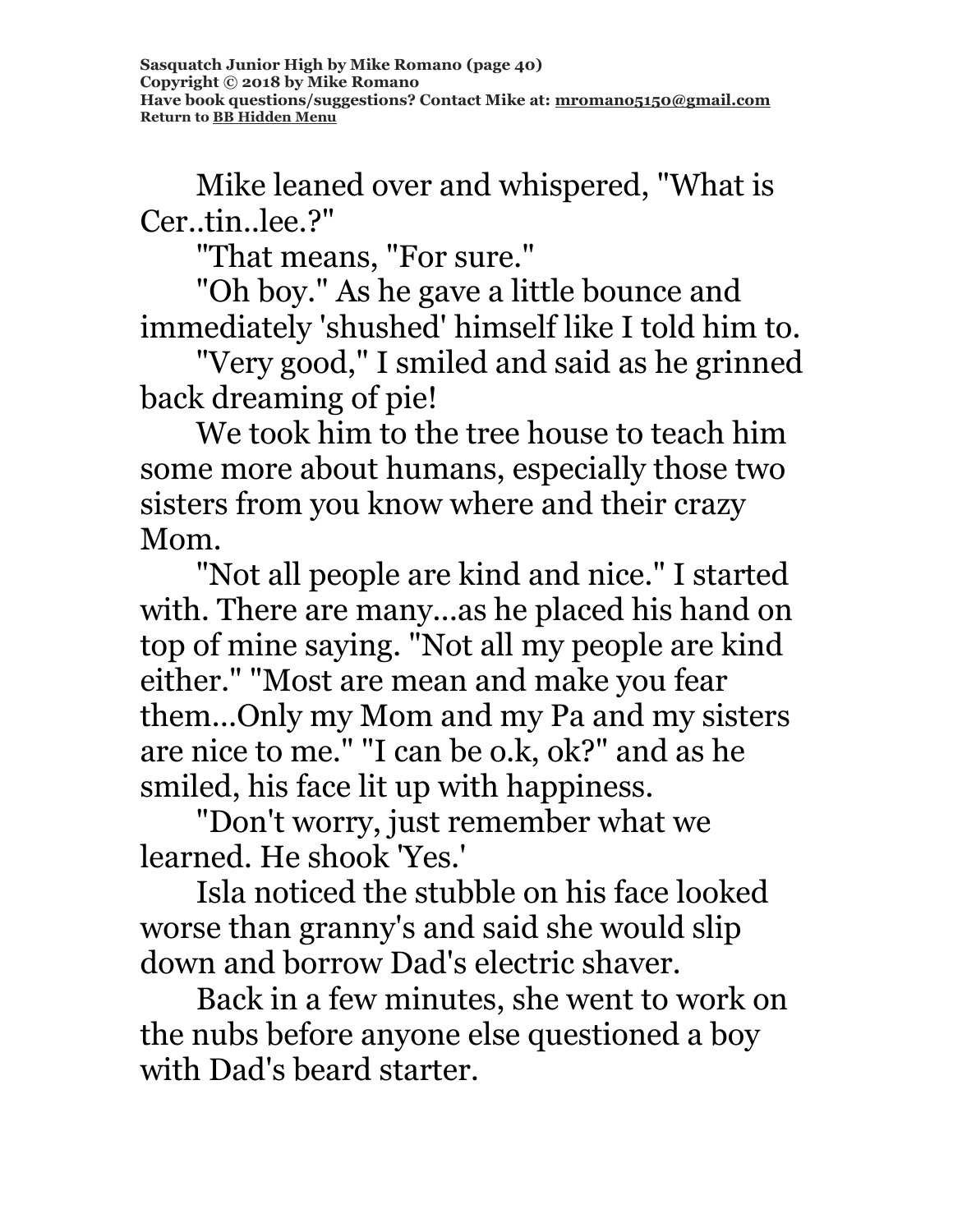"There, nice and smooth" Isla said as we climbed down to go inside.

Gina asked him, have you ever seen a movie?"

Don't think so, cause I don't know what one is." Mike shook his head saying.

"Well, we have a few hours before dinner and the crowd gathers so let's go to the T.V. cinema room." Dad had built on this giant room out back when we were kids for games and movies...it just kept growing into a great little movie house for us.

"Which do you think?" Isla asked.

"Well...No monster or love stories." she said.

Gina was stumped when I pulled the "Our Old Time Favorite, ""Snow White and the Seven Dwarfs."

"Great" came from them both as we sat Mike in the center of the couch to start his movie education.

He sat there wide eyed, quiet as a mouse but grinning ear to ear till the witch gave Snow White the poison apple and she fell deep asleep. Almost seemed to get angry as a low deep growl came out of him, as we held hit hands tight.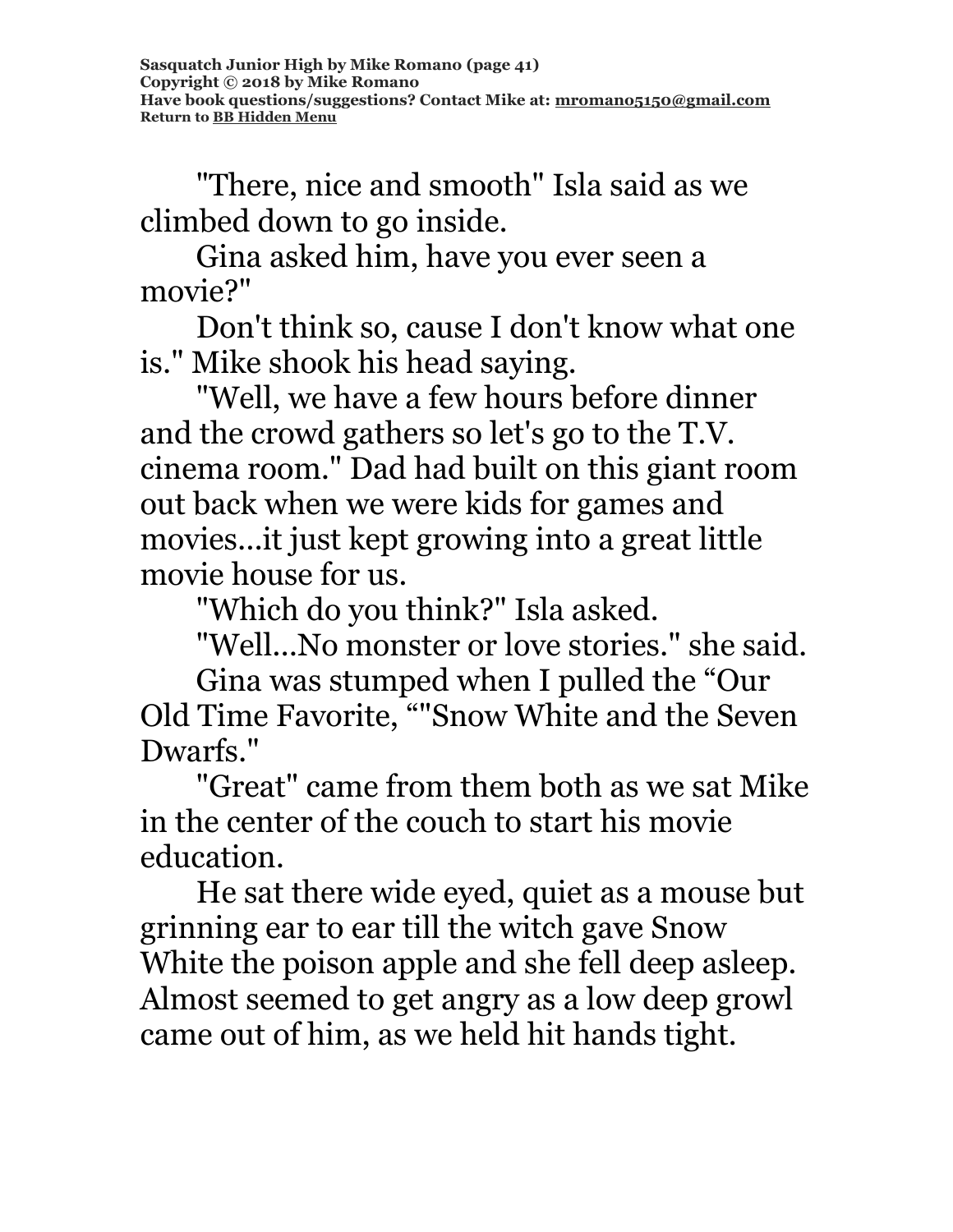In the end, when the prince woke her I swore I saw a little tear in the corner of his eye, but he wiped quickly, and I wasn't 100% sure. Pretty sure though.

When it was over, he looked at us saying, "This was a good thing." What a great understanding he had. I'm sure he can adapt to humankind...Even my cousins and aunt!

"Supper!" Mom yelled. We ran to keep up with Mike who took off like a shot!

As we stepped into the back door, we were met by Aunt Georgina, Jenny and Ginny. "Oh joy," I said under my breath. Which Mike immediately repeated quite loudly, "Oh Joy!"

Not knowing whether we were really happy or "What" at seeing them, she half smiled with a bit of confusion. I guess this meal might be more fun than I thought.

 END CHAPTER VI CHAPTER VII Just How Much Can We freak Out My Cousins?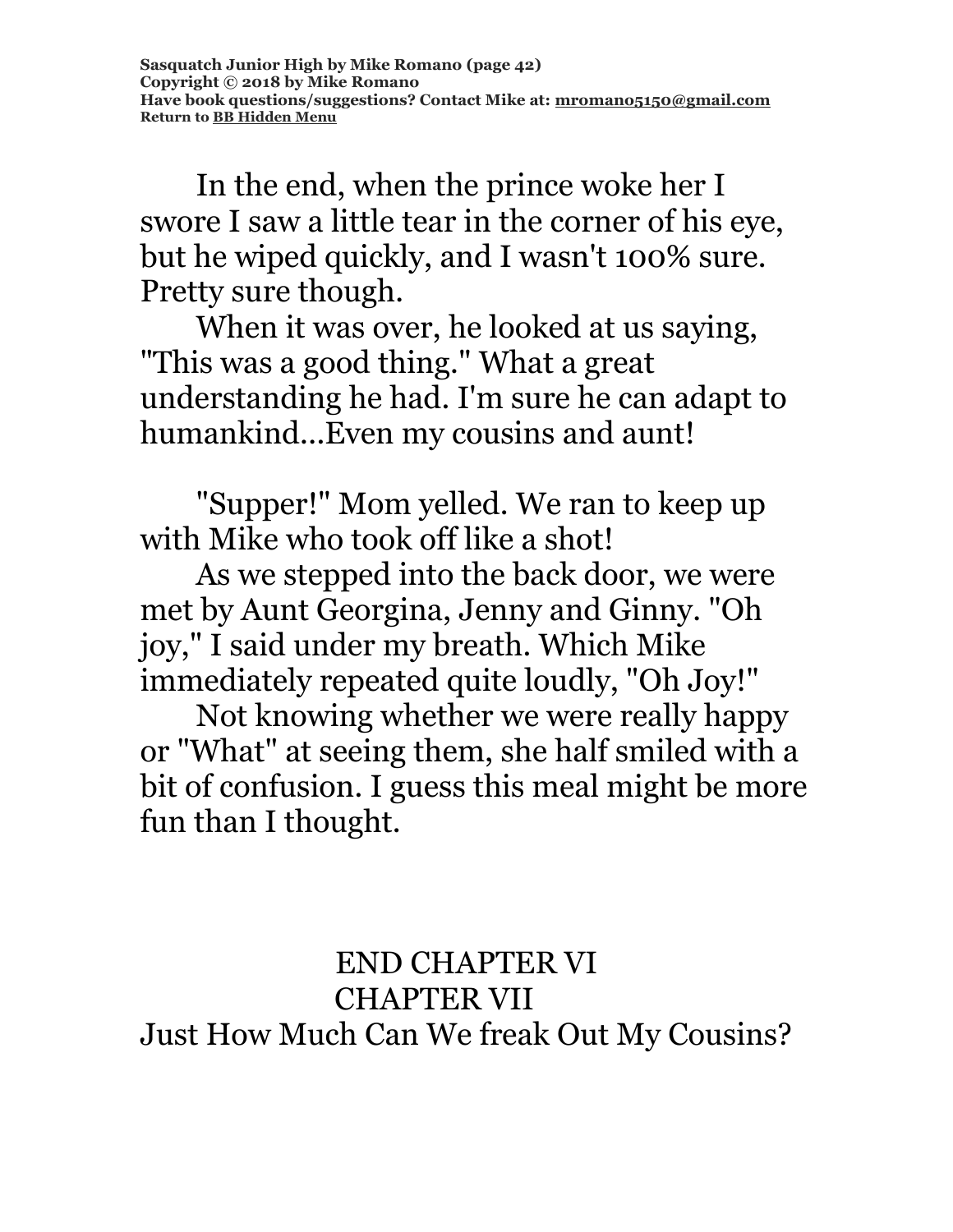Just as soon as we sat down, my aunt locked on to Mike...so did my two cousin's stares.

"Oh, a new boy friend for one of you?" she cackled.

"He is an exchange student visiting out town and school, seeing how "Different" people are here." I said.

"Hmm" Aunt Georgina said, under her breath.

Jenny and Ginny must have both thought he was cute but the girley looks the were giving Mike.

He turned to me, whispering, "Do they have bad...and he rubbed his stomach, cause the look funny?"

I told him that this was how they looked and don't be scared by them.

Giving a half smile to them seemed to make them act even weirder so I jumped in to break their stare down on him.

"Ginny, any new boys in your life?"

Her answer would have scared Mike if he would have understood. "No, but I'm looking."

Although not knowing her words, Mike squeezed my hand in a bit of a fright, feeling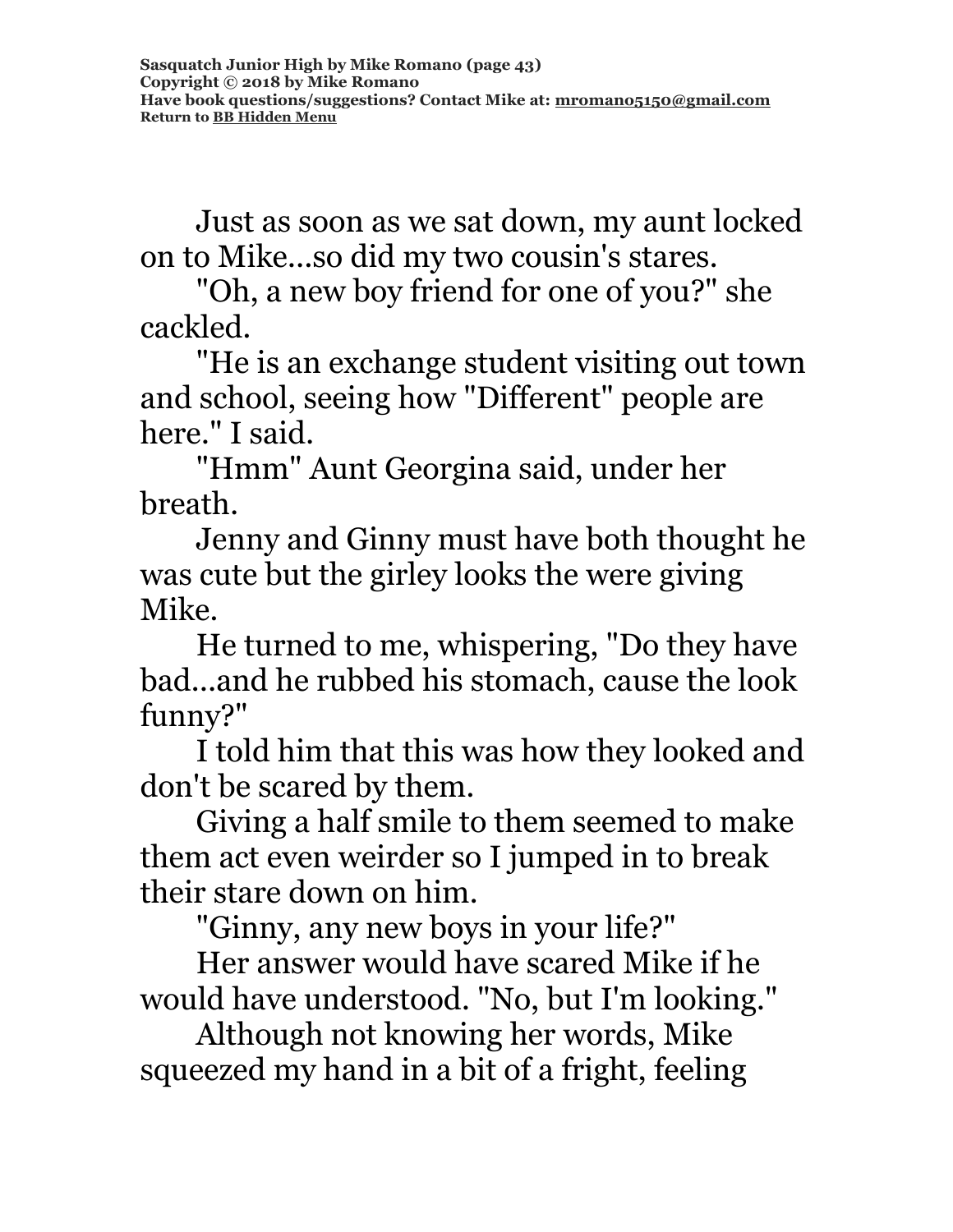some natural predator was after him. He wasn't far from the truth. Ginny was a fang tooth boy eater if she was anything. She would scoop up boy friends, spin them around and spit them out before they even knew what was going on!

Jenny was the kind one, but lead around by Ginny following her every lead, tearing up boys even faster.

Mike said, "Don't let go." Guess his wilder instincts were doing him well right now, feeling something was about to pounce upon him and staying so ever alert.

Mom came to the table with the biggest bowl of spaghetti and meatballs I had ever seen, and Dad brought is Family famous 'Grilled Garlic Bread.' The aromas wafting through the air caught Mike's nose as he stuck it into the air sniffing like Granny's old wolf hound, making happy growlie noises till I elbowed him in the ribs. Sitting up straight after that asked, "What is this," pointing to the spaghetti?

Again, Mom asked, "What European country?" Again, I held up two fingers closely schrunched together, "Small one Mom." She sort of shook her head while serving the rest of the plates.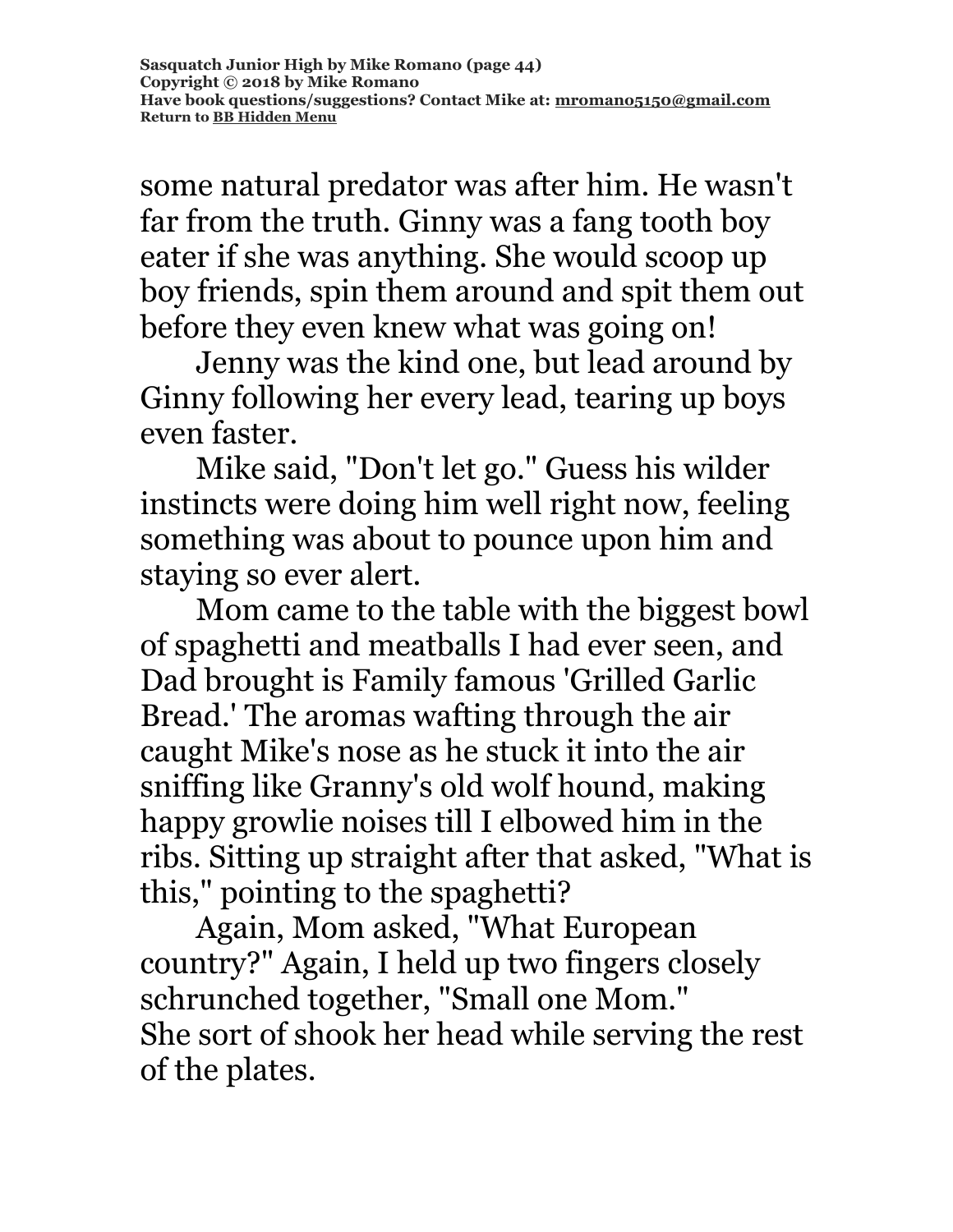Mike was being pretty good as Gina filled his plate and handed him a cloth napkin.

He watched me, copying my moves with the napkin on the lap and even to grabbing a spoon in hit left hand and fork in the other. Hope he's right handed.

Now, twirling spaghetti in the spoon with a fork full is not a Sasquatch sport and I figured some explaining was going to be needed as he may be flinging splurps of pasta and sauce everywhere.

Surprise! He took to twirling like a dog to a bone. I leaned over whispered saying, "Not too bad, huh? and smiled a little. He took a few moments eye balling the meat balls but they, too went off without a hitch.

Then Mom walked back into the kitchen and opened the swinging door to let out the smell of her 'Deep Dish Granny's Bourbon Apple Pie.' This was a lot to ask Mike to keep cool for as he sat up high in his seat sniffing for all he was worth.

"Oh my." slipped out of my mouth as Mike's dessert plate shot up first before anyone else even knew what it was! I didn't want to elbow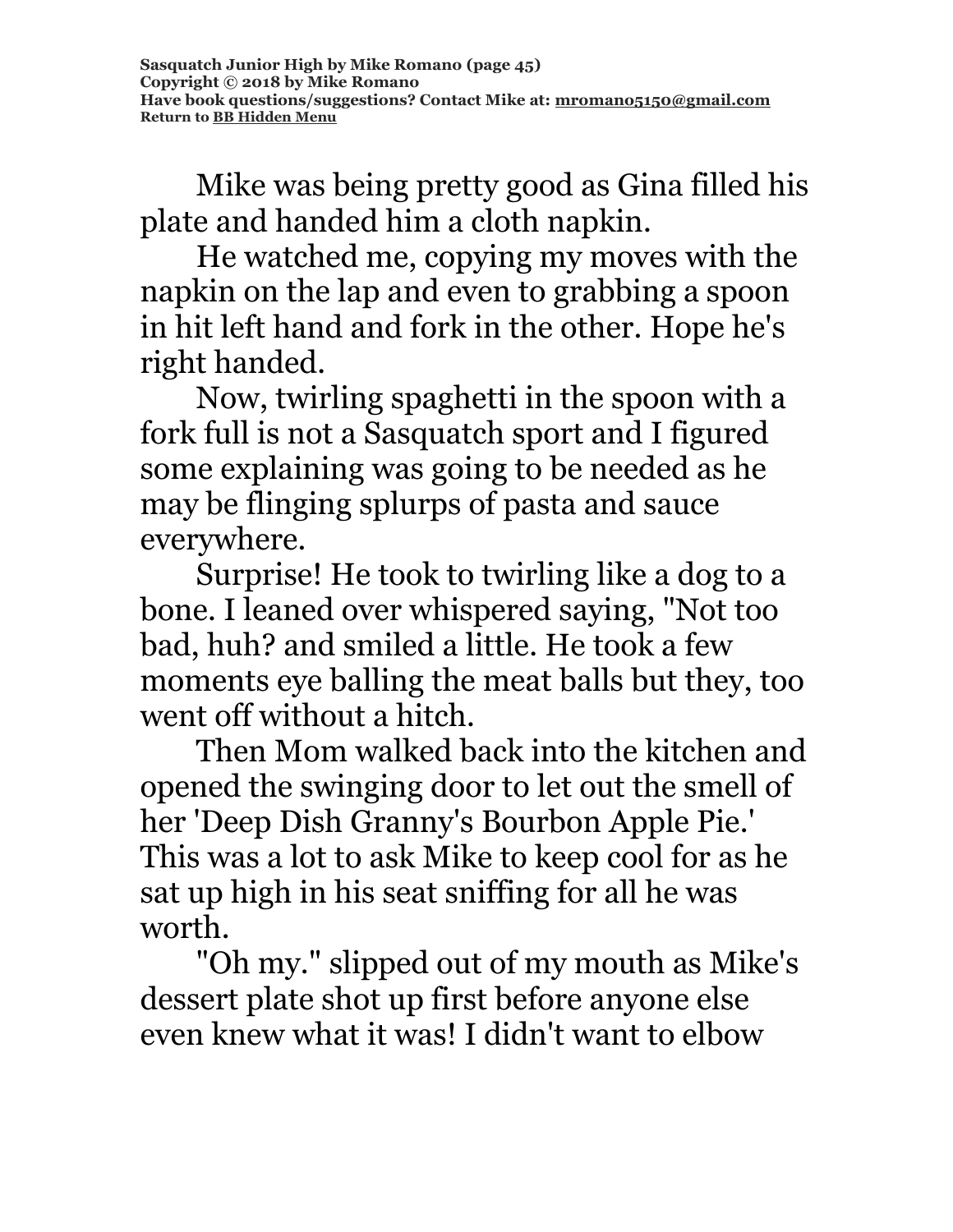him again cause he was too high out of the chair, by now to hide the hit.

"Mike!" "May I get that first piece for you?" sprang from Isla's mouth, as she sort of cross blocked him over the table.

Mike looked at her, then Gina and finally me, saying, in a complete question form "Thank You?" Confused but getting more and more used to our ways, strange as they may seem to him.

Mike's piece got the puffy apple crust design on top Mom always made. Ginny said, "I always get that piece at home, mind if I take it?" as she reached across the table with her fork.

Bad move on her part as Mike slammed his fork into the plate and let out with this low deep growl that made the water in my glass vibrate.

"O.k. then... we won't do that again will we?" Mom said with an ever so slight giggle in her voice.

My Dad even leaned over and quietly said, "Good move my boy." Mike smiled and started to eat the pie slowly.

"Do you like the pie, Mike" Mom asked.

"In my whole time...never so good like this." As he looked at each bite before putting it in his mouth.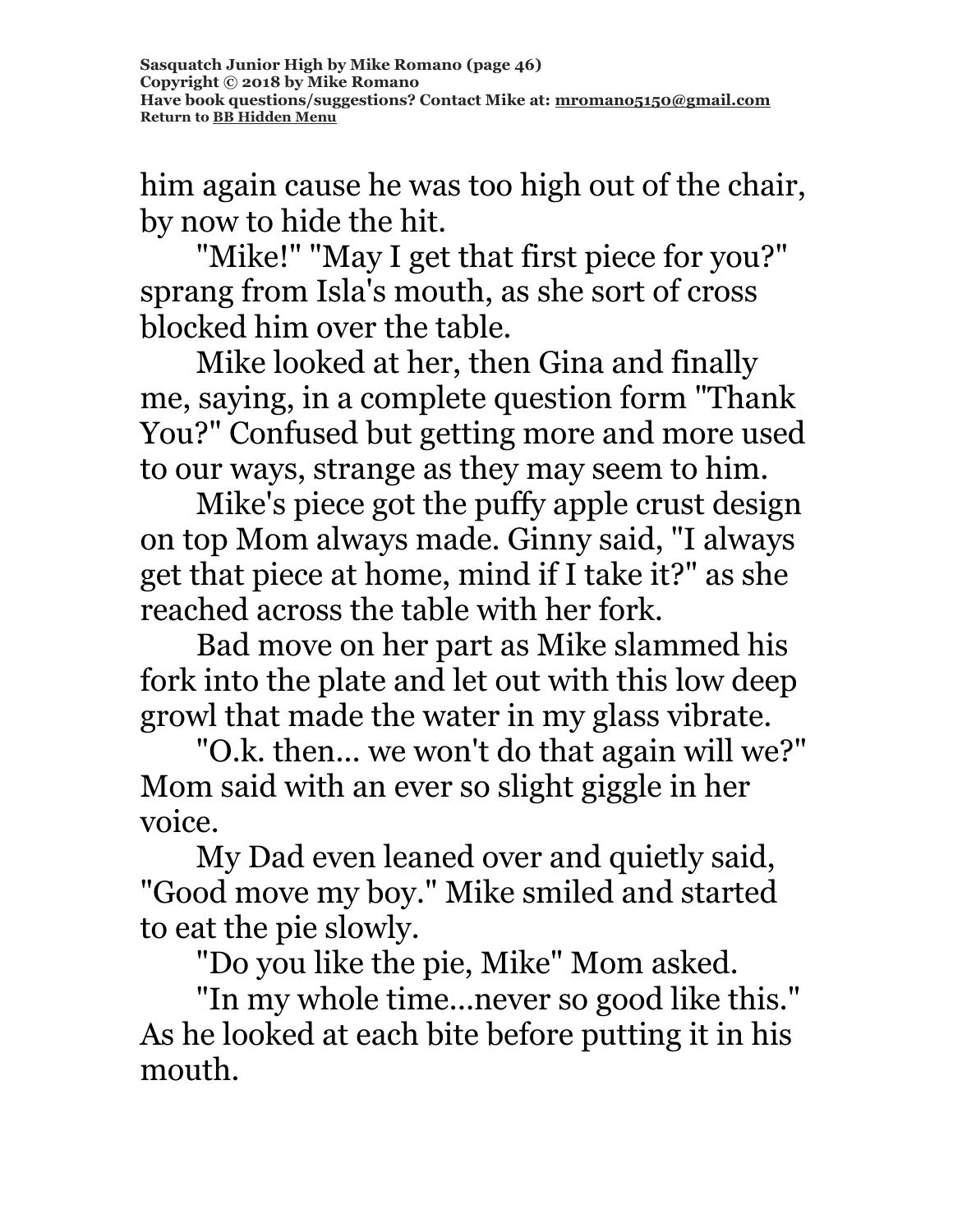I could swear Mom had a tear in her eye. Dad said, "Couldn't have said it better myself honey."

The sisters and my aunt just went on eating and snorking as usual.

"How about some swimming?" "It's all heated up just waiting for some fun and splashing."

Mike shook his head yes because the twins, Auntie and Mom were doing so then leaned over asking, so quietly, "What's swimming?"

I looked at Gina and Isla saying, "Something your hairiness isn't ready for. "

Up to my room Mike and I went, as Gina ran to borrowed Granny's wolf hound electric shears and Isla got Dad's shaver.

All back together in my room, I put on some rock music from Dad's old songs and started on the rest of Mike.

We already did his arms, face, neck and legs...well up to a point...thank goodness, he wasn't a full grown Sasquatch with a full bunch of hair. Still, there was a bit too much on his shoulders and upper back for fifteen or sixteen, so with a zip, zip and a buzz, buzz. "There, Great!" I said. "Here Mike get into these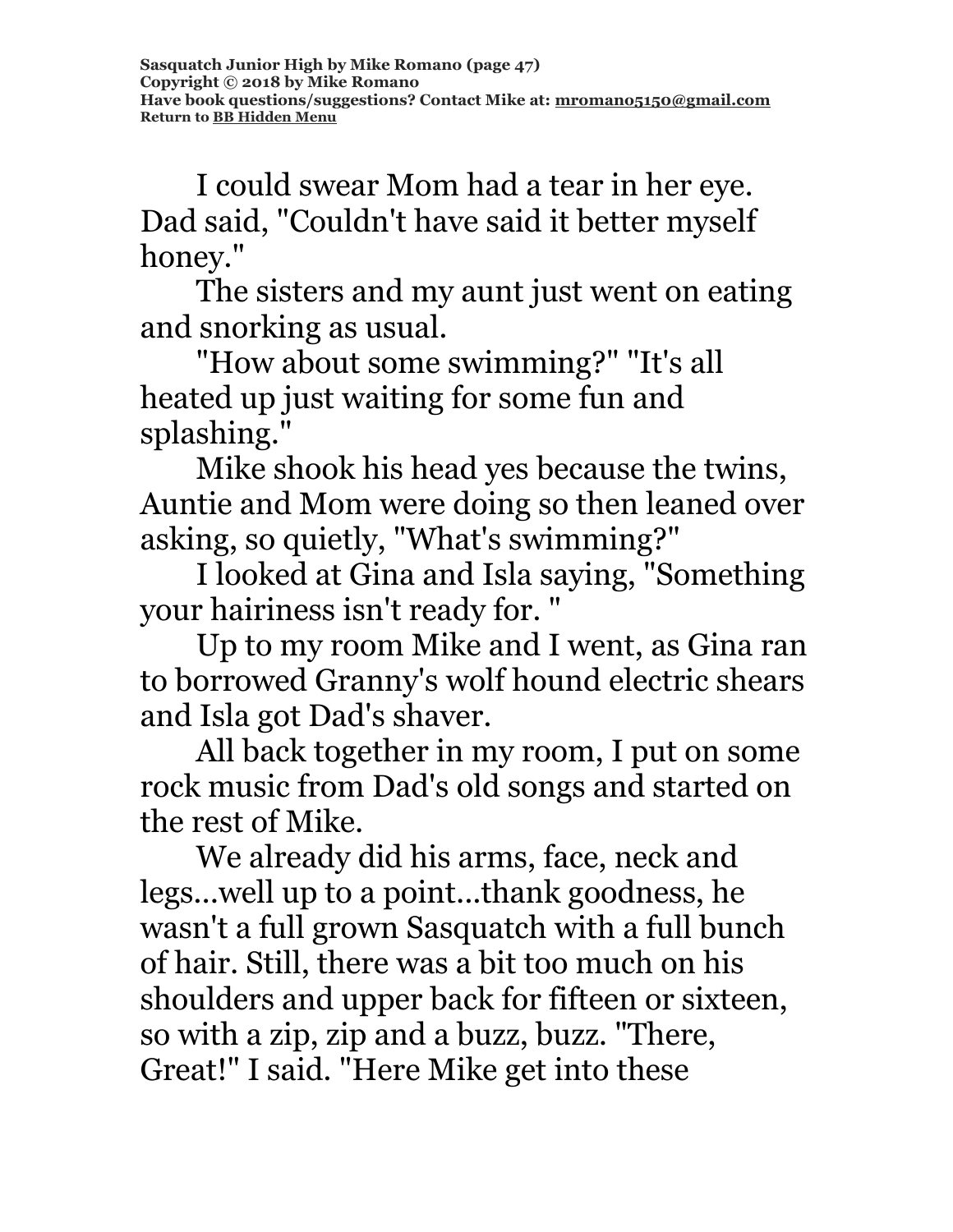swimming trunks and come down to the pool.: "Yeah, the big blue water hole," I said as he started to shuck his pants, I shouted "STOP!" "We'll leave as you can change." He looked confused and I explained, "That's how our Family did things." He smiled and waited.

I could hear the sisters in the house from poolside. "Hello Michael, Let us hold your arms to the pool." When they got him there, he looked terrified. When all of a sudden my Dad did a cannonball to break the uneasiness. Mike thought this was pretty cool, taking half a dozen steps back. Into a full run as I've never seen before, he springs, I swear, eight feet into the air and did a back layout flop, splashing everyone. After the initial shock Mom and dad, along with Gina, Isla and I started clapping and cheering. The sisters and Auntie slid to the far side of the pool in a small bunch of pretty freaked out folks.

Mike said, "Amy...Hurts less with the hair." To which hearing this, Mom scrunched her face in a 'What the Heck" look but we, all four of us just looked at her and smiled, then back at each other and laughed.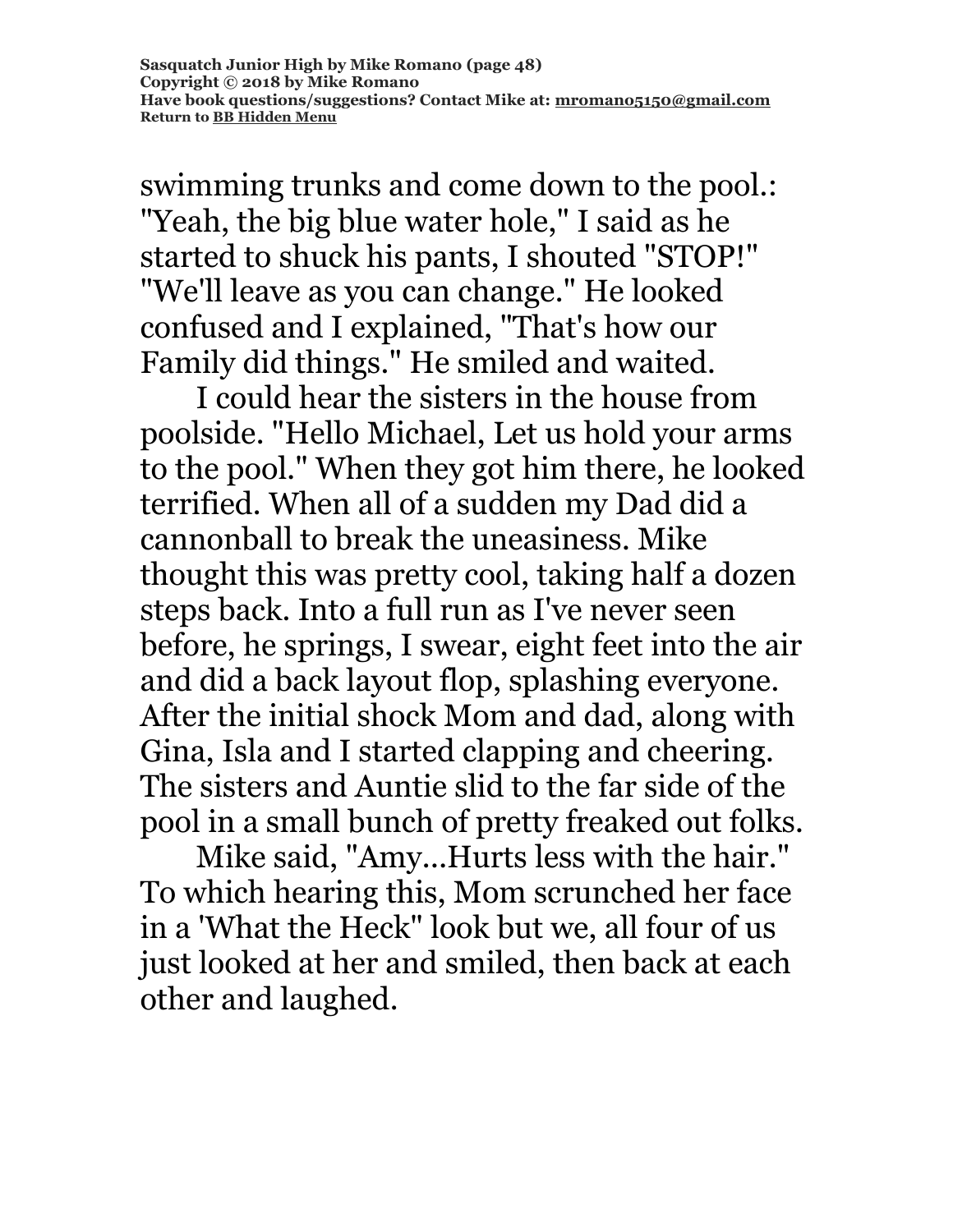# END CHAPTER VII

#### CHAPTER VIII

"Things That Make You Say Hmm," Mom said.

The sisters and Aunt Georgina having left, Mom asked to speak with the three of us alone.

Not being a usual thing she did, we were a bit apprehensive, well...downright freaked.

Mike went off with Dad into the back yard talking about goodness knows what, while Mom took us into the kitchen.

Sitting all of us down at the breakfast table, she smiled. Isla leaned over and whispered "Ohhh...Here it comes."

"Well no, my little mysterious ones...we have a secret, don't we?" Still smiling but with a bit more strength in her voice.

"Amy...You, I expect, are the ring leader, not by any other reason but that you are the oldest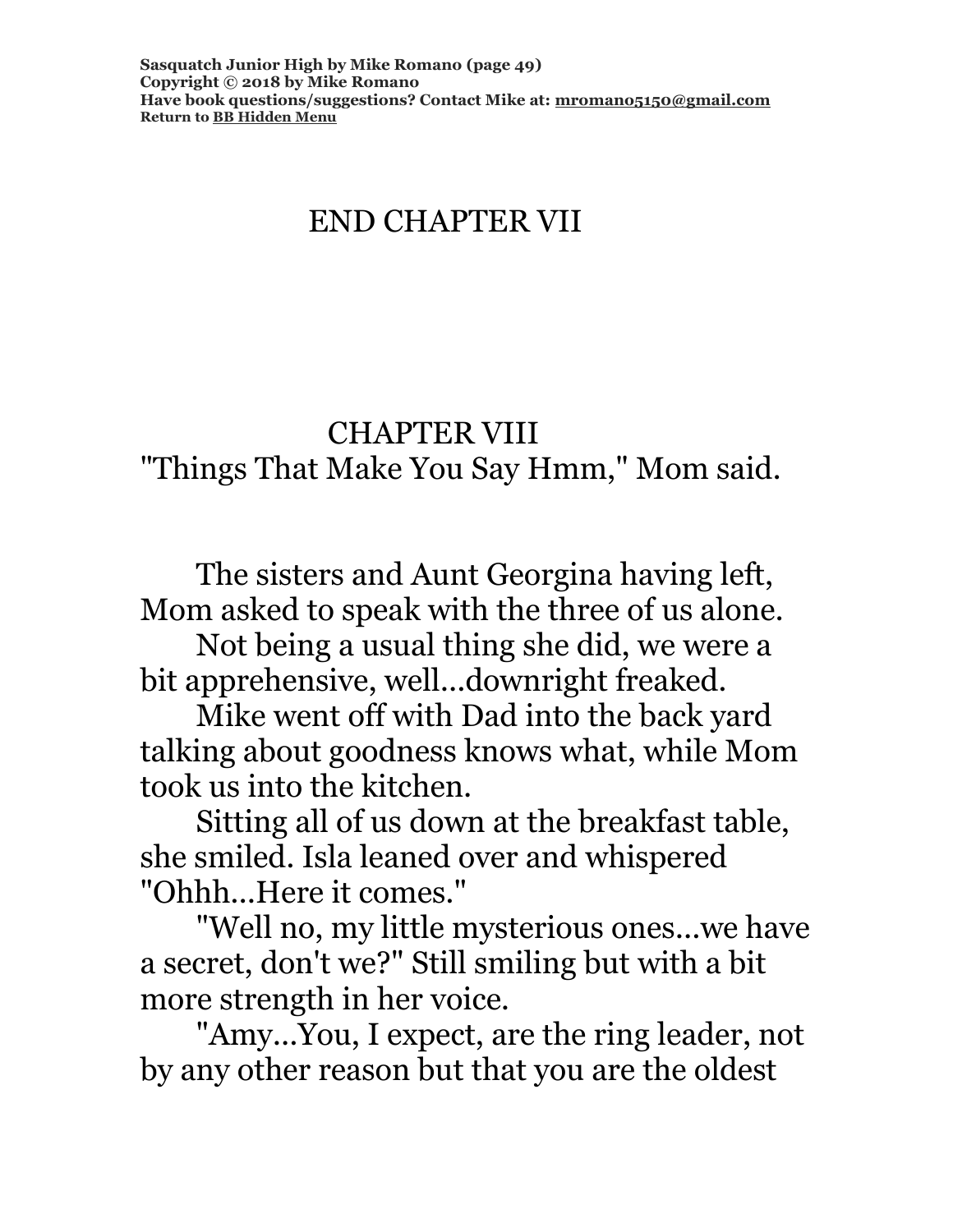and somehow have a gift for the extra creative surprises, "Now Fess up."

I looked at my sisters and saw them looking towards the heavens. "Mom...Mike is a....." at which point Dad and Mike walked into the kitchen grinning.

"Have you told Mom yet? Dad asked.

"Just about to, Dad."

"Go ahead, I want to hear how you do it." he smirked.

"Well Mom...Mike is a ..."Sasquatch Boy."

She squinted and eye and tilted her head.

Dad said, "I was wondering all the long hairs in my shaver," at which point, Mom plopped right down into her seat.

"Well that's not quite what I expected. I guess the small Middle European country is our woods behind the house?" Mom said, still a tad flustered.

"He looks like us," Isla said. "With a little bit of pruning or so."

"Mike learns so fast," Gina added, and is no trouble at all.

I finally put my two cents in saying, "He always dreamed of seeing a school, playing with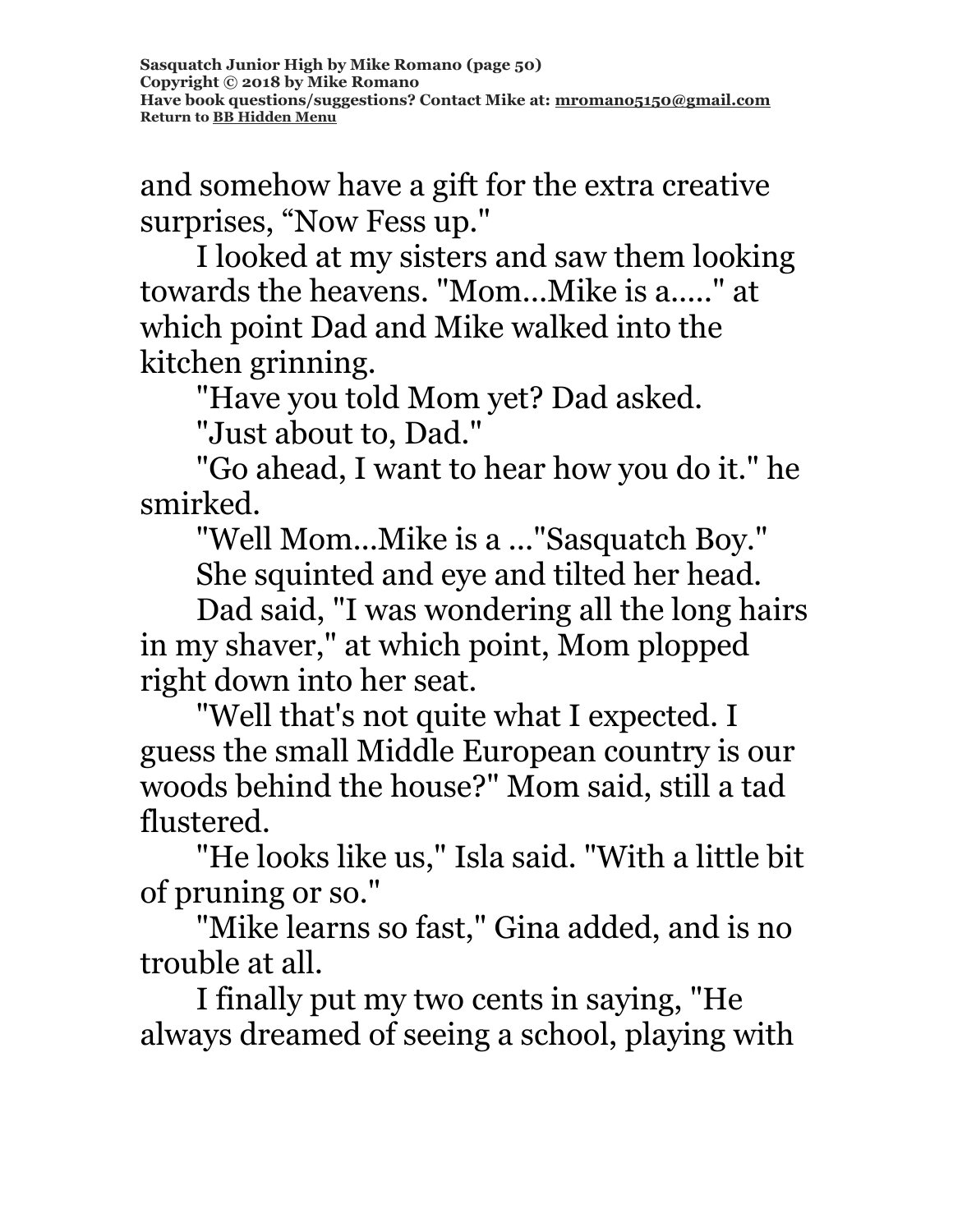kids and just feeding his curiosity...is that so bad?"

Dad spoke first, asking, "What about his family?" "They must be worried about him."

Mike stood up and said, "Oh, I didn't think." "My Mom and Dad will be scared for me!"

We can go with him and take him back and make friends," spouted from my mouth.

"Let's see," Mom said. "No one besides us has ever met a Sasquatch and you wish to just wander up to his family and say 'HI', Hmmm?"

"Does sound pretty lame now that put it that way," Gina said.

Mike stood up and put his hands on our shoulders. A look came over his face...one of understanding. "I will take my new family to meet my old family." "If it is o.k with you."

Mom and Dad were stunned but we were excited. Dad asked, "Won't they be afraid on us?"

Mike slowly shook his head from side to side saying, "You are friends and I will show them so."

I asked, "When?"

"Now is good for all?" Mike asked.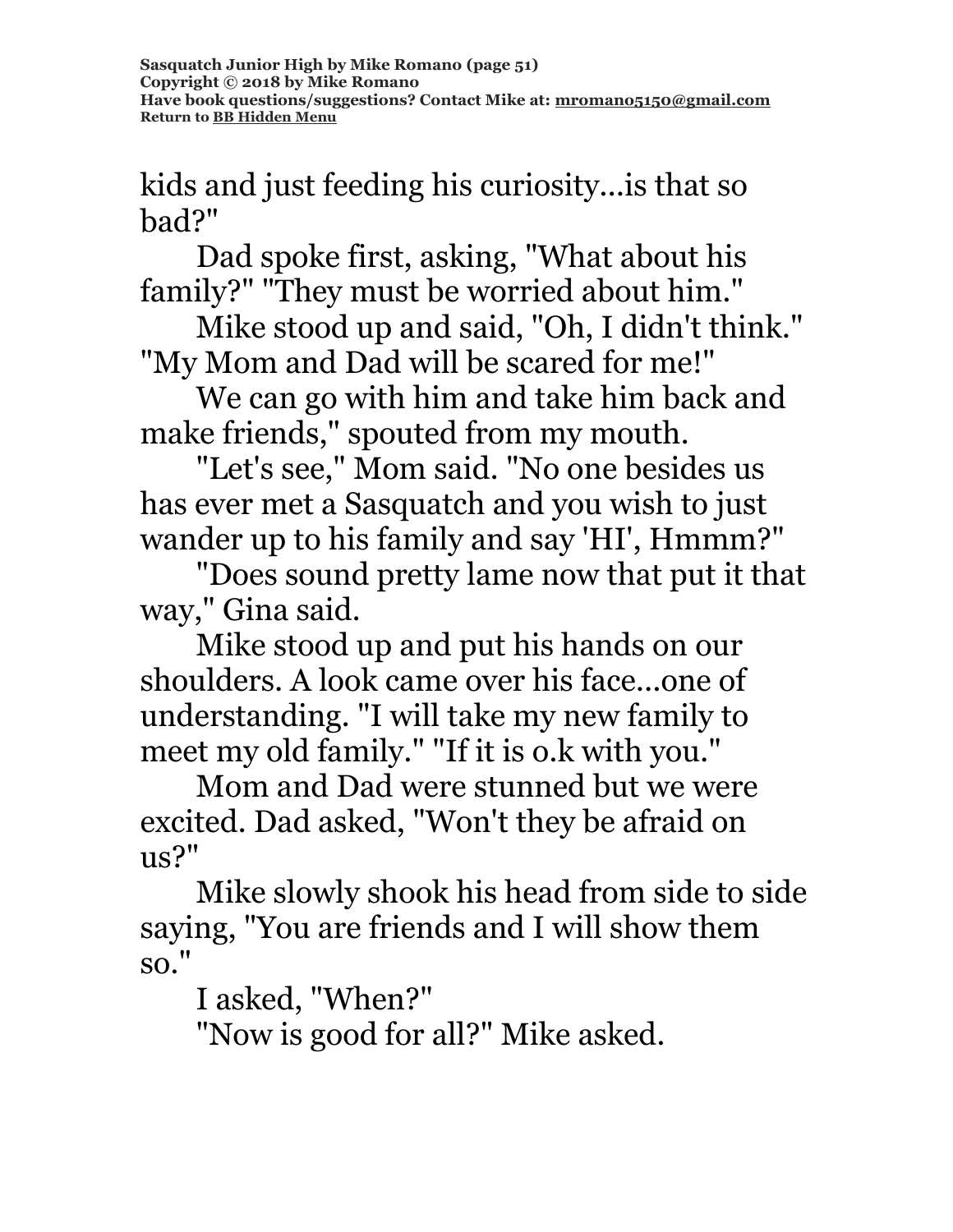We all stood up and walked out into the back yard where Mike asked us to wait near the tree's edge till he came back out.

We all walked to the start of the great woods and sat on the outcropping of boulders as Mike went into the trees till we could see him no more.

Over an hour passed and nothing. Dad figured it would be pretty hard to convince his parents who even he was now, all changed and everything. Talking them into revealing themselves to us would be totally another thing altogether.

Then...We could see Mike, slowly coming into view.

"What's he doing," Gina asked.

"I believe he's waving us to come to him," Isla said. So up we got and slowly went into the shadowed woods.

There stood Mike, all smiles as he swept his arm from his right side to behind him. We could see nothing. Then, as if a veil was taken away, there stood Mike's Mom, Dad and two sisters.

Not looking anything like we'd been led to believe by all the newspapers and nutso Sasquatch trackers.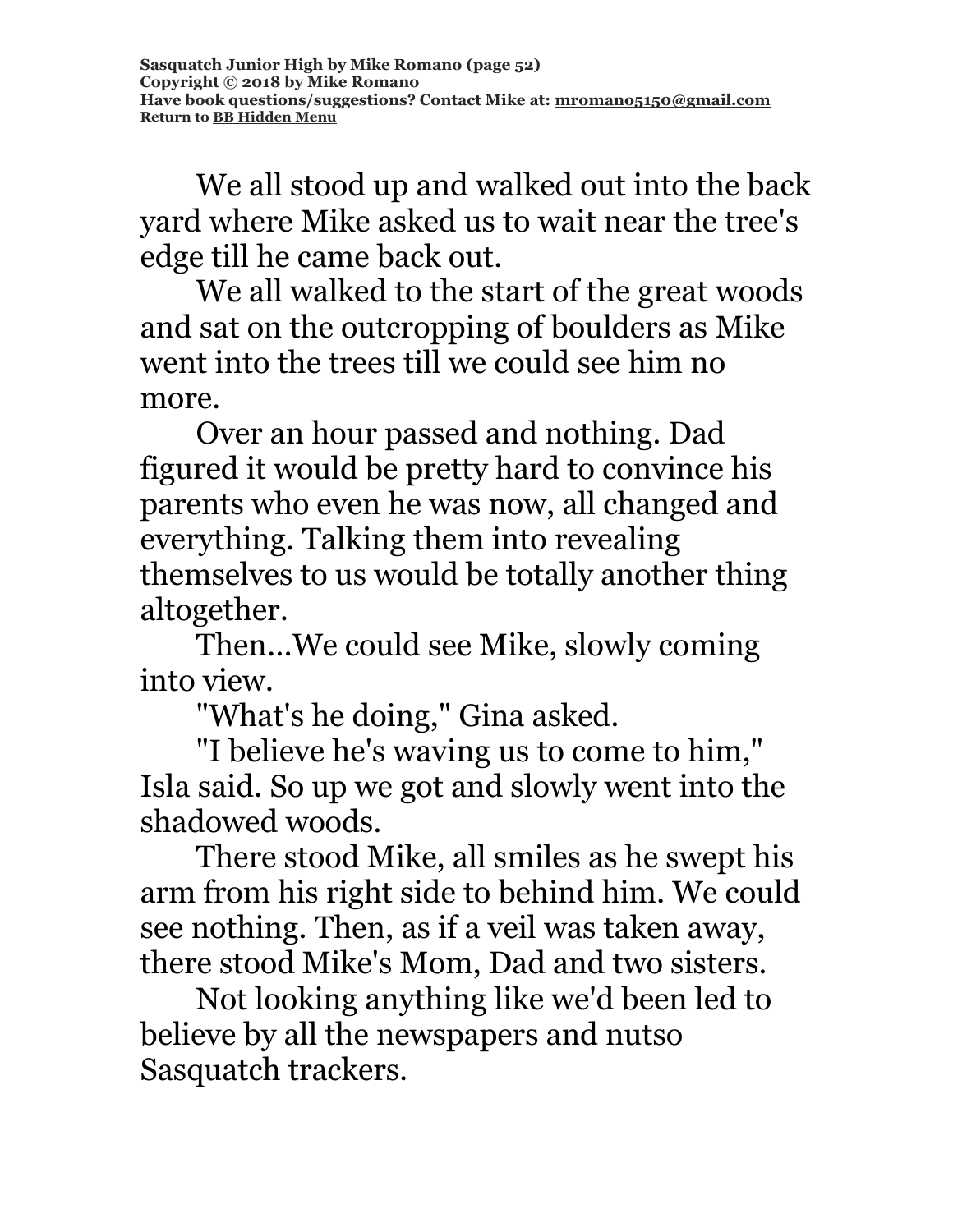Well yeah, his dad was about six foot seven and Mom over six feet. Not nearly as hairy as movies portray. His Mom had long flowing black hair that was as beautiful as an Indian princess. Dad did have some arm and leg hair, but his facial hair was as if my Dad let his grow.

The sisters, as Mom, had no facial hair and just a slight pelt on their arms and legs. The girls were about our age but a bit...well a foot taller.

"Do you understand me?", Dad Asked.

He shook his head "Yes" and held out his hand to Dad. He looked for a moment and took it with both of his. This made Mike's Dad smile.

"My son loves you, as he pointed to all of us slowly, as family too." he said to our great surprise. I almost wanted to scream with happiness but figured it would freak out both families so I kept it inside pretty well with just a small squeal escaping.

"Maybe you can all come to our house some day." "It's quiet and no one will see." I asked

Mikes dad tilted his head and squinted one eye just like dad. Guess it's a Dad thing and said, "Now is good." Shocked bed ready and happy, Dad and Mom cleared the way, making sure no one was visiting or driving by. Even though we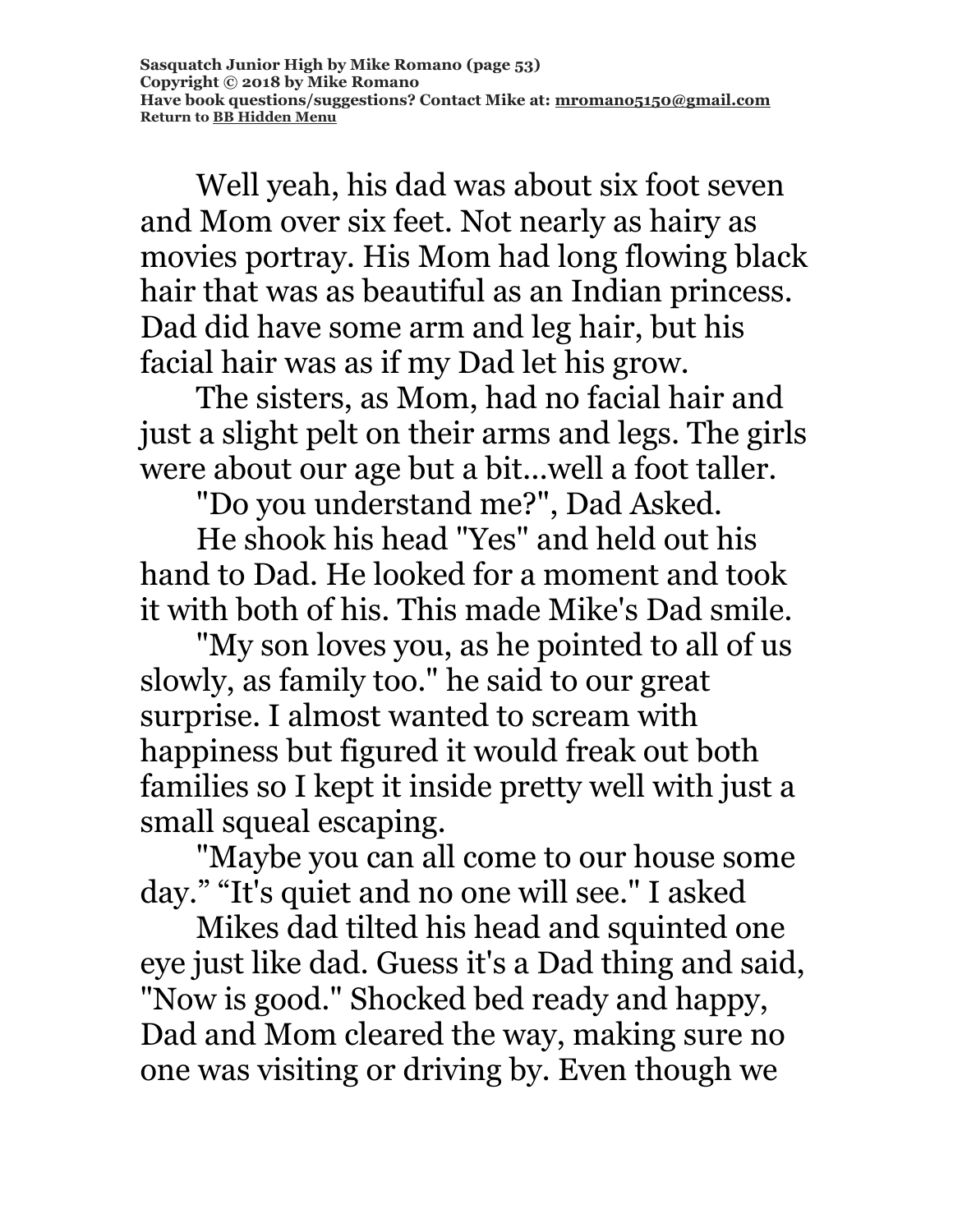lived a fair piece away from a neighbor..."It's always better to be safe than sorry", as Mom always says.

Dusk had turned into evening and the moon was only a sliver in the sky so as to give little light.

We spread out to take up points of sight allowing no one to see our new family come to our home.

In past the pool, which caught their eyes and into the house.

Mom sat us all in the dining room, with Mike's family taking very well to being in a home for the first time.

Mike signed food to them and I served them up some of Mom's wondrous apple pie.

He showed how to use a fork but found a spoon to be more familiar, and most of all, to eat slowly and enjoy as no creatures will take it from them.

Well, the pie went over so well, we had to pull out a cake Mom had in the pantry to follow. Smiles all around were had and his Dad said, "My name is Arn and this is my mate May."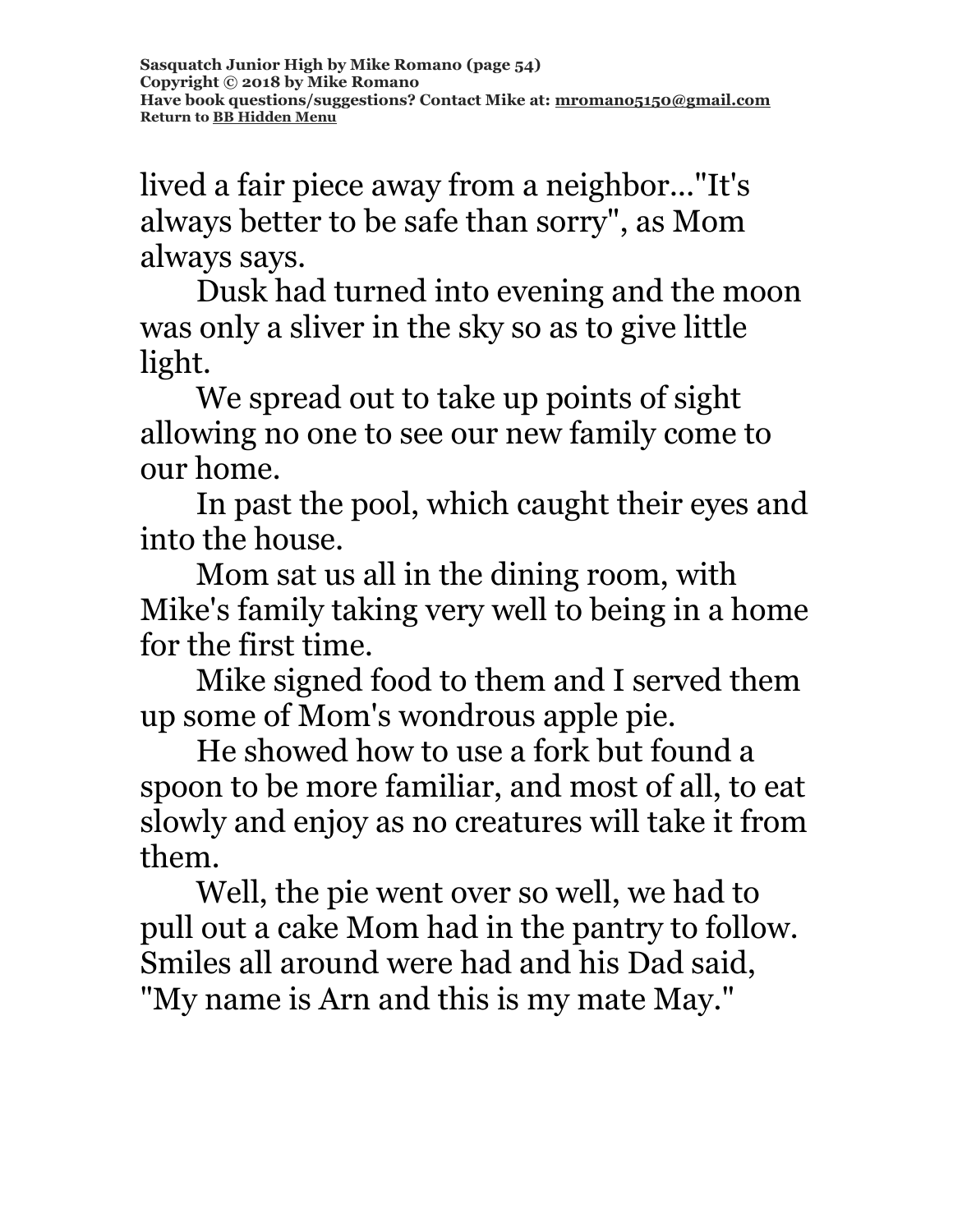Mike jumped in saying, "These are my sisters, Kay and Ana," as they both smiled nodding their heads happily.

Arn seemed to think deeply before his next speaking. You are not first people we see. First we trust." "You have good" ...and he clutched his closed fist to his heart. Mom cried and Arn seemed shocked till he looked to May and she had tears too.

"Dad, I wish to be, for awhile, here with Amy and family...o.k?

"O.K?" "dad asked. "Oh yes, "O.K." he smiled. "You be safe and do what you are told," Arn said.

I looked at Mom and she said "See...It's not just 'Us' who say that." and both pairs of parents smiled.

I said to Mike's parents, "Maybe 'You' may, someday, like to do as Mike and see our world?"

"May...be...but not now." He said with a laugh.

We finished off the cake and walked them back to the edge of the woods. Mike hugged his family goodbye for awhile and they walked into the woods and vanished almost the moment they passed the first tree.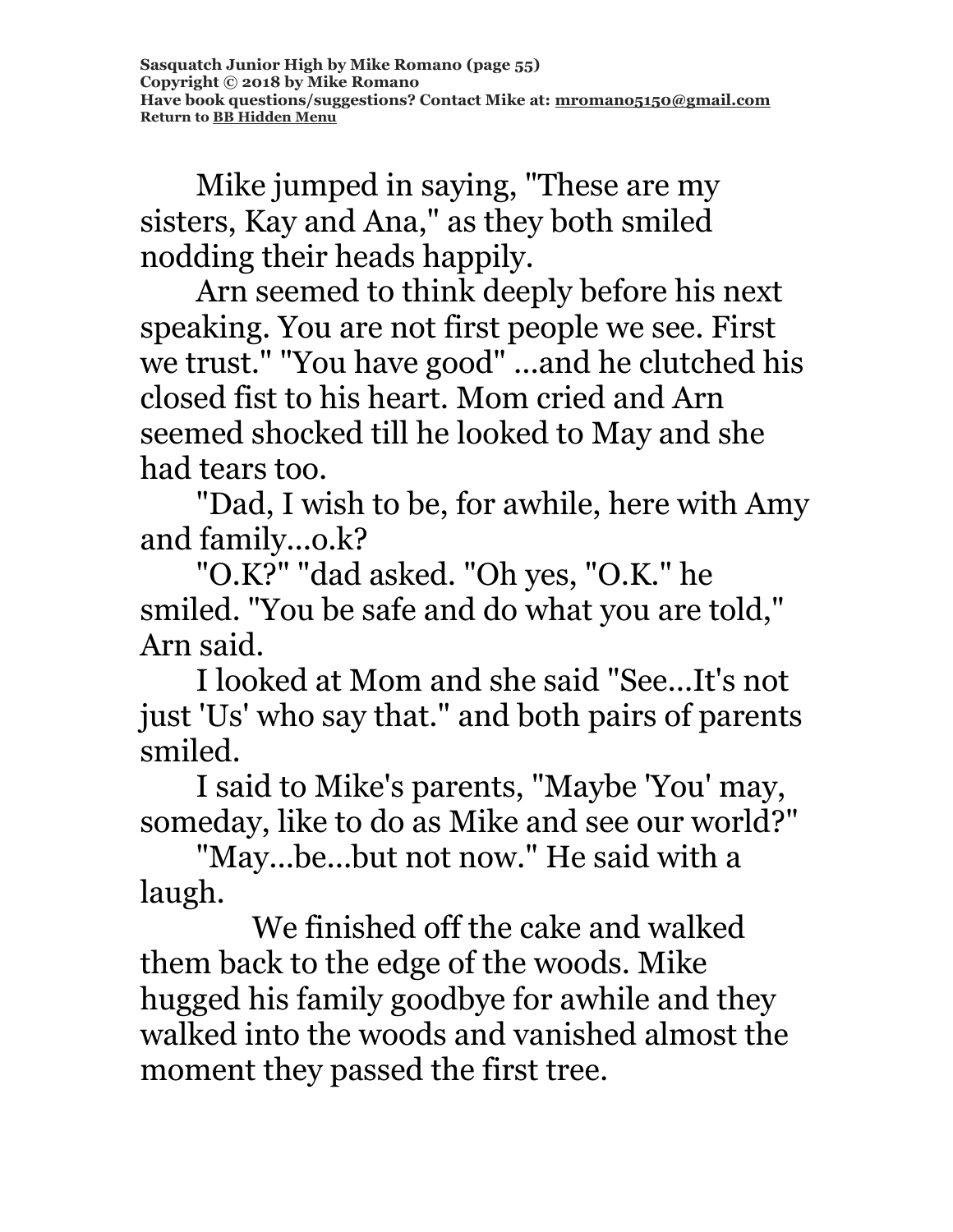"Amazing," Mom said. "Very," Mike answered.

Now, Mom and Dad fixed the extra bedroom, instead of the tree house...annnd, we showed Mike the finer points of the bathroom. Some parts in there really impressed him while other things made him scratch his head.

Dad gave him his electric razor saying, "You keep this one, I'll get another."

We went through Dad's extra clothes and Mom cut them to fit. Same height, thinner waist, " Mom said with a laugh that didn't make Dad giggle at all.

After settling down, we all had some warm cocoa and several or in Mike's case, six, of Mom's Tollhouse cookies before bed, which was a bit...well, pretty darn far from usual for Mike.

"Nice…soft, smells wonderful. Mike said as Mom tucked him into bed.

I wrote in my diary

Odd, though it seemed. They were as amazed with us and our ways as we with theirs,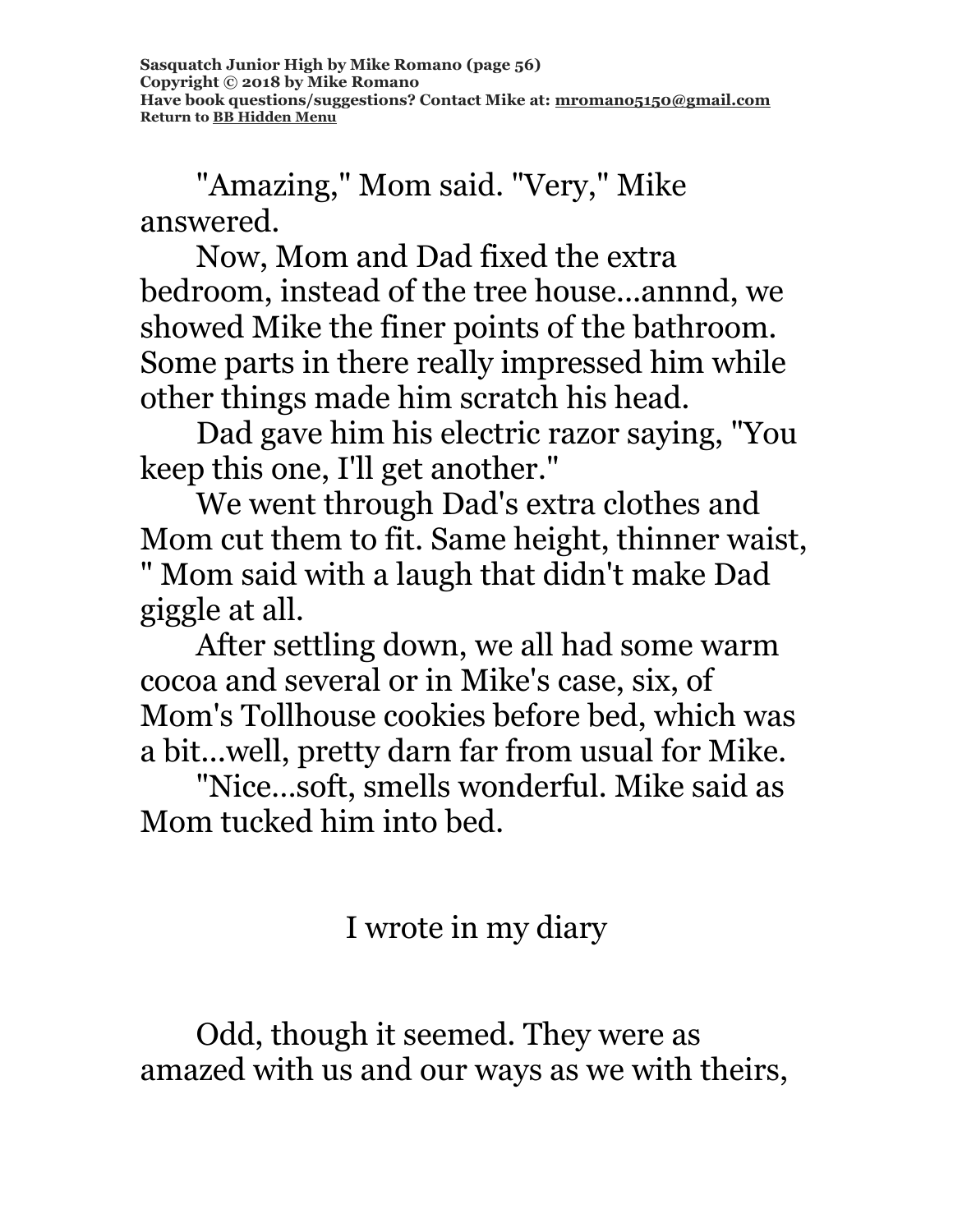but both families were just alike in caring and values. We love each other as do they...and their parents teach them what is needed to exist well in the world they live in just like Mom and Dad do for us.

Before I lay down I must write…

"Such a day I may never have again." Such wonders I have seen... But who's to say, what tomorrow brings.

Goodnight... to my new Family

Till we awaken for another day...

Amy

I do believe, this is the wish of all kids, including myself…. To find new and interesting friends, help & discover new people and things.